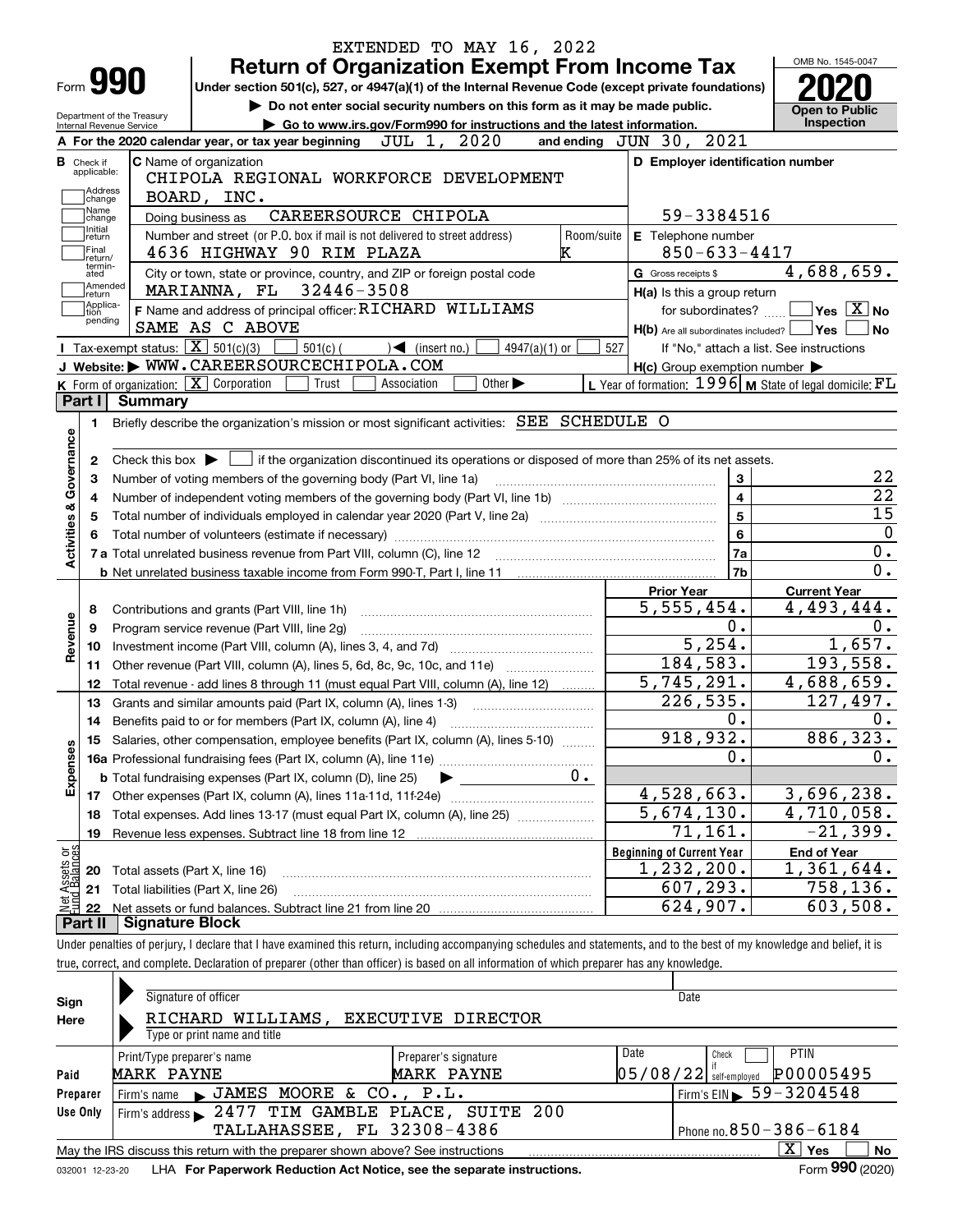|              | BOARD, INC.<br>Form 990 (2020)<br>Part III   Statement of Program Service Accomplishments                                                                                                                                                                                    |                        | CHIPOLA REGIONAL WORKFORCE DEVELOPMENT |                                                          | 59-3384516    | Page 2                                               |
|--------------|------------------------------------------------------------------------------------------------------------------------------------------------------------------------------------------------------------------------------------------------------------------------------|------------------------|----------------------------------------|----------------------------------------------------------|---------------|------------------------------------------------------|
|              |                                                                                                                                                                                                                                                                              |                        |                                        |                                                          |               | $\overline{\text{X}}$                                |
| 1            | Briefly describe the organization's mission:<br>SEE SCHEDULE O                                                                                                                                                                                                               |                        |                                        |                                                          |               |                                                      |
|              |                                                                                                                                                                                                                                                                              |                        |                                        |                                                          |               |                                                      |
|              |                                                                                                                                                                                                                                                                              |                        |                                        |                                                          |               |                                                      |
| $\mathbf{2}$ | Did the organization undertake any significant program services during the year which were not listed on the                                                                                                                                                                 |                        |                                        |                                                          |               |                                                      |
|              | prior Form 990 or 990-EZ?                                                                                                                                                                                                                                                    |                        |                                        |                                                          |               | $\exists$ Yes $\boxed{\text{X}}$ No                  |
|              | If "Yes," describe these new services on Schedule O.<br>Did the organization cease conducting, or make significant changes in how it conducts, any program services?                                                                                                         |                        |                                        |                                                          |               | $\overline{\mathsf{Yes}}$ $\overline{\mathsf{X}}$ No |
| 3            | If "Yes," describe these changes on Schedule O.                                                                                                                                                                                                                              |                        |                                        |                                                          |               |                                                      |
| 4            | Describe the organization's program service accomplishments for each of its three largest program services, as measured by expenses.                                                                                                                                         |                        |                                        |                                                          |               |                                                      |
|              | Section 501(c)(3) and 501(c)(4) organizations are required to report the amount of grants and allocations to others, the total expenses, and<br>revenue, if any, for each program service reported.                                                                          |                        |                                        |                                                          |               |                                                      |
| 4a           | ) (Expenses \$<br>(Code:<br>THE BOARD IS RESPONSIBLE FOR ADMINISTERING THE WORKFORCE INNOVATION AND<br>OPPORTUNITY ACT PROGRAM WITH THE PURPOSE OF PREPARING YOUTH AND<br>UNSKILLED OR DISPLACED ADULTS FOR ENTRY INTO THE LABOR FORCE IN FIVE<br>COUNTIES IN NORTH FLORIDA. |                        |                                        | 4,509,759. including grants of \$ 127,497. ) (Revenue \$ |               | 193,558.                                             |
|              |                                                                                                                                                                                                                                                                              |                        |                                        |                                                          |               |                                                      |
|              |                                                                                                                                                                                                                                                                              |                        |                                        |                                                          |               |                                                      |
|              |                                                                                                                                                                                                                                                                              |                        |                                        |                                                          |               |                                                      |
|              |                                                                                                                                                                                                                                                                              |                        |                                        |                                                          |               |                                                      |
|              |                                                                                                                                                                                                                                                                              |                        |                                        |                                                          |               |                                                      |
|              |                                                                                                                                                                                                                                                                              |                        |                                        |                                                          |               |                                                      |
| 4b           | (Expenses \$<br>(Code:                                                                                                                                                                                                                                                       |                        | including grants of \$                 | ) (Revenue \$                                            |               |                                                      |
|              |                                                                                                                                                                                                                                                                              |                        |                                        |                                                          |               |                                                      |
|              |                                                                                                                                                                                                                                                                              |                        |                                        |                                                          |               |                                                      |
|              |                                                                                                                                                                                                                                                                              |                        |                                        |                                                          |               |                                                      |
|              |                                                                                                                                                                                                                                                                              |                        |                                        |                                                          |               |                                                      |
|              |                                                                                                                                                                                                                                                                              |                        |                                        |                                                          |               |                                                      |
|              |                                                                                                                                                                                                                                                                              |                        |                                        |                                                          |               |                                                      |
|              |                                                                                                                                                                                                                                                                              |                        |                                        |                                                          |               |                                                      |
|              |                                                                                                                                                                                                                                                                              |                        |                                        |                                                          |               |                                                      |
|              |                                                                                                                                                                                                                                                                              |                        |                                        |                                                          |               |                                                      |
|              |                                                                                                                                                                                                                                                                              |                        |                                        |                                                          |               |                                                      |
|              |                                                                                                                                                                                                                                                                              |                        |                                        |                                                          |               |                                                      |
| 4с           | $\left(\text{Code:}\right)$ $\left(\text{Expenses $}\right)$                                                                                                                                                                                                                 |                        | including grants of \$                 |                                                          | ) (Revenue \$ |                                                      |
|              |                                                                                                                                                                                                                                                                              |                        |                                        |                                                          |               |                                                      |
|              |                                                                                                                                                                                                                                                                              |                        |                                        |                                                          |               |                                                      |
|              |                                                                                                                                                                                                                                                                              |                        |                                        |                                                          |               |                                                      |
|              |                                                                                                                                                                                                                                                                              |                        |                                        |                                                          |               |                                                      |
|              |                                                                                                                                                                                                                                                                              |                        |                                        |                                                          |               |                                                      |
|              |                                                                                                                                                                                                                                                                              |                        |                                        |                                                          |               |                                                      |
|              |                                                                                                                                                                                                                                                                              |                        |                                        |                                                          |               |                                                      |
|              |                                                                                                                                                                                                                                                                              |                        |                                        |                                                          |               |                                                      |
|              |                                                                                                                                                                                                                                                                              |                        |                                        |                                                          |               |                                                      |
|              |                                                                                                                                                                                                                                                                              |                        |                                        |                                                          |               |                                                      |
| 4d           | Other program services (Describe on Schedule O.)                                                                                                                                                                                                                             |                        |                                        |                                                          |               |                                                      |
|              | (Expenses \$                                                                                                                                                                                                                                                                 | including grants of \$ |                                        | (Revenue \$                                              |               |                                                      |
| 4e           | Total program service expenses >                                                                                                                                                                                                                                             | 4,509,759.             |                                        |                                                          |               |                                                      |
|              | 032002 12-23-20                                                                                                                                                                                                                                                              |                        |                                        |                                                          |               | Form 990 (2020)                                      |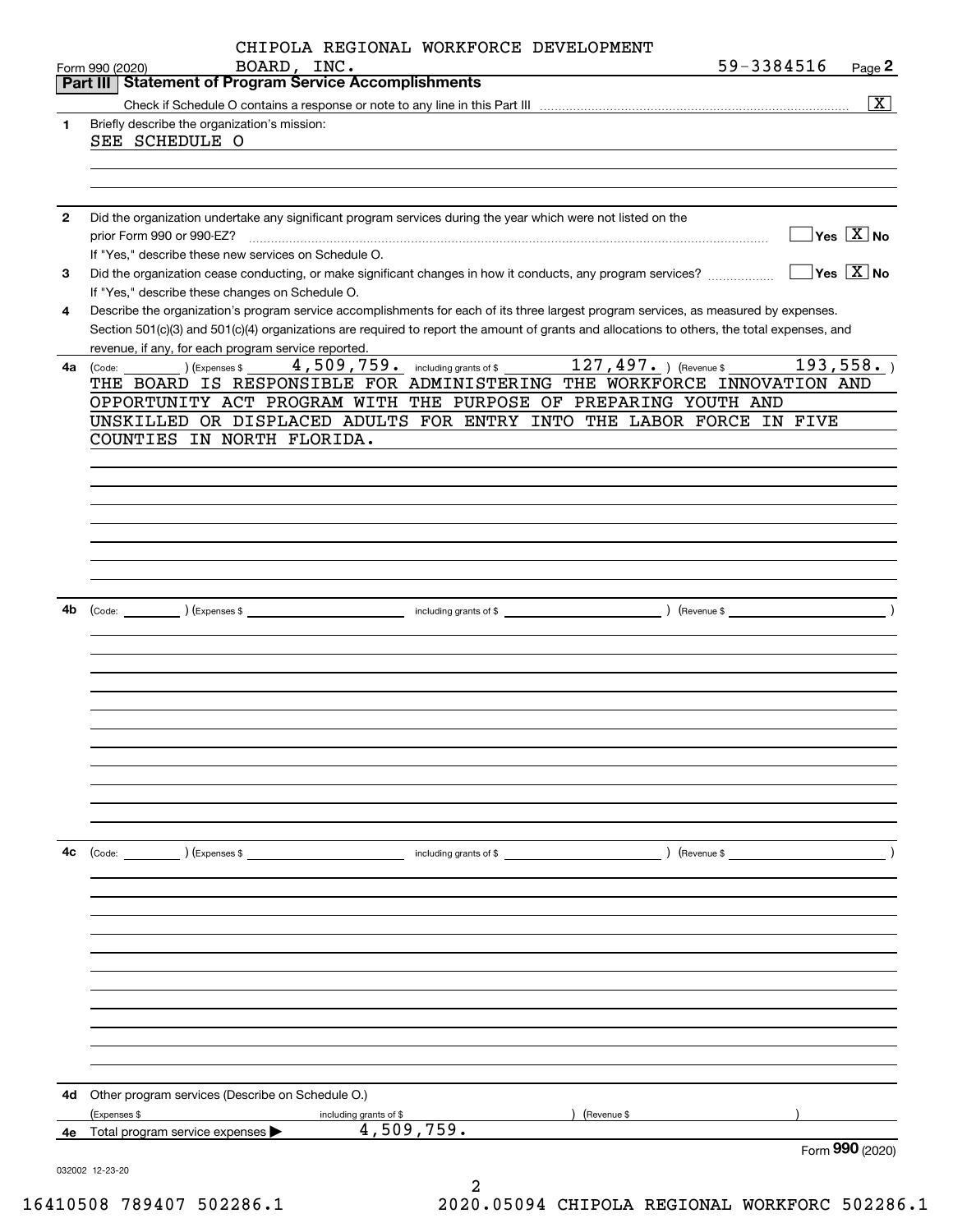|     |                                                                                                                                       |                 | Yes                     | No           |
|-----|---------------------------------------------------------------------------------------------------------------------------------------|-----------------|-------------------------|--------------|
| 1   | Is the organization described in section $501(c)(3)$ or $4947(a)(1)$ (other than a private foundation)?                               |                 |                         |              |
|     |                                                                                                                                       | 1.              | X                       |              |
| 2   |                                                                                                                                       | $\overline{2}$  | $\overline{\mathbf{x}}$ |              |
| З   | Did the organization engage in direct or indirect political campaign activities on behalf of or in opposition to candidates for       |                 |                         |              |
|     |                                                                                                                                       | 3               |                         | X            |
| 4   | Section 501(c)(3) organizations. Did the organization engage in lobbying activities, or have a section 501(h) election in effect      |                 |                         |              |
|     |                                                                                                                                       | 4               |                         | X            |
| 5   | Is the organization a section 501(c)(4), 501(c)(5), or 501(c)(6) organization that receives membership dues, assessments, or          |                 |                         |              |
|     |                                                                                                                                       | 5               |                         | X            |
| 6   | Did the organization maintain any donor advised funds or any similar funds or accounts for which donors have the right to             |                 |                         |              |
|     | provide advice on the distribution or investment of amounts in such funds or accounts? If "Yes," complete Schedule D, Part I          | 6               |                         | X            |
| 7   | Did the organization receive or hold a conservation easement, including easements to preserve open space,                             |                 |                         |              |
|     |                                                                                                                                       | $\overline{7}$  |                         | X            |
| 8   | Did the organization maintain collections of works of art, historical treasures, or other similar assets? If "Yes," complete          |                 |                         |              |
|     |                                                                                                                                       | 8               |                         | X            |
| 9   | Did the organization report an amount in Part X, line 21, for escrow or custodial account liability, serve as a custodian for         |                 |                         |              |
|     | amounts not listed in Part X; or provide credit counseling, debt management, credit repair, or debt negotiation services?             |                 |                         |              |
|     |                                                                                                                                       | 9               |                         | X            |
| 10  | Did the organization, directly or through a related organization, hold assets in donor-restricted endowments                          |                 |                         |              |
|     |                                                                                                                                       | 10              |                         | х            |
| 11  | If the organization's answer to any of the following questions is "Yes," then complete Schedule D, Parts VI, VIII, VIII, IX, or X     |                 |                         |              |
|     | as applicable.                                                                                                                        |                 |                         |              |
|     | a Did the organization report an amount for land, buildings, and equipment in Part X, line 10? If "Yes," complete Schedule D.         |                 |                         |              |
|     |                                                                                                                                       | 11a             | X                       |              |
|     | <b>b</b> Did the organization report an amount for investments - other securities in Part X, line 12, that is 5% or more of its total |                 |                         |              |
|     |                                                                                                                                       | 11 <sub>b</sub> |                         | X            |
|     | c Did the organization report an amount for investments - program related in Part X, line 13, that is 5% or more of its total         |                 |                         |              |
|     |                                                                                                                                       | 11c             |                         | X            |
|     | d Did the organization report an amount for other assets in Part X, line 15, that is 5% or more of its total assets reported in       |                 |                         |              |
|     |                                                                                                                                       | 11d             |                         | X            |
|     |                                                                                                                                       |                 | X                       |              |
|     | e Did the organization report an amount for other liabilities in Part X, line 25? If "Yes," complete Schedule D, Part X               | 11e             |                         |              |
| f   | Did the organization's separate or consolidated financial statements for the tax year include a footnote that addresses               |                 | X                       |              |
|     | the organization's liability for uncertain tax positions under FIN 48 (ASC 740)? If "Yes," complete Schedule D, Part X                | 11f             |                         |              |
|     | 12a Did the organization obtain separate, independent audited financial statements for the tax year? If "Yes," complete               |                 | X                       |              |
|     |                                                                                                                                       | 12a             |                         |              |
|     | <b>b</b> Was the organization included in consolidated, independent audited financial statements for the tax year?                    |                 |                         |              |
|     | If "Yes," and if the organization answered "No" to line 12a, then completing Schedule D, Parts XI and XII is optional                 | 12b             |                         | 4            |
| 13  |                                                                                                                                       | 13              |                         | $\mathbf X$  |
| 14a | Did the organization maintain an office, employees, or agents outside of the United States?                                           | 14a             |                         | $\mathbf{x}$ |
| b   | Did the organization have aggregate revenues or expenses of more than \$10,000 from grantmaking, fundraising, business,               |                 |                         |              |
|     | investment, and program service activities outside the United States, or aggregate foreign investments valued at \$100,000            |                 |                         |              |
|     |                                                                                                                                       | 14b             |                         | X            |
| 15  | Did the organization report on Part IX, column (A), line 3, more than \$5,000 of grants or other assistance to or for any             |                 |                         |              |
|     |                                                                                                                                       | 15              |                         | X            |
| 16  | Did the organization report on Part IX, column (A), line 3, more than \$5,000 of aggregate grants or other assistance to              |                 |                         |              |
|     |                                                                                                                                       | 16              |                         | X            |
| 17  | Did the organization report a total of more than \$15,000 of expenses for professional fundraising services on Part IX,               |                 |                         |              |
|     |                                                                                                                                       | 17              |                         | X            |
| 18  | Did the organization report more than \$15,000 total of fundraising event gross income and contributions on Part VIII, lines          |                 |                         |              |
|     |                                                                                                                                       | 18              |                         | X            |
| 19  | Did the organization report more than \$15,000 of gross income from gaming activities on Part VIII, line 9a? If "Yes."                |                 |                         |              |
|     |                                                                                                                                       | 19              |                         | x            |
|     |                                                                                                                                       | 20a             |                         | $\mathbf X$  |
|     | <b>b</b> If "Yes" to line 20a, did the organization attach a copy of its audited financial statements to this return?                 | 20 <sub>b</sub> |                         |              |
| 21  | Did the organization report more than \$5,000 of grants or other assistance to any domestic organization or                           |                 |                         |              |
|     |                                                                                                                                       | 21              |                         | x            |
|     | 032003 12-23-20                                                                                                                       |                 | Form 990 (2020)         |              |

16410508 789407 502286.1 2020.05094 CHIPOLA REGIONAL WORKFORC 502286.1

3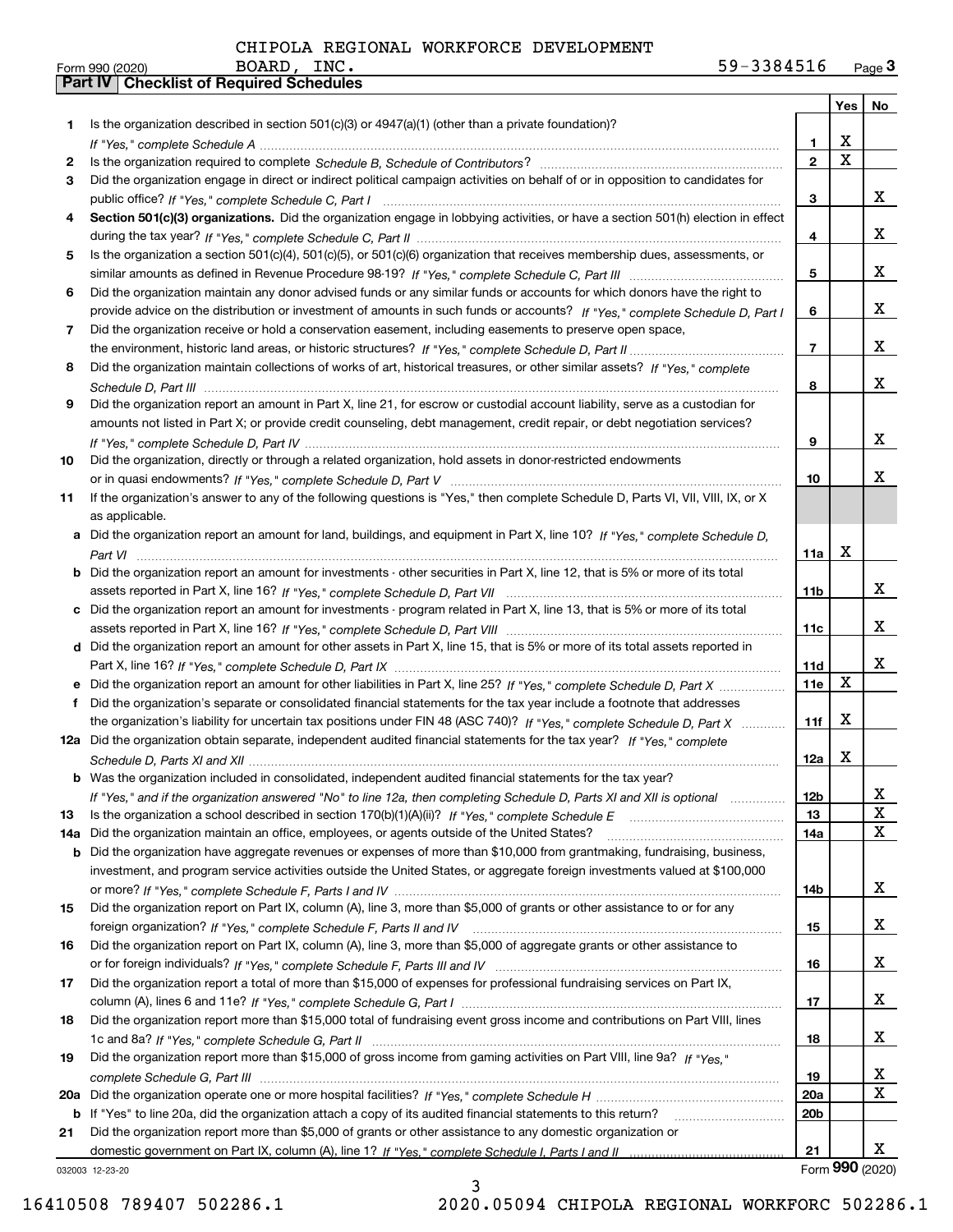|                | BOARD, INC.<br>Form 990 (2020)                                                                                                                                                                                                      | 59-3384516 |     | Page 4 |
|----------------|-------------------------------------------------------------------------------------------------------------------------------------------------------------------------------------------------------------------------------------|------------|-----|--------|
|                | Part IV   Checklist of Required Schedules (continued)                                                                                                                                                                               |            |     |        |
| 22             | Did the organization report more than \$5,000 of grants or other assistance to or for domestic individuals on                                                                                                                       |            | Yes | No     |
|                |                                                                                                                                                                                                                                     | 22         | х   |        |
| 23             | Did the organization answer "Yes" to Part VII, Section A, line 3, 4, or 5 about compensation of the organization's current                                                                                                          |            |     |        |
|                | and former officers, directors, trustees, key employees, and highest compensated employees? If "Yes," complete                                                                                                                      |            |     |        |
|                |                                                                                                                                                                                                                                     | 23         |     | X      |
|                | 24a Did the organization have a tax-exempt bond issue with an outstanding principal amount of more than \$100,000 as of the                                                                                                         |            |     |        |
|                | last day of the year, that was issued after December 31, 2002? If "Yes," answer lines 24b through 24d and complete                                                                                                                  |            |     |        |
|                |                                                                                                                                                                                                                                     | 24a        |     | x      |
|                | <b>b</b> Did the organization invest any proceeds of tax-exempt bonds beyond a temporary period exception?                                                                                                                          | 24b        |     |        |
|                | c Did the organization maintain an escrow account other than a refunding escrow at any time during the year to defease                                                                                                              |            |     |        |
|                |                                                                                                                                                                                                                                     | 24с<br>24d |     |        |
|                | 25a Section 501(c)(3), 501(c)(4), and 501(c)(29) organizations. Did the organization engage in an excess benefit                                                                                                                    |            |     |        |
|                |                                                                                                                                                                                                                                     | 25a        |     | x      |
|                | b Is the organization aware that it engaged in an excess benefit transaction with a disqualified person in a prior year, and                                                                                                        |            |     |        |
|                | that the transaction has not been reported on any of the organization's prior Forms 990 or 990-EZ? If "Yes," complete                                                                                                               |            |     |        |
|                | Schedule L. Part I                                                                                                                                                                                                                  | 25b        |     | x      |
| 26             | Did the organization report any amount on Part X, line 5 or 22, for receivables from or payables to any current                                                                                                                     |            |     |        |
|                | or former officer, director, trustee, key employee, creator or founder, substantial contributor, or 35%                                                                                                                             |            |     |        |
|                |                                                                                                                                                                                                                                     | 26         |     | x      |
| 27             | Did the organization provide a grant or other assistance to any current or former officer, director, trustee, key employee,                                                                                                         |            |     |        |
|                | creator or founder, substantial contributor or employee thereof, a grant selection committee member, or to a 35% controlled                                                                                                         |            |     |        |
|                | entity (including an employee thereof) or family member of any of these persons? If "Yes," complete Schedule L, Part III                                                                                                            | 27         |     | x      |
| 28             | Was the organization a party to a business transaction with one of the following parties (see Schedule L, Part IV                                                                                                                   |            |     |        |
|                | instructions, for applicable filing thresholds, conditions, and exceptions):<br>a A current or former officer, director, trustee, key employee, creator or founder, or substantial contributor? If                                  |            |     |        |
|                |                                                                                                                                                                                                                                     | 28a        | х   |        |
|                |                                                                                                                                                                                                                                     | 28b        |     | X      |
|                | c A 35% controlled entity of one or more individuals and/or organizations described in lines 28a or 28b? If                                                                                                                         |            |     |        |
|                |                                                                                                                                                                                                                                     | 28c        |     | х      |
| 29             |                                                                                                                                                                                                                                     | 29         |     | X      |
| 30             | Did the organization receive contributions of art, historical treasures, or other similar assets, or qualified conservation                                                                                                         |            |     |        |
|                |                                                                                                                                                                                                                                     | 30         |     | х      |
| 31             | Did the organization liquidate, terminate, or dissolve and cease operations? If "Yes," complete Schedule N, Part I                                                                                                                  | 31         |     | X      |
|                | Did the organization sell, exchange, dispose of, or transfer more than 25% of its net assets? If "Yes," complete                                                                                                                    |            |     |        |
|                |                                                                                                                                                                                                                                     | 32         |     | X      |
| 33             | Did the organization own 100% of an entity disregarded as separate from the organization under Regulations                                                                                                                          | 33         |     | х      |
| 34             | Was the organization related to any tax-exempt or taxable entity? If "Yes," complete Schedule R, Part II, III, or IV, and                                                                                                           |            |     |        |
|                |                                                                                                                                                                                                                                     |            |     | х      |
|                |                                                                                                                                                                                                                                     |            |     | X      |
|                | Part V. line 1                                                                                                                                                                                                                      | 34<br>35a  |     |        |
|                | 35a Did the organization have a controlled entity within the meaning of section 512(b)(13)?                                                                                                                                         |            |     |        |
|                | b If "Yes" to line 35a, did the organization receive any payment from or engage in any transaction with a controlled entity                                                                                                         | 35b        |     |        |
|                | Section 501(c)(3) organizations. Did the organization make any transfers to an exempt non-charitable related organization?                                                                                                          |            |     |        |
|                |                                                                                                                                                                                                                                     | 36         |     |        |
|                | Did the organization conduct more than 5% of its activities through an entity that is not a related organization                                                                                                                    |            |     |        |
|                |                                                                                                                                                                                                                                     | 37         |     | X<br>х |
|                | Did the organization complete Schedule O and provide explanations in Schedule O for Part VI, lines 11b and 19?                                                                                                                      |            |     |        |
|                | Note: All Form 990 filers are required to complete Schedule O                                                                                                                                                                       | 38         | х   |        |
|                | <b>Statements Regarding Other IRS Filings and Tax Compliance</b><br><b>Part V</b>                                                                                                                                                   |            |     |        |
|                | Check if Schedule O contains a response or note to any line in this Part V                                                                                                                                                          |            |     |        |
|                |                                                                                                                                                                                                                                     | 5          | Yes | No     |
| 36<br>37<br>38 | 1a<br>1b                                                                                                                                                                                                                            | 0          |     |        |
|                | <b>b</b> Enter the number of Forms W-2G included in line 1a. Enter -0- if not applicable <i>manumumumum</i><br>c Did the organization comply with backup withholding rules for reportable payments to vendors and reportable gaming |            |     |        |

4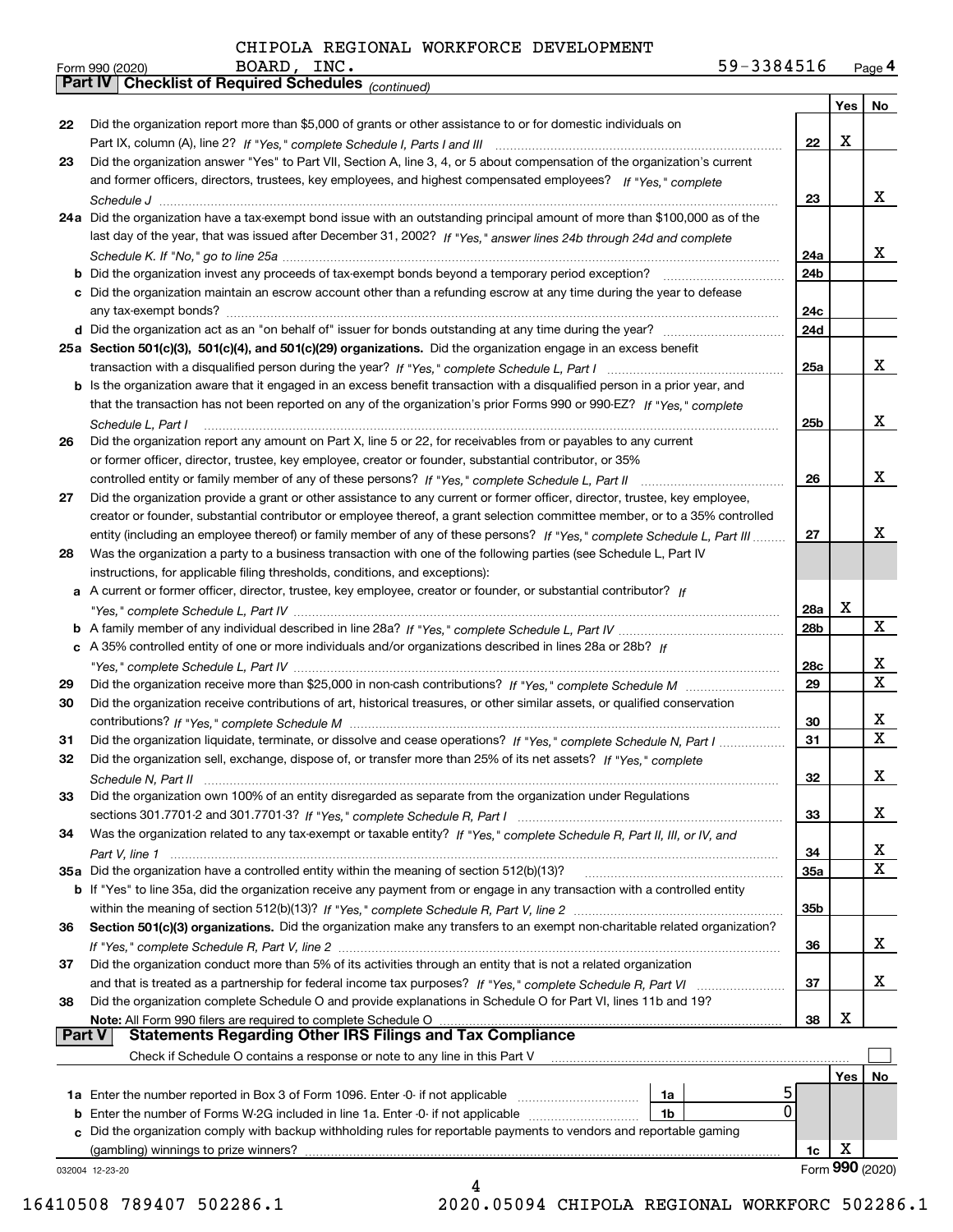| Form 990 (2020) | <b>BOARD</b> | INC. | . .<br>59–<br>. .<br>3384516 | Page <b>D</b> |
|-----------------|--------------|------|------------------------------|---------------|
|-----------------|--------------|------|------------------------------|---------------|

|        |                                                                                                                                    | BOARD, INC.<br>Form 990 (2020)                                                                                                                  |                 | 59-3384516 |                |     | Page 5 |
|--------|------------------------------------------------------------------------------------------------------------------------------------|-------------------------------------------------------------------------------------------------------------------------------------------------|-----------------|------------|----------------|-----|--------|
| Part V |                                                                                                                                    | Statements Regarding Other IRS Filings and Tax Compliance (continued)                                                                           |                 |            |                |     |        |
|        |                                                                                                                                    |                                                                                                                                                 |                 |            |                | Yes | No     |
|        |                                                                                                                                    | 2a Enter the number of employees reported on Form W-3, Transmittal of Wage and Tax Statements,                                                  |                 |            |                |     |        |
|        |                                                                                                                                    | filed for the calendar year ending with or within the year covered by this return                                                               | 2a              | 15         |                |     |        |
|        |                                                                                                                                    |                                                                                                                                                 |                 |            | 2 <sub>b</sub> | х   |        |
|        |                                                                                                                                    |                                                                                                                                                 |                 |            |                |     |        |
| За     |                                                                                                                                    | Did the organization have unrelated business gross income of \$1,000 or more during the year?                                                   |                 |            | 3a             |     | x      |
| b      |                                                                                                                                    |                                                                                                                                                 |                 |            | 3b             |     |        |
|        |                                                                                                                                    | 4a At any time during the calendar year, did the organization have an interest in, or a signature or other authority over, a                    |                 |            |                |     |        |
|        |                                                                                                                                    | financial account in a foreign country (such as a bank account, securities account, or other financial account)?                                |                 |            | 4a             |     | х      |
|        |                                                                                                                                    | <b>b</b> If "Yes," enter the name of the foreign country $\blacktriangleright$                                                                  |                 |            |                |     |        |
|        |                                                                                                                                    | See instructions for filing requirements for FinCEN Form 114, Report of Foreign Bank and Financial Accounts (FBAR).                             |                 |            |                |     |        |
| 5a     |                                                                                                                                    | Was the organization a party to a prohibited tax shelter transaction at any time during the tax year?                                           |                 |            | 5a             |     | х      |
| b      |                                                                                                                                    |                                                                                                                                                 |                 |            | 5b             |     | X      |
| с      |                                                                                                                                    |                                                                                                                                                 |                 |            | 5c             |     |        |
| 6а     |                                                                                                                                    | Does the organization have annual gross receipts that are normally greater than \$100,000, and did the organization solicit                     |                 |            |                |     |        |
|        |                                                                                                                                    | any contributions that were not tax deductible as charitable contributions?                                                                     |                 |            | 6a             |     | x      |
|        |                                                                                                                                    | If "Yes," did the organization include with every solicitation an express statement that such contributions or gifts                            |                 |            |                |     |        |
|        |                                                                                                                                    | were not tax deductible?                                                                                                                        |                 |            | 6b             |     |        |
| 7      |                                                                                                                                    | Organizations that may receive deductible contributions under section 170(c).                                                                   |                 |            |                |     |        |
| а      |                                                                                                                                    | Did the organization receive a payment in excess of \$75 made partly as a contribution and partly for goods and services provided to the payor? |                 |            | 7a             |     | x      |
| b      |                                                                                                                                    | If "Yes," did the organization notify the donor of the value of the goods or services provided?                                                 |                 |            | 7b             |     |        |
|        |                                                                                                                                    | Did the organization sell, exchange, or otherwise dispose of tangible personal property for which it was required                               |                 |            |                |     |        |
|        |                                                                                                                                    | to file Form 8282?                                                                                                                              |                 |            | 7c             |     | х      |
| d      |                                                                                                                                    |                                                                                                                                                 | 7d              |            |                |     |        |
| е      |                                                                                                                                    | Did the organization receive any funds, directly or indirectly, to pay premiums on a personal benefit contract?                                 |                 |            | 7е             |     | х      |
| f      | Did the organization, during the year, pay premiums, directly or indirectly, on a personal benefit contract?                       |                                                                                                                                                 |                 |            |                |     | x      |
| g      | If the organization received a contribution of qualified intellectual property, did the organization file Form 8899 as required?   |                                                                                                                                                 |                 |            |                |     |        |
| h      | If the organization received a contribution of cars, boats, airplanes, or other vehicles, did the organization file a Form 1098-C? |                                                                                                                                                 |                 |            |                |     |        |
| 8      |                                                                                                                                    | Sponsoring organizations maintaining donor advised funds. Did a donor advised fund maintained by the                                            |                 |            |                |     |        |
|        |                                                                                                                                    | sponsoring organization have excess business holdings at any time during the year?                                                              |                 |            | 8              |     |        |
| 9      |                                                                                                                                    | Sponsoring organizations maintaining donor advised funds.                                                                                       |                 |            |                |     |        |
| а      |                                                                                                                                    | Did the sponsoring organization make any taxable distributions under section 4966?                                                              |                 |            | 9а             |     |        |
| b      |                                                                                                                                    | Did the sponsoring organization make a distribution to a donor, donor advisor, or related person?                                               |                 |            | 9b             |     |        |
| 10     |                                                                                                                                    | Section 501(c)(7) organizations. Enter:                                                                                                         |                 |            |                |     |        |
| а      |                                                                                                                                    | Initiation fees and capital contributions included on Part VIII, line 12 [100] [100] [100] [100] [100] [100] [                                  | 10a             |            |                |     |        |
|        |                                                                                                                                    | Gross receipts, included on Form 990, Part VIII, line 12, for public use of club facilities                                                     | 10 <sub>b</sub> |            |                |     |        |
| 11     |                                                                                                                                    | Section 501(c)(12) organizations. Enter:                                                                                                        |                 |            |                |     |        |
| а      |                                                                                                                                    | Gross income from members or shareholders                                                                                                       | 11a             |            |                |     |        |
| b      |                                                                                                                                    | Gross income from other sources (Do not net amounts due or paid to other sources against                                                        |                 |            |                |     |        |
|        |                                                                                                                                    | amounts due or received from them.)                                                                                                             | 11 <sub>b</sub> |            |                |     |        |
|        |                                                                                                                                    | 12a Section 4947(a)(1) non-exempt charitable trusts. Is the organization filing Form 990 in lieu of Form 1041?                                  |                 |            | 12a            |     |        |
|        |                                                                                                                                    | <b>b</b> If "Yes," enter the amount of tax-exempt interest received or accrued during the year <i>manument</i> of                               | 12 <sub>b</sub> |            |                |     |        |
| 13     |                                                                                                                                    | Section 501(c)(29) qualified nonprofit health insurance issuers.                                                                                |                 |            |                |     |        |
| a      |                                                                                                                                    | Is the organization licensed to issue qualified health plans in more than one state?                                                            |                 |            | 13a            |     |        |
|        |                                                                                                                                    | Note: See the instructions for additional information the organization must report on Schedule O.                                               |                 |            |                |     |        |
| b      |                                                                                                                                    | Enter the amount of reserves the organization is required to maintain by the states in which the                                                |                 |            |                |     |        |
|        |                                                                                                                                    |                                                                                                                                                 | 13 <sub>b</sub> |            |                |     |        |
| с      |                                                                                                                                    |                                                                                                                                                 | 13c             |            |                |     |        |
| 14a    |                                                                                                                                    | Did the organization receive any payments for indoor tanning services during the tax year?                                                      |                 |            | 14a            |     | x      |
|        |                                                                                                                                    | <b>b</b> If "Yes," has it filed a Form 720 to report these payments? If "No," provide an explanation on Schedule O                              |                 |            | 14b            |     |        |
| 15     |                                                                                                                                    | Is the organization subject to the section 4960 tax on payment(s) of more than \$1,000,000 in remuneration or                                   |                 |            |                |     |        |
|        |                                                                                                                                    |                                                                                                                                                 |                 |            | 15             |     | x      |
|        |                                                                                                                                    | If "Yes," see instructions and file Form 4720, Schedule N.                                                                                      |                 |            |                |     |        |
| 16     |                                                                                                                                    | Is the organization an educational institution subject to the section 4968 excise tax on net investment income?                                 |                 |            | 16             |     | х      |
|        |                                                                                                                                    | If "Yes," complete Form 4720, Schedule O.                                                                                                       |                 |            |                |     |        |

Form (2020) **990**

032005 12-23-20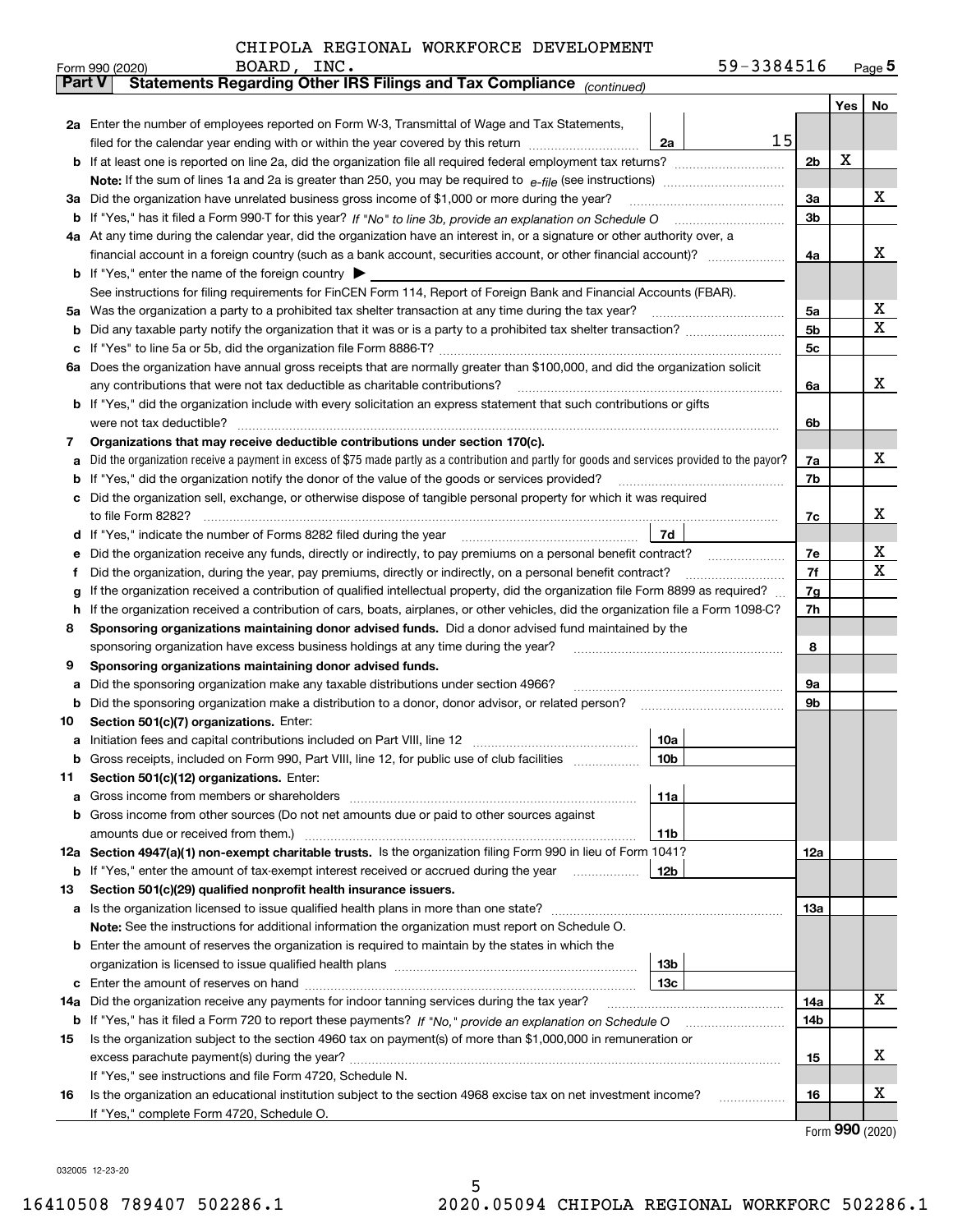Check if Schedule O contains a response or note to any line in this Part VI

| Form 990 (2020) | BOARD,<br>INC.                                                              | 59-3384516                                                                                                                    | $P$ age $6$             |
|-----------------|-----------------------------------------------------------------------------|-------------------------------------------------------------------------------------------------------------------------------|-------------------------|
|                 |                                                                             | Part VI   Governance, Management, and Disclosure For each "Yes" response to lines 2 through 7b below, and for a "No" response |                         |
|                 |                                                                             | to line 8a, 8b, or 10b below, describe the circumstances, processes, or changes on Schedule O. See instructions.              |                         |
|                 | Check if Schedule O contains a response or note to any line in this Part VI |                                                                                                                               | $\overline{\mathbf{X}}$ |

|              |                                                                                                                                                                                                                                |    |    |                 | Yes             | No                      |
|--------------|--------------------------------------------------------------------------------------------------------------------------------------------------------------------------------------------------------------------------------|----|----|-----------------|-----------------|-------------------------|
|              | 1a Enter the number of voting members of the governing body at the end of the tax year                                                                                                                                         | 1a | 22 |                 |                 |                         |
|              | If there are material differences in voting rights among members of the governing body, or if the governing                                                                                                                    |    |    |                 |                 |                         |
|              | body delegated broad authority to an executive committee or similar committee, explain on Schedule O.                                                                                                                          |    |    |                 |                 |                         |
|              | Enter the number of voting members included on line 1a, above, who are independent <i>manumum</i>                                                                                                                              | 1b | 22 |                 |                 |                         |
| $\mathbf{2}$ | Did any officer, director, trustee, or key employee have a family relationship or a business relationship with any other<br>officer, director, trustee, or key employee?                                                       |    |    | $\mathbf{2}$    | х               |                         |
| з            | Did the organization delegate control over management duties customarily performed by or under the direct supervision                                                                                                          |    |    |                 |                 |                         |
|              | of officers, directors, trustees, or key employees to a management company or other person?                                                                                                                                    |    |    | 3               |                 |                         |
|              | Did the organization make any significant changes to its governing documents since the prior Form 990 was filed?                                                                                                               |    |    | 4               |                 | $rac{X}{X}$             |
| 4            |                                                                                                                                                                                                                                |    |    |                 |                 | $\overline{\mathbf{x}}$ |
| 5            |                                                                                                                                                                                                                                |    |    | 5               |                 | $\overline{\textbf{x}}$ |
| 6            | Did the organization have members or stockholders?                                                                                                                                                                             |    |    | 6               |                 |                         |
| 7a           | Did the organization have members, stockholders, or other persons who had the power to elect or appoint one or                                                                                                                 |    |    | 7a              |                 | X                       |
| b            | Are any governance decisions of the organization reserved to (or subject to approval by) members, stockholders, or                                                                                                             |    |    |                 |                 |                         |
|              | persons other than the governing body?                                                                                                                                                                                         |    |    | 7b              |                 | х                       |
| 8            | Did the organization contemporaneously document the meetings held or written actions undertaken during the year by the following:                                                                                              |    |    |                 |                 |                         |
| a            |                                                                                                                                                                                                                                |    |    | 8а              | х               |                         |
| b            | Each committee with authority to act on behalf of the governing body? [11] manufacture manufacture with authority to act on behalf of the governing body? [11] manufacture manufacture with authority of the state with an int |    |    | 8b              | X               |                         |
| 9            | Is there any officer, director, trustee, or key employee listed in Part VII, Section A, who cannot be reached at the                                                                                                           |    |    |                 |                 |                         |
|              |                                                                                                                                                                                                                                |    |    | 9               |                 | x                       |
|              | Section B. Policies (This Section B requests information about policies not required by the Internal Revenue Code.)                                                                                                            |    |    |                 |                 |                         |
|              |                                                                                                                                                                                                                                |    |    |                 | Yes             | No                      |
|              |                                                                                                                                                                                                                                |    |    | 10a             |                 | X                       |
|              | <b>b</b> If "Yes," did the organization have written policies and procedures governing the activities of such chapters, affiliates,                                                                                            |    |    |                 |                 |                         |
|              |                                                                                                                                                                                                                                |    |    | 10 <sub>b</sub> |                 |                         |
|              | 11a Has the organization provided a complete copy of this Form 990 to all members of its governing body before filing the form?                                                                                                |    |    | 11a             |                 | X                       |
|              | <b>b</b> Describe in Schedule O the process, if any, used by the organization to review this Form 990.                                                                                                                         |    |    |                 |                 |                         |
|              |                                                                                                                                                                                                                                |    |    | 12a             | Х               |                         |
| b            |                                                                                                                                                                                                                                |    |    | 12 <sub>b</sub> | X               |                         |
|              | c Did the organization regularly and consistently monitor and enforce compliance with the policy? If "Yes," describe                                                                                                           |    |    |                 |                 |                         |
|              | in Schedule O how this was done manufactured and continuum control of the Schedule O how this was done manufactured and continuum control of the Schedule O how this was done                                                  |    |    | 12c             | x               |                         |
| 13           |                                                                                                                                                                                                                                |    |    | 13              | X               |                         |
| 14           | Did the organization have a written document retention and destruction policy? manufactured and the organization have a written document retention and destruction policy?                                                     |    |    | 14              | X               |                         |
| 15           | Did the process for determining compensation of the following persons include a review and approval by independent                                                                                                             |    |    |                 |                 |                         |
|              | persons, comparability data, and contemporaneous substantiation of the deliberation and decision?                                                                                                                              |    |    |                 |                 |                         |
|              | The organization's CEO, Executive Director, or top management official manufactured content of the organization's CEO, Executive Director, or top management official                                                          |    |    | 15a             | X               |                         |
|              |                                                                                                                                                                                                                                |    |    |                 | X               |                         |
|              | If "Yes" to line 15a or 15b, describe the process in Schedule O (see instructions).                                                                                                                                            |    |    | 15b             |                 |                         |
|              | 16a Did the organization invest in, contribute assets to, or participate in a joint venture or similar arrangement with a                                                                                                      |    |    |                 |                 |                         |
|              | taxable entity during the year?                                                                                                                                                                                                |    |    |                 |                 | х                       |
|              | b If "Yes," did the organization follow a written policy or procedure requiring the organization to evaluate its participation                                                                                                 |    |    | 16a             |                 |                         |
|              | in joint venture arrangements under applicable federal tax law, and take steps to safequard the organization's                                                                                                                 |    |    |                 |                 |                         |
|              |                                                                                                                                                                                                                                |    |    | 16b             |                 |                         |
|              | <b>Section C. Disclosure</b>                                                                                                                                                                                                   |    |    |                 |                 |                         |
| 17           | <b>NONE</b><br>List the states with which a copy of this Form 990 is required to be filed $\blacktriangleright$                                                                                                                |    |    |                 |                 |                         |
| 18           | Section 6104 requires an organization to make its Forms 1023 (1024 or 1024-A, if applicable), 990, and 990-T (Section 501(c)(3)s only) available                                                                               |    |    |                 |                 |                         |
|              | for public inspection. Indicate how you made these available. Check all that apply.                                                                                                                                            |    |    |                 |                 |                         |
|              | $\boxed{\text{X}}$ Upon request<br>$\mid$ $\rm X\mid$ Own website<br>Another's website<br>Other (explain on Schedule O)                                                                                                        |    |    |                 |                 |                         |
| 19           | Describe on Schedule O whether (and if so, how) the organization made its governing documents, conflict of interest policy, and financial                                                                                      |    |    |                 |                 |                         |
|              | statements available to the public during the tax year.                                                                                                                                                                        |    |    |                 |                 |                         |
| 20           | State the name, address, and telephone number of the person who possesses the organization's books and records                                                                                                                 |    |    |                 |                 |                         |
|              | SARA JOHNSON - 850-633-4417                                                                                                                                                                                                    |    |    |                 |                 |                         |
|              | 32446<br>4636 HWY 90 EAST SUITE K, MARIANNA, FL                                                                                                                                                                                |    |    |                 |                 |                         |
|              | 032006 12-23-20                                                                                                                                                                                                                |    |    |                 | Form 990 (2020) |                         |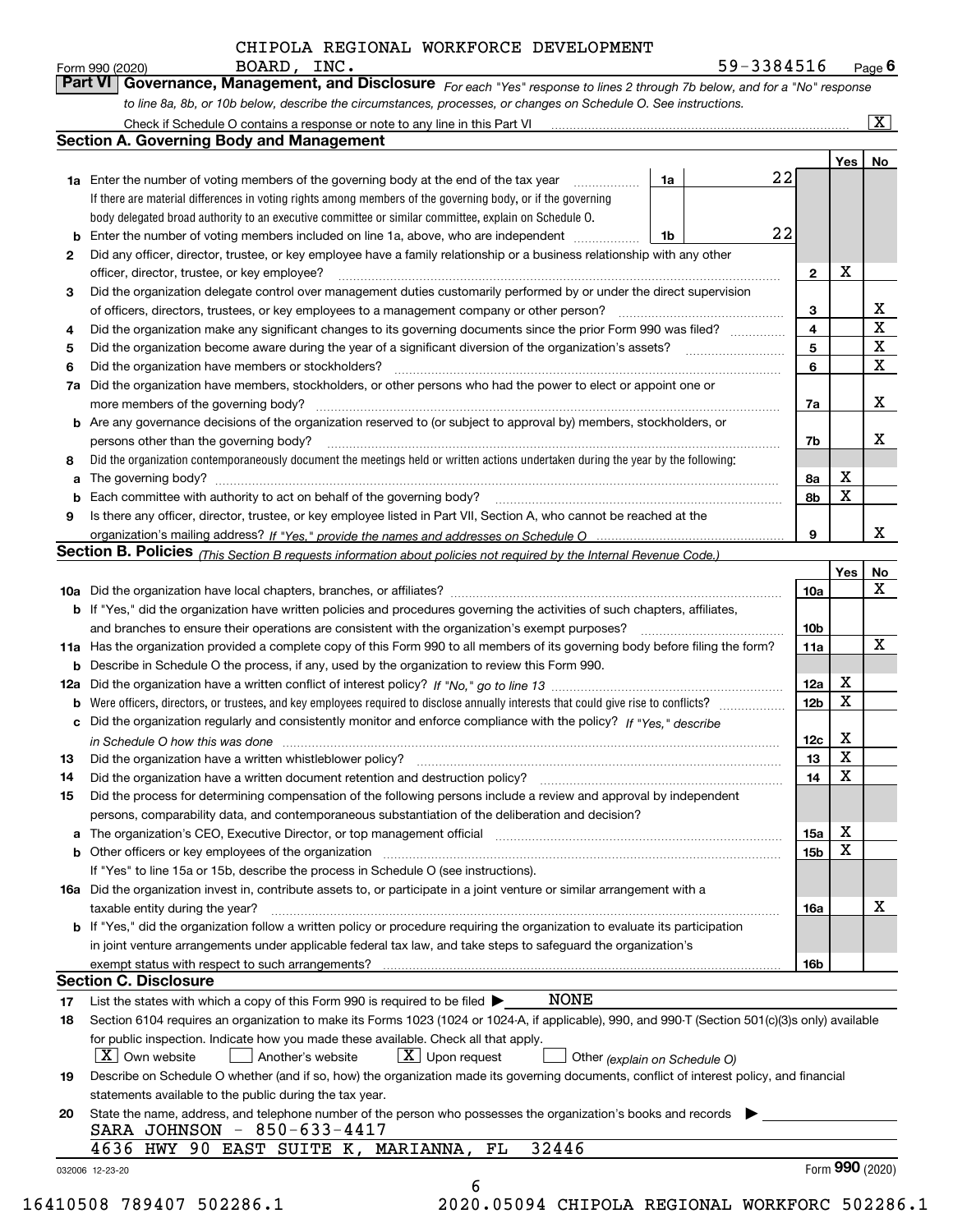| CHIPOLA REGIONAL WORKFORCE DEVELOPMENT |
|----------------------------------------|
|----------------------------------------|

| Form 990 (2020) | BOARD, INC. | 59-3384516                                                                                 | Page 7 |
|-----------------|-------------|--------------------------------------------------------------------------------------------|--------|
|                 |             | Part VII Compensation of Officers, Directors, Trustees, Key Employees, Highest Compensated |        |

#### **Employees, and Independent Contractors**

Check if Schedule O contains a response or note to any line in this Part VII

**Section A. Officers, Directors, Trustees, Key Employees, and Highest Compensated Employees**

**1a**  Complete this table for all persons required to be listed. Report compensation for the calendar year ending with or within the organization's tax year. **•** List all of the organization's current officers, directors, trustees (whether individuals or organizations), regardless of amount of compensation.

Enter -0- in columns (D), (E), and (F) if no compensation was paid.

 $\bullet$  List all of the organization's  $\,$ current key employees, if any. See instructions for definition of "key employee."

**•** List the organization's five current highest compensated employees (other than an officer, director, trustee, or key employee) who received reportable compensation (Box 5 of Form W-2 and/or Box 7 of Form 1099-MISC) of more than \$100,000 from the organization and any related organizations.

**•** List all of the organization's former officers, key employees, and highest compensated employees who received more than \$100,000 of reportable compensation from the organization and any related organizations.

**former directors or trustees**  ¥ List all of the organization's that received, in the capacity as a former director or trustee of the organization, more than \$10,000 of reportable compensation from the organization and any related organizations.

See instructions for the order in which to list the persons above.

Check this box if neither the organization nor any related organization compensated any current officer, director, or trustee.  $\mathcal{L}^{\text{max}}$ 

| (A)                         | (B)                    | (C)                                     |                                 |                         |              |                                  |        | (D)             | (E)             | (F)                            |  |
|-----------------------------|------------------------|-----------------------------------------|---------------------------------|-------------------------|--------------|----------------------------------|--------|-----------------|-----------------|--------------------------------|--|
| Name and title              | Average                | Position<br>(do not check more than one |                                 |                         |              |                                  |        | Reportable      | Reportable      | Estimated                      |  |
|                             | hours per              |                                         | box, unless person is both an   |                         |              |                                  |        | compensation    | compensation    | amount of                      |  |
|                             | week                   |                                         | officer and a director/trustee) |                         |              |                                  |        | from            | from related    | other                          |  |
|                             | (list any              |                                         |                                 |                         |              |                                  |        | the             | organizations   | compensation                   |  |
|                             | hours for              |                                         |                                 |                         |              |                                  |        | organization    | (W-2/1099-MISC) | from the                       |  |
|                             | related                |                                         |                                 |                         |              |                                  |        | (W-2/1099-MISC) |                 | organization                   |  |
|                             | organizations<br>below |                                         |                                 |                         |              |                                  |        |                 |                 | and related<br>organizations   |  |
|                             | line)                  | ndividual trustee or director           | nstitutional trustee            | Officer                 | Key employee | Highest compensated<br> employee | Former |                 |                 |                                |  |
| RICHARD WILLIAMS<br>(1)     | 40.00                  |                                         |                                 |                         |              |                                  |        |                 |                 |                                |  |
| EXECUTIVE DIRECTOR          |                        |                                         |                                 | $\overline{\textbf{X}}$ |              |                                  |        | 80,511.         | 0.              | 28, 217.                       |  |
| SARA JOHNSON<br>(2)         | 40.00                  |                                         |                                 |                         |              |                                  |        |                 |                 |                                |  |
| FINANCE DIRECTOR            |                        |                                         |                                 | $\overline{\mathbf{X}}$ |              |                                  |        | 67,230.         | 0.              | 24,060.                        |  |
| (3)<br><b>JANICE SUMNER</b> | 5.00                   |                                         |                                 |                         |              |                                  |        |                 |                 |                                |  |
| <b>CHAIR</b>                |                        | $\mathbf X$                             |                                 | $\overline{\textbf{X}}$ |              |                                  |        | $\mathbf 0$ .   | $\mathbf 0$ .   | $0_{.}$                        |  |
| DEBBIE KOLMETZ<br>(4)       | 5.00                   |                                         |                                 |                         |              |                                  |        |                 |                 |                                |  |
| VICE CHAIR                  |                        | X                                       |                                 | $\overline{\mathbf{X}}$ |              |                                  |        | 0.              | $\mathbf 0$ .   | $\mathbf 0$ .                  |  |
| <b>DONNIE READ</b><br>(5)   | 5.00                   |                                         |                                 |                         |              |                                  |        |                 |                 |                                |  |
| SECRETARY/TREASURER         |                        | $\mathbf X$                             |                                 | $\overline{\textbf{X}}$ |              |                                  |        | $0$ .           | $\mathbf 0$ .   | $0_{.}$                        |  |
| RAYMOND RUSSELL<br>(6)      | 5.00                   |                                         |                                 |                         |              |                                  |        |                 |                 |                                |  |
| <b>BOARD MEMBER</b>         |                        | $\overline{\mathbf{X}}$                 |                                 |                         |              |                                  |        | 0.              | 0.              | $\mathbf 0$ .                  |  |
| MARY MCKENZIE<br>(7)        | 5.00                   |                                         |                                 |                         |              |                                  |        |                 |                 |                                |  |
| <b>BOARD MEMBER</b>         |                        | X                                       |                                 |                         |              |                                  |        | $\mathbf 0$ .   | $\mathbf 0$ .   | $0_{.}$                        |  |
| <b>JAMES SELLER</b><br>(8)  | 5.00                   |                                         |                                 |                         |              |                                  |        |                 |                 |                                |  |
| <b>BOARD MEMBER</b>         |                        | X                                       |                                 |                         |              |                                  |        | $\mathbf 0$ .   | $\mathbf 0$ .   | $0_{\cdot}$                    |  |
| SANDY SPEAR<br>(9)          | 5.00                   |                                         |                                 |                         |              |                                  |        |                 |                 |                                |  |
| <b>BOARD MEMBER</b>         |                        | X                                       |                                 |                         |              |                                  |        | 0.              | 0.              | $0_{.}$                        |  |
| (10) WENDY BLAIR            | 5.00                   |                                         |                                 |                         |              |                                  |        |                 |                 |                                |  |
| <b>BOARD MEMBER</b>         |                        | $\overline{\mathbf{X}}$                 |                                 |                         |              |                                  |        | 0.              | $\mathbf 0$ .   | $\mathbf 0$ .                  |  |
| (11) TRAVIS EPHRIAM         | 5.00                   |                                         |                                 |                         |              |                                  |        |                 |                 |                                |  |
| <b>BOARD MEMBER</b>         |                        | $\mathbf X$                             |                                 |                         |              |                                  |        | 0.              | $\mathbf 0$ .   | $\mathbf 0$ .                  |  |
| (12) ARTHUR OBAR            | 5.00                   |                                         |                                 |                         |              |                                  |        |                 |                 |                                |  |
| <b>BOARD MEMBER</b>         |                        | X                                       |                                 |                         |              |                                  |        | 0.              | $\mathbf 0$ .   | $\mathbf 0$ .                  |  |
| (13) RALPH WHITFIELD        | 5.00                   |                                         |                                 |                         |              |                                  |        |                 |                 |                                |  |
| BOARD MEMBER                |                        | X                                       |                                 |                         |              |                                  |        | 0.              | 0.              | $0_{.}$                        |  |
| (14) JOHNNY EUBANKS         | 5.00                   |                                         |                                 |                         |              |                                  |        |                 |                 |                                |  |
| <b>BOARD MEMBER</b>         |                        | $\mathbf X$                             |                                 |                         |              |                                  |        | 0.              | $\mathbf 0$ .   | $\mathbf 0$ .                  |  |
| (15) DARRIN WALL            | 5.00                   |                                         |                                 |                         |              |                                  |        |                 |                 |                                |  |
| <b>BOARD MEMBER</b>         |                        | X                                       |                                 |                         |              |                                  |        | $\mathbf 0$ .   | $\mathbf 0$ .   | 0.                             |  |
| (16) DAVID CORBIN           | 5.00                   |                                         |                                 |                         |              |                                  |        |                 |                 |                                |  |
| <b>BOARD MEMBER</b>         |                        | X                                       |                                 |                         |              |                                  |        | $\mathbf 0$ .   | $\mathbf 0$ .   | 0.                             |  |
| (17) TRACY ANDREWS          | 5.00                   |                                         |                                 |                         |              |                                  |        |                 |                 |                                |  |
| <b>BOARD MEMBER</b>         |                        | X                                       |                                 |                         |              |                                  |        | 0.              | 0.              | 0.<br>$\overline{\phantom{0}}$ |  |

7

032007 12-23-20

Form (2020) **990**

 $\mathcal{L}^{\text{max}}$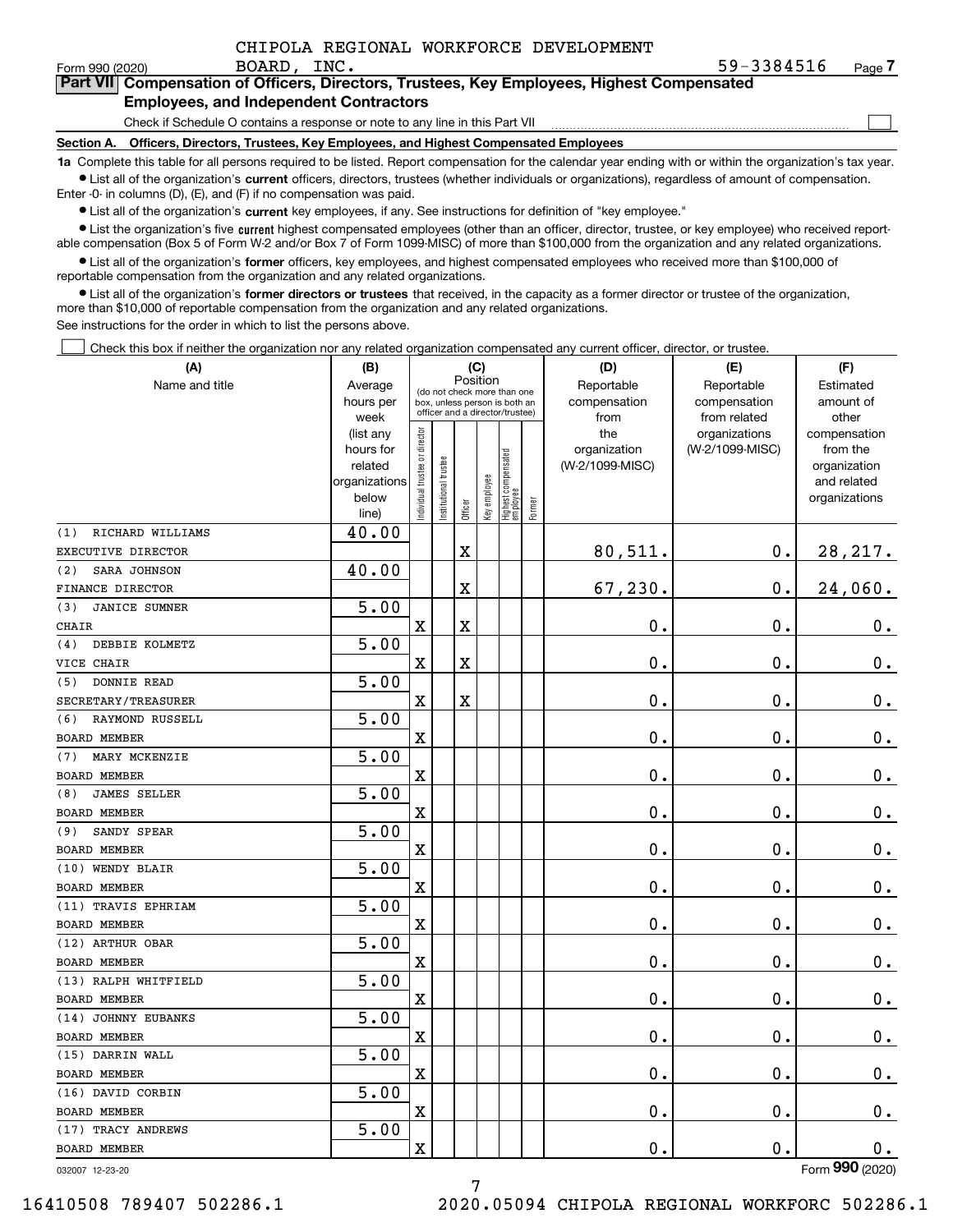| BOARD, INC.<br>Form 990 (2020)                                                                                                                       |                   |                               |                      |         |              |                                                              |        |                         | 59-3384516       |              | Page 8           |
|------------------------------------------------------------------------------------------------------------------------------------------------------|-------------------|-------------------------------|----------------------|---------|--------------|--------------------------------------------------------------|--------|-------------------------|------------------|--------------|------------------|
| <b>Part VII</b><br>Section A. Officers, Directors, Trustees, Key Employees, and Highest Compensated Employees (continued)                            |                   |                               |                      |         |              |                                                              |        |                         |                  |              |                  |
| (A)                                                                                                                                                  | (B)               |                               |                      |         | (C)          |                                                              |        | (D)                     | (E)              |              | (F)              |
| Name and title                                                                                                                                       | Average           |                               |                      |         | Position     |                                                              |        | Reportable              | Reportable       |              | Estimated        |
|                                                                                                                                                      | hours per         |                               |                      |         |              | (do not check more than one<br>box, unless person is both an |        | compensation            | compensation     |              | amount of        |
|                                                                                                                                                      | week              |                               |                      |         |              | officer and a director/trustee)                              |        | from                    | from related     |              | other            |
|                                                                                                                                                      | (list any         |                               |                      |         |              |                                                              |        | the                     | organizations    |              | compensation     |
|                                                                                                                                                      | hours for         |                               |                      |         |              |                                                              |        | organization            | (W-2/1099-MISC)  |              | from the         |
|                                                                                                                                                      | related           |                               |                      |         |              |                                                              |        | (W-2/1099-MISC)         |                  |              | organization     |
|                                                                                                                                                      | organizations     |                               |                      |         |              |                                                              |        |                         |                  |              | and related      |
|                                                                                                                                                      | below             |                               |                      |         |              |                                                              |        |                         |                  |              | organizations    |
|                                                                                                                                                      | line)             | ndividual trustee or director | nstitutional trustee | Officer | Key employee | Highest compensated<br> employee                             | Former |                         |                  |              |                  |
| (18) LARRY MOORE                                                                                                                                     | $\overline{5.00}$ |                               |                      |         |              |                                                              |        |                         |                  |              |                  |
|                                                                                                                                                      |                   |                               |                      |         |              |                                                              |        |                         |                  |              |                  |
| <b>BOARD MEMBER</b>                                                                                                                                  |                   | X                             |                      |         |              |                                                              |        | 0.                      | 0.               |              | $0$ .            |
| (19) DR. SARAH CLEMMONS                                                                                                                              | $\overline{5.00}$ |                               |                      |         |              |                                                              |        |                         |                  |              |                  |
| <b>BOARD MEMBER</b>                                                                                                                                  |                   | X                             |                      |         |              |                                                              |        | 0.                      | 0.               |              | 0.               |
| (20) KEITH SUTTON                                                                                                                                    | $\overline{5.00}$ |                               |                      |         |              |                                                              |        |                         |                  |              |                  |
| <b>BOARD MEMBER</b>                                                                                                                                  |                   | X                             |                      |         |              |                                                              |        | 0.                      | 0.               |              | 0.               |
| (21) KRISTY TERRY                                                                                                                                    | $\overline{5.00}$ |                               |                      |         |              |                                                              |        |                         |                  |              |                  |
| <b>BOARD MEMBER</b>                                                                                                                                  |                   |                               |                      |         |              |                                                              |        | 0.                      | 0.               |              |                  |
|                                                                                                                                                      |                   | X                             |                      |         |              |                                                              |        |                         |                  |              | 0.               |
| (22) JESSE SMALLWOOD                                                                                                                                 | $\overline{5.00}$ |                               |                      |         |              |                                                              |        |                         |                  |              |                  |
| <b>BOARD MEMBER</b>                                                                                                                                  |                   | х                             |                      |         |              |                                                              |        | 0.                      | 0.               |              | 0.               |
| (23) ANDY JACKSON                                                                                                                                    | $\overline{5.00}$ |                               |                      |         |              |                                                              |        |                         |                  |              |                  |
| <b>BOARD MEMBER</b>                                                                                                                                  |                   | х                             |                      |         |              |                                                              |        | 0.                      | 0.               |              | 0.               |
| (24) FRANCES HENDERSON                                                                                                                               | 5.00              |                               |                      |         |              |                                                              |        |                         |                  |              |                  |
| <b>BOARD MEMBER</b>                                                                                                                                  |                   | х                             |                      |         |              |                                                              |        | 0.                      | 0.               |              | $0$ .            |
|                                                                                                                                                      |                   |                               |                      |         |              |                                                              |        |                         |                  |              |                  |
|                                                                                                                                                      |                   |                               |                      |         |              |                                                              |        |                         |                  |              |                  |
|                                                                                                                                                      |                   |                               |                      |         |              |                                                              |        |                         |                  |              |                  |
|                                                                                                                                                      |                   |                               |                      |         |              |                                                              |        |                         |                  |              |                  |
|                                                                                                                                                      |                   |                               |                      |         |              |                                                              |        |                         |                  |              |                  |
|                                                                                                                                                      |                   |                               |                      |         |              |                                                              |        | 147,741.                | $\overline{0}$ . |              | 52, 277.         |
| c Total from continuation sheets to Part VII, Section A                                                                                              |                   |                               |                      |         |              |                                                              |        | 0.                      | $\mathbf 0$ .    |              | $\overline{0}$ . |
|                                                                                                                                                      |                   |                               |                      |         |              |                                                              |        | 147,741.                | $\overline{0}$ . |              | 52, 277.         |
|                                                                                                                                                      |                   |                               |                      |         |              |                                                              |        |                         |                  |              |                  |
| Total number of individuals (including but not limited to those listed above) who received more than \$100,000 of reportable<br>$\mathbf{2}$         |                   |                               |                      |         |              |                                                              |        |                         |                  |              |                  |
| compensation from the organization $\blacktriangleright$                                                                                             |                   |                               |                      |         |              |                                                              |        |                         |                  |              | 0                |
|                                                                                                                                                      |                   |                               |                      |         |              |                                                              |        |                         |                  |              | Yes<br>No        |
| 3<br>Did the organization list any former officer, director, trustee, key employee, or highest compensated employee on                               |                   |                               |                      |         |              |                                                              |        |                         |                  |              |                  |
| line 1a? If "Yes," complete Schedule J for such individual manufactured contained and the line 1a? If "Yes," complete Schedule J for such individual |                   |                               |                      |         |              |                                                              |        |                         |                  | 3            | X                |
| For any individual listed on line 1a, is the sum of reportable compensation and other compensation from the organization                             |                   |                               |                      |         |              |                                                              |        |                         |                  |              |                  |
|                                                                                                                                                      |                   |                               |                      |         |              |                                                              |        |                         |                  |              | x                |
|                                                                                                                                                      |                   |                               |                      |         |              |                                                              |        |                         |                  | 4            |                  |
| Did any person listed on line 1a receive or accrue compensation from any unrelated organization or individual for services<br>5                      |                   |                               |                      |         |              |                                                              |        |                         |                  |              |                  |
| rendered to the organization? If "Yes." complete Schedule J for such person                                                                          |                   |                               |                      |         |              |                                                              |        |                         |                  | 5            | X                |
| <b>Section B. Independent Contractors</b>                                                                                                            |                   |                               |                      |         |              |                                                              |        |                         |                  |              |                  |
| Complete this table for your five highest compensated independent contractors that received more than \$100,000 of compensation from<br>1.           |                   |                               |                      |         |              |                                                              |        |                         |                  |              |                  |
| the organization. Report compensation for the calendar year ending with or within the organization's tax year.                                       |                   |                               |                      |         |              |                                                              |        |                         |                  |              |                  |
| (A)                                                                                                                                                  |                   |                               |                      |         |              |                                                              |        | (B)                     |                  | (C)          |                  |
| Name and business address                                                                                                                            |                   |                               |                      |         |              |                                                              |        | Description of services |                  | Compensation |                  |
| CHIPOLA LAND DEVELOPMENT                                                                                                                             |                   |                               |                      |         |              |                                                              |        |                         |                  |              |                  |
|                                                                                                                                                      |                   |                               |                      |         |              |                                                              |        |                         |                  |              |                  |
| 4636 HWY 90, SUITE L, MARIANNA, FL 32446                                                                                                             |                   |                               |                      |         |              |                                                              |        | RENT                    |                  |              | 112,500.         |
|                                                                                                                                                      |                   |                               |                      |         |              |                                                              |        |                         |                  |              |                  |
|                                                                                                                                                      |                   |                               |                      |         |              |                                                              |        |                         |                  |              |                  |
|                                                                                                                                                      |                   |                               |                      |         |              |                                                              |        |                         |                  |              |                  |
|                                                                                                                                                      |                   |                               |                      |         |              |                                                              |        |                         |                  |              |                  |
|                                                                                                                                                      |                   |                               |                      |         |              |                                                              |        |                         |                  |              |                  |
|                                                                                                                                                      |                   |                               |                      |         |              |                                                              |        |                         |                  |              |                  |
|                                                                                                                                                      |                   |                               |                      |         |              |                                                              |        |                         |                  |              |                  |
|                                                                                                                                                      |                   |                               |                      |         |              |                                                              |        |                         |                  |              |                  |
|                                                                                                                                                      |                   |                               |                      |         |              |                                                              |        |                         |                  |              |                  |
| Total number of independent contractors (including but not limited to those listed above) who received more than<br>2                                |                   |                               |                      |         |              |                                                              |        |                         |                  |              |                  |
| \$100,000 of compensation from the organization                                                                                                      |                   |                               |                      |         |              | 1                                                            |        |                         |                  |              |                  |

Form (2020) **990**

032008 12-23-20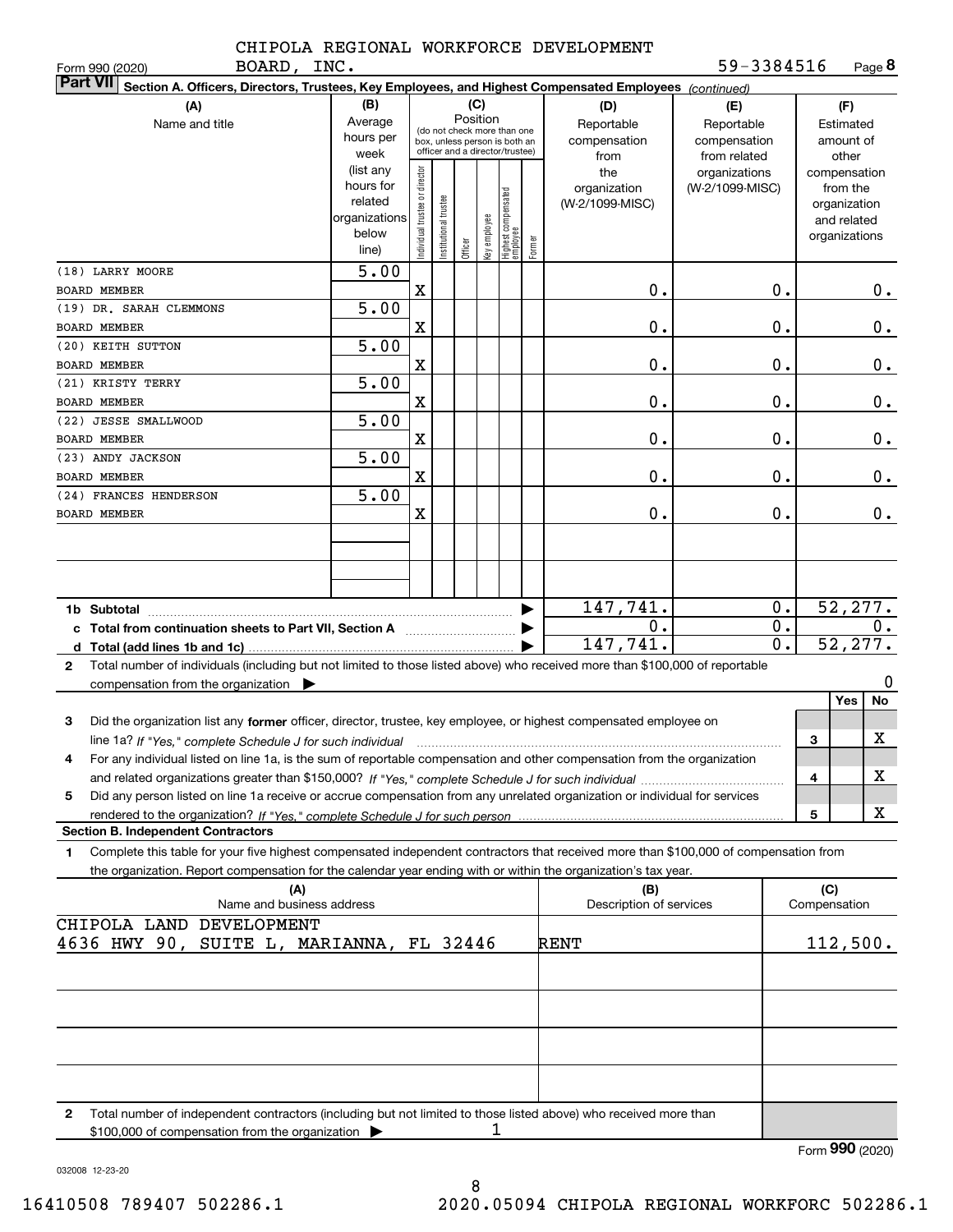|                                                           | <b>Part VIII</b> |   | <b>Statement of Revenue</b>                                                                                           |                |                       |                                  |                                              |                                                   |                                                                 |
|-----------------------------------------------------------|------------------|---|-----------------------------------------------------------------------------------------------------------------------|----------------|-----------------------|----------------------------------|----------------------------------------------|---------------------------------------------------|-----------------------------------------------------------------|
|                                                           |                  |   | Check if Schedule O contains a response or note to any line in this Part VIII                                         |                |                       |                                  |                                              |                                                   |                                                                 |
|                                                           |                  |   |                                                                                                                       |                |                       | Total revenue                    | (B)<br>Related or exempt<br>function revenue | $\overline{(C)}$<br>Unrelated<br>business revenue | (D)<br>Revenue excluded<br>from tax under<br>sections 512 - 514 |
|                                                           |                  |   | 1 a Federated campaigns                                                                                               | 1a             |                       |                                  |                                              |                                                   |                                                                 |
| Contributions, Gifts, Grants<br>and Other Similar Amounts |                  |   | <b>b</b> Membership dues                                                                                              | 1 <sub>b</sub> |                       |                                  |                                              |                                                   |                                                                 |
|                                                           |                  |   | c Fundraising events                                                                                                  | 1 <sub>c</sub> |                       |                                  |                                              |                                                   |                                                                 |
|                                                           |                  |   | d Related organizations                                                                                               | 1 <sub>d</sub> |                       |                                  |                                              |                                                   |                                                                 |
|                                                           |                  |   | e Government grants (contributions)                                                                                   | 1e             | 4,493,444.            |                                  |                                              |                                                   |                                                                 |
|                                                           |                  |   | f All other contributions, gifts, grants, and                                                                         |                |                       |                                  |                                              |                                                   |                                                                 |
|                                                           |                  |   | similar amounts not included above                                                                                    | 1f             |                       |                                  |                                              |                                                   |                                                                 |
|                                                           |                  |   | Noncash contributions included in lines 1a-1f                                                                         | $1g$ \$        |                       |                                  |                                              |                                                   |                                                                 |
|                                                           |                  |   |                                                                                                                       |                |                       | $\blacktriangleright$ 4,493,444. |                                              |                                                   |                                                                 |
|                                                           |                  |   |                                                                                                                       |                | <b>Business Code</b>  |                                  |                                              |                                                   |                                                                 |
|                                                           | 2a               |   | <u> 1989 - Johann Barn, mars ann an t-Amhair an t-Amhair an t-Amhair an t-Amhair an t-Amhair an t-Amhair an t-Amh</u> |                |                       |                                  |                                              |                                                   |                                                                 |
|                                                           |                  | b | the control of the control of the control of the control of the control of the control of                             |                |                       |                                  |                                              |                                                   |                                                                 |
|                                                           |                  | с | <u> 1989 - Johann Barn, amerikansk politiker (d. 1989)</u>                                                            |                |                       |                                  |                                              |                                                   |                                                                 |
|                                                           |                  | d | the control of the control of the control of the control of the control of                                            |                |                       |                                  |                                              |                                                   |                                                                 |
| Program Service<br>Revenue                                |                  | е |                                                                                                                       |                |                       |                                  |                                              |                                                   |                                                                 |
|                                                           |                  |   |                                                                                                                       |                |                       |                                  |                                              |                                                   |                                                                 |
|                                                           | 3                |   | Investment income (including dividends, interest, and                                                                 |                |                       |                                  |                                              |                                                   |                                                                 |
|                                                           |                  |   |                                                                                                                       |                |                       | 1,657.                           |                                              |                                                   | 1,657.                                                          |
|                                                           | 4                |   | Income from investment of tax-exempt bond proceeds                                                                    |                |                       |                                  |                                              |                                                   |                                                                 |
|                                                           | 5                |   |                                                                                                                       |                |                       |                                  |                                              |                                                   |                                                                 |
|                                                           |                  |   |                                                                                                                       | (i) Real       | (ii) Personal         |                                  |                                              |                                                   |                                                                 |
|                                                           |                  |   | 6a<br>6 a Gross rents                                                                                                 | 8,591.         |                       |                                  |                                              |                                                   |                                                                 |
|                                                           |                  | b | 6b<br>Less: rental expenses                                                                                           | 0.             |                       |                                  |                                              |                                                   |                                                                 |
|                                                           |                  |   | 6c<br>c Rental income or (loss)                                                                                       | 8,591.         |                       |                                  |                                              |                                                   |                                                                 |
|                                                           |                  |   | d Net rental income or (loss)                                                                                         |                |                       | 8,591.                           | 8,591.                                       |                                                   |                                                                 |
|                                                           |                  |   | 7 a Gross amount from sales of                                                                                        | (i) Securities | (ii) Other            |                                  |                                              |                                                   |                                                                 |
|                                                           |                  |   | assets other than inventory<br>7a                                                                                     |                |                       |                                  |                                              |                                                   |                                                                 |
|                                                           |                  |   | <b>b</b> Less: cost or other basis                                                                                    |                |                       |                                  |                                              |                                                   |                                                                 |
| Revenue                                                   |                  |   | 7b<br>and sales expenses<br>7c<br>c Gain or (loss)                                                                    |                |                       |                                  |                                              |                                                   |                                                                 |
|                                                           |                  |   |                                                                                                                       |                | ▶                     |                                  |                                              |                                                   |                                                                 |
| 늦                                                         |                  |   | 8 a Gross income from fundraising events (not                                                                         |                |                       |                                  |                                              |                                                   |                                                                 |
| Othe                                                      |                  |   | including \$                                                                                                          |                |                       |                                  |                                              |                                                   |                                                                 |
|                                                           |                  |   | contributions reported on line 1c). See                                                                               |                |                       |                                  |                                              |                                                   |                                                                 |
|                                                           |                  |   |                                                                                                                       | 8a             |                       |                                  |                                              |                                                   |                                                                 |
|                                                           |                  |   |                                                                                                                       | 8b             |                       |                                  |                                              |                                                   |                                                                 |
|                                                           |                  |   | c Net income or (loss) from fundraising events                                                                        |                |                       |                                  |                                              |                                                   |                                                                 |
|                                                           |                  |   | 9 a Gross income from gaming activities. See                                                                          |                |                       |                                  |                                              |                                                   |                                                                 |
|                                                           |                  |   |                                                                                                                       | 9a             |                       |                                  |                                              |                                                   |                                                                 |
|                                                           |                  |   | <b>b</b> Less: direct expenses <b>manually</b>                                                                        | 9 <sub>b</sub> |                       |                                  |                                              |                                                   |                                                                 |
|                                                           |                  |   | c Net income or (loss) from gaming activities                                                                         |                |                       |                                  |                                              |                                                   |                                                                 |
|                                                           |                  |   | 10 a Gross sales of inventory, less returns                                                                           |                |                       |                                  |                                              |                                                   |                                                                 |
|                                                           |                  |   | <b>b</b> Less: cost of goods sold                                                                                     | 10a<br>10b     |                       |                                  |                                              |                                                   |                                                                 |
|                                                           |                  |   | c Net income or (loss) from sales of inventory                                                                        |                |                       |                                  |                                              |                                                   |                                                                 |
|                                                           |                  |   |                                                                                                                       |                | <b>Business Code</b>  |                                  |                                              |                                                   |                                                                 |
|                                                           |                  |   | 11 a MISCELLANEOUS REVENUE                                                                                            |                | 624310                | 184,967.                         | 184,967.                                     |                                                   |                                                                 |
|                                                           |                  | b |                                                                                                                       |                |                       |                                  |                                              |                                                   |                                                                 |
|                                                           |                  | с |                                                                                                                       |                |                       |                                  |                                              |                                                   |                                                                 |
| Miscellaneous<br>Revenue                                  |                  |   |                                                                                                                       |                |                       |                                  |                                              |                                                   |                                                                 |
|                                                           |                  |   |                                                                                                                       |                | $\blacktriangleright$ | 184,967.                         |                                              |                                                   |                                                                 |
|                                                           | 12               |   |                                                                                                                       |                |                       | 4,688,659.                       | 193,558.                                     | 0.                                                | 1,657.                                                          |
| 032009 12-23-20                                           |                  |   |                                                                                                                       |                |                       |                                  |                                              |                                                   | Form 990 (2020)                                                 |

032009 12-23-20

9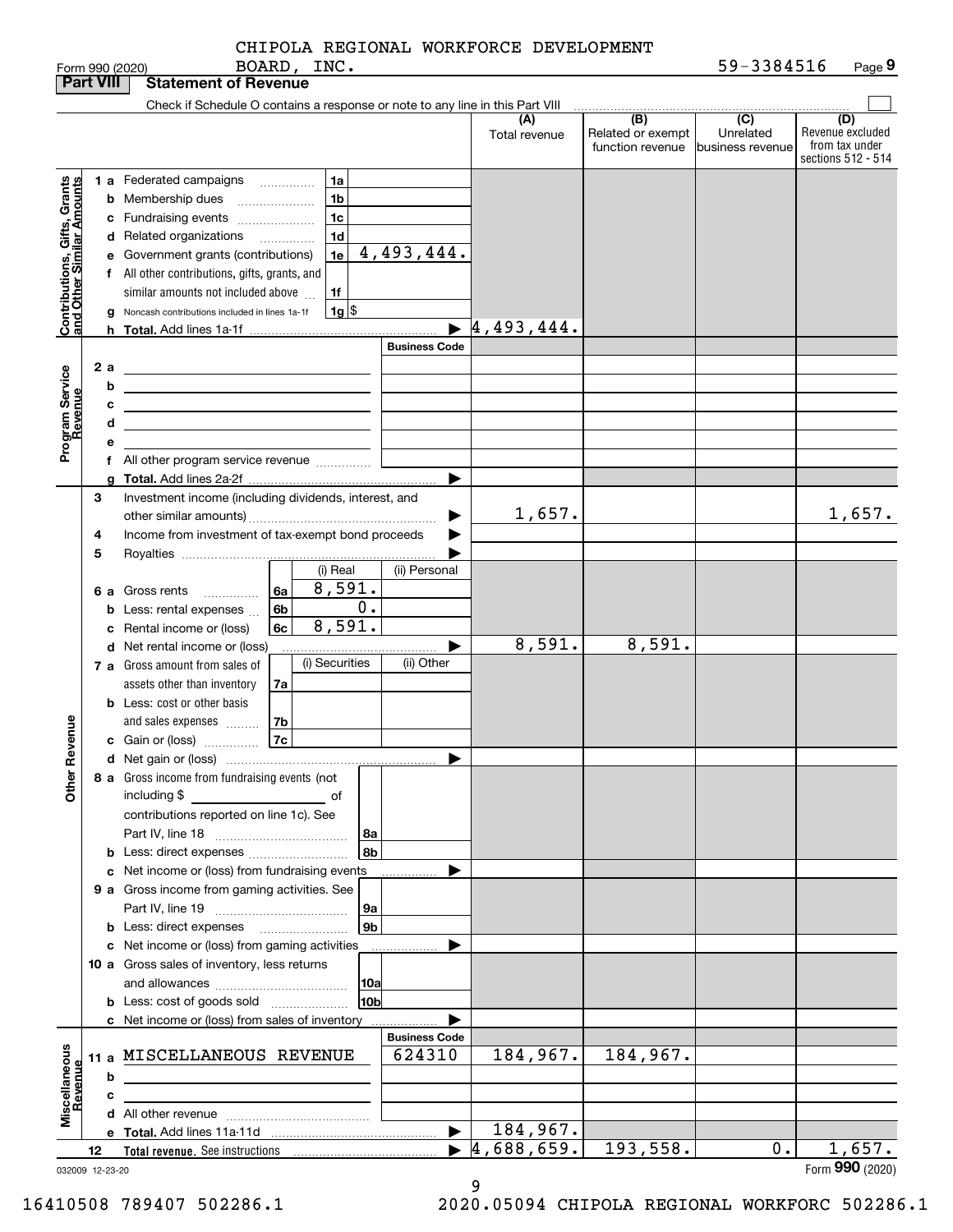**10**

 $\equiv$ 

*Section 501(c)(3) and 501(c)(4) organizations must complete all columns. All other organizations must complete column (A).* Form 990 (2020) Page **Part IX Statement of Functional Expenses** Check if Schedule O contains a response or note to any line in this Part IX  $\texttt{BOARD}$ ,  $\texttt{INC.}$   $\texttt{59-3384516}$ 

|              | Check if Schedule O contains a response or note to any line in this Part IX                                |                                                 |                                    | B) (C) (D)                         |                         |
|--------------|------------------------------------------------------------------------------------------------------------|-------------------------------------------------|------------------------------------|------------------------------------|-------------------------|
|              | Do not include amounts reported on lines 6b,<br>7b, 8b, 9b, and 10b of Part VIII.                          | (A)<br>Total expenses                           | (B)<br>Program service<br>expenses | Management and<br>general expenses | Fundraising<br>expenses |
| $\mathbf 1$  | Grants and other assistance to domestic organizations                                                      |                                                 |                                    |                                    |                         |
|              | and domestic governments. See Part IV, line 21                                                             |                                                 |                                    |                                    |                         |
| $\mathbf{2}$ | Grants and other assistance to domestic                                                                    |                                                 |                                    |                                    |                         |
|              | individuals. See Part IV, line 22                                                                          | 127,497.                                        | 127,497.                           |                                    |                         |
| 3            | Grants and other assistance to foreign                                                                     |                                                 |                                    |                                    |                         |
|              | organizations, foreign governments, and foreign                                                            |                                                 |                                    |                                    |                         |
|              | individuals. See Part IV, lines 15 and 16                                                                  |                                                 |                                    |                                    |                         |
| 4            | Benefits paid to or for members                                                                            |                                                 |                                    |                                    |                         |
| 5            | Compensation of current officers, directors,                                                               |                                                 |                                    |                                    |                         |
|              |                                                                                                            | 217,462.                                        | 107,583.                           | 109,879.                           |                         |
| 6            | Compensation not included above to disqualified                                                            |                                                 |                                    |                                    |                         |
|              | persons (as defined under section 4958(f)(1)) and                                                          |                                                 |                                    |                                    |                         |
|              | persons described in section $4958(c)(3)(B)$                                                               |                                                 |                                    |                                    |                         |
| 7            |                                                                                                            | 480,469.                                        | 480,469.                           |                                    |                         |
| 8            | Pension plan accruals and contributions (include                                                           |                                                 |                                    |                                    |                         |
|              | section 401(k) and 403(b) employer contributions)                                                          | $\frac{49,710}{91,216}$                         | $\frac{49,710}{91,216}$            |                                    |                         |
| 9            |                                                                                                            |                                                 |                                    |                                    |                         |
| 10           |                                                                                                            | 47,466.                                         | 42, 259.                           | 5,207.                             |                         |
| 11           | Fees for services (nonemployees):                                                                          |                                                 |                                    |                                    |                         |
| a            |                                                                                                            |                                                 |                                    |                                    |                         |
| b            |                                                                                                            |                                                 |                                    |                                    |                         |
| c            |                                                                                                            | 17,500.                                         |                                    | 17,500.                            |                         |
| d            |                                                                                                            |                                                 |                                    |                                    |                         |
|              | Professional fundraising services. See Part IV, line 17                                                    |                                                 |                                    |                                    |                         |
| f            | Investment management fees                                                                                 |                                                 |                                    |                                    |                         |
| g            | Other. (If line 11g amount exceeds 10% of line 25,<br>column (A) amount, list line 11g expenses on Sch O.) |                                                 |                                    | 750.                               |                         |
| 12           |                                                                                                            | $\frac{7,499}{8,584}$<br>$\frac{8,584}{36,352}$ | $\frac{6,749}{7,726}$              | 858.                               |                         |
| 13           |                                                                                                            |                                                 | 32,717.                            | 3,635.                             |                         |
| 14           |                                                                                                            | 67,438.                                         | 60,694.                            | $\overline{6,744}$ .               |                         |
| 15           |                                                                                                            |                                                 |                                    |                                    |                         |
| 16           |                                                                                                            | 156,360.                                        | 140,724.                           | 15,636.                            |                         |
| 17           | Travel                                                                                                     | $\overline{5,130}$ .                            | $\overline{4,617}$ .               | $\overline{513}$ .                 |                         |
| 18           | Payments of travel or entertainment expenses                                                               |                                                 |                                    |                                    |                         |
|              | for any federal, state, or local public officials                                                          |                                                 |                                    |                                    |                         |
| 19           | Conferences, conventions, and meetings                                                                     |                                                 |                                    |                                    |                         |
| 20           | Interest                                                                                                   |                                                 |                                    |                                    |                         |
| 21           |                                                                                                            |                                                 |                                    |                                    |                         |
| 22           | Depreciation, depletion, and amortization                                                                  | 37,298.                                         | 33,568.                            | 3,730.                             |                         |
| 23           | Insurance                                                                                                  | $\overline{24,587}$ .                           | $\overline{22,128}$ .              | $\overline{2,459}$ .               |                         |
| 24           | Other expenses. Itemize expenses not covered                                                               |                                                 |                                    |                                    |                         |
|              | above (List miscellaneous expenses on line 24e. If<br>line 24e amount exceeds 10% of line 25, column (A)   |                                                 |                                    |                                    |                         |
|              | amount, list line 24e expenses on Schedule O.)                                                             |                                                 |                                    |                                    |                         |
| a            | DIRECT PROGRAM EXPENDIT                                                                                    | 3,001,619.                                      | 3,001,619.                         |                                    |                         |
| b            | <b>EQUIPMENT</b>                                                                                           | 136,391.                                        | $\overline{122}$ , 752.            | 13,639.                            |                         |
| C            | COMMUNICATION                                                                                              | 81,589.                                         | 73,430.                            | 8,159.                             |                         |
| d            | REPAIRS AND MAINTENANCE                                                                                    | 77,526.                                         | 69,773.                            | 7,753.                             |                         |
| е            | All other expenses                                                                                         | 38,365.                                         | 34,528.                            | 3,837.                             |                         |
| 25           | Total functional expenses. Add lines 1 through 24e                                                         | 4,710,058.                                      | 4,509,759.                         | 200,299.                           | 0.                      |
| 26           | <b>Joint costs.</b> Complete this line only if the organization                                            |                                                 |                                    |                                    |                         |
|              | reported in column (B) joint costs from a combined                                                         |                                                 |                                    |                                    |                         |
|              | educational campaign and fundraising solicitation.                                                         |                                                 |                                    |                                    |                         |
|              | Check here<br>if following SOP 98-2 (ASC 958-720)                                                          |                                                 |                                    |                                    | Form 990 (2020)         |
|              | 032010 12-23-20                                                                                            |                                                 |                                    |                                    |                         |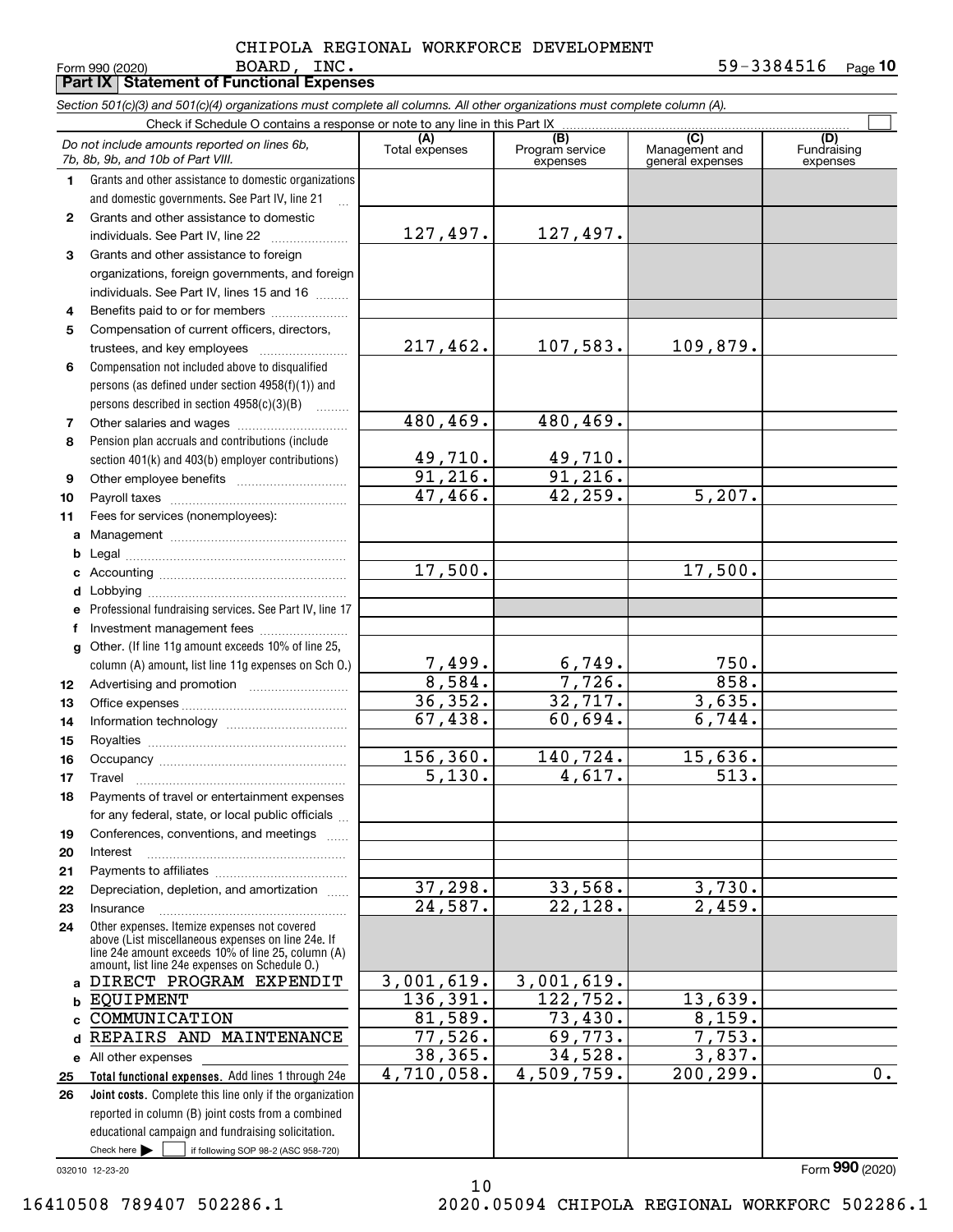|  | orm 990 (2020) |
|--|----------------|

### BOARD, INC. CHIPOLA REGIONAL WORKFORCE DEVELOPMENT

|                             | <b>UIIII JJU</b><br>Part X | cucu<br><b>Balance Sheet</b>                                                                                                                                                                                                   |                                                                                           |                                                                                                                                                                                                                                                                                                                                                                                                                                               |                          |                 |                           |  |
|-----------------------------|----------------------------|--------------------------------------------------------------------------------------------------------------------------------------------------------------------------------------------------------------------------------|-------------------------------------------------------------------------------------------|-----------------------------------------------------------------------------------------------------------------------------------------------------------------------------------------------------------------------------------------------------------------------------------------------------------------------------------------------------------------------------------------------------------------------------------------------|--------------------------|-----------------|---------------------------|--|
|                             |                            |                                                                                                                                                                                                                                |                                                                                           |                                                                                                                                                                                                                                                                                                                                                                                                                                               |                          |                 |                           |  |
|                             |                            |                                                                                                                                                                                                                                |                                                                                           |                                                                                                                                                                                                                                                                                                                                                                                                                                               | (A)<br>Beginning of year |                 | (B)<br>End of year        |  |
|                             | 1                          | Cash - non-interest-bearing                                                                                                                                                                                                    |                                                                                           |                                                                                                                                                                                                                                                                                                                                                                                                                                               | 785,628.                 | $\mathbf{1}$    | $\overline{698,}525.$     |  |
|                             | 2                          |                                                                                                                                                                                                                                |                                                                                           |                                                                                                                                                                                                                                                                                                                                                                                                                                               | 258,341.                 | $\mathbf{2}$    | 275,057.                  |  |
|                             | з                          |                                                                                                                                                                                                                                |                                                                                           | 58,985.                                                                                                                                                                                                                                                                                                                                                                                                                                       | 3                        | 296,614.        |                           |  |
|                             | 4                          |                                                                                                                                                                                                                                |                                                                                           |                                                                                                                                                                                                                                                                                                                                                                                                                                               | 4                        |                 |                           |  |
|                             | 5                          | Loans and other receivables from any current or former officer, director,                                                                                                                                                      |                                                                                           |                                                                                                                                                                                                                                                                                                                                                                                                                                               |                          |                 |                           |  |
|                             |                            | trustee, key employee, creator or founder, substantial contributor, or 35%                                                                                                                                                     |                                                                                           |                                                                                                                                                                                                                                                                                                                                                                                                                                               |                          |                 |                           |  |
|                             |                            | controlled entity or family member of any of these persons                                                                                                                                                                     |                                                                                           |                                                                                                                                                                                                                                                                                                                                                                                                                                               |                          | 5               |                           |  |
|                             | 6                          | Loans and other receivables from other disqualified persons (as defined                                                                                                                                                        |                                                                                           |                                                                                                                                                                                                                                                                                                                                                                                                                                               |                          |                 |                           |  |
|                             |                            |                                                                                                                                                                                                                                | under section $4958(f)(1)$ , and persons described in section $4958(c)(3)(B)$<br>$\ldots$ |                                                                                                                                                                                                                                                                                                                                                                                                                                               |                          |                 |                           |  |
|                             | 7                          |                                                                                                                                                                                                                                |                                                                                           |                                                                                                                                                                                                                                                                                                                                                                                                                                               |                          | $\overline{7}$  |                           |  |
| Assets                      | 8                          |                                                                                                                                                                                                                                |                                                                                           |                                                                                                                                                                                                                                                                                                                                                                                                                                               |                          | 8               |                           |  |
|                             | 9                          | Prepaid expenses and deferred charges                                                                                                                                                                                          |                                                                                           |                                                                                                                                                                                                                                                                                                                                                                                                                                               | 1,400.                   | 9               | 900.                      |  |
|                             |                            | <b>10a</b> Land, buildings, and equipment: cost or other                                                                                                                                                                       |                                                                                           |                                                                                                                                                                                                                                                                                                                                                                                                                                               |                          |                 |                           |  |
|                             |                            | basis. Complete Part VI of Schedule D  10a                                                                                                                                                                                     |                                                                                           | $\frac{377,874.}{287,326.}$                                                                                                                                                                                                                                                                                                                                                                                                                   |                          |                 |                           |  |
|                             |                            | $\boxed{10b}$<br><b>b</b> Less: accumulated depreciation                                                                                                                                                                       |                                                                                           |                                                                                                                                                                                                                                                                                                                                                                                                                                               | 127,846.                 | 10 <sub>c</sub> | 90,548.                   |  |
|                             | 11                         |                                                                                                                                                                                                                                |                                                                                           |                                                                                                                                                                                                                                                                                                                                                                                                                                               |                          | 11              |                           |  |
|                             | 12                         |                                                                                                                                                                                                                                |                                                                                           |                                                                                                                                                                                                                                                                                                                                                                                                                                               | 12                       |                 |                           |  |
|                             | 13                         | Investments - program-related. See Part IV, line 11                                                                                                                                                                            |                                                                                           | 13                                                                                                                                                                                                                                                                                                                                                                                                                                            |                          |                 |                           |  |
|                             | 14                         |                                                                                                                                                                                                                                |                                                                                           | 14                                                                                                                                                                                                                                                                                                                                                                                                                                            |                          |                 |                           |  |
|                             | 15                         |                                                                                                                                                                                                                                |                                                                                           |                                                                                                                                                                                                                                                                                                                                                                                                                                               |                          | 15              |                           |  |
|                             | 16                         |                                                                                                                                                                                                                                |                                                                                           |                                                                                                                                                                                                                                                                                                                                                                                                                                               | $\overline{1,232,200}$ . | 16              | 1,361,644.                |  |
|                             | 17                         |                                                                                                                                                                                                                                |                                                                                           | 394,706.                                                                                                                                                                                                                                                                                                                                                                                                                                      | 17                       | 500,009.        |                           |  |
|                             | 18                         |                                                                                                                                                                                                                                |                                                                                           |                                                                                                                                                                                                                                                                                                                                                                                                                                               | 18                       |                 |                           |  |
|                             | 19                         | Deferred revenue manual contracts and contracts are all the contracts and contracts are contracted and contracts are contracted and contract are contracted and contract are contracted and contract are contracted and contra |                                                                                           |                                                                                                                                                                                                                                                                                                                                                                                                                                               | 21,705.                  | 19              | 36,581.                   |  |
|                             | 20                         | Tax-exempt bond liabilities                                                                                                                                                                                                    |                                                                                           | $\begin{minipage}{0.5\textwidth} \begin{tabular}{ l l l } \hline & \multicolumn{1}{ l l } \hline & \multicolumn{1}{ l } \multicolumn{1}{ l } \multicolumn{1}{ l } \multicolumn{1}{ l } \multicolumn{1}{ l } \multicolumn{1}{ l } \multicolumn{1}{ l } \multicolumn{1}{ l } \multicolumn{1}{ l } \multicolumn{1}{ l } \multicolumn{1}{ l } \multicolumn{1}{ l } \multicolumn{1}{ l } \multicolumn{1}{ l } \multicolumn{1}{ l } \multicolumn{1$ |                          | 20              |                           |  |
|                             | 21                         | Escrow or custodial account liability. Complete Part IV of Schedule D                                                                                                                                                          |                                                                                           | .                                                                                                                                                                                                                                                                                                                                                                                                                                             |                          | 21              |                           |  |
|                             | 22                         | Loans and other payables to any current or former officer, director,                                                                                                                                                           |                                                                                           |                                                                                                                                                                                                                                                                                                                                                                                                                                               |                          |                 |                           |  |
|                             |                            | trustee, key employee, creator or founder, substantial contributor, or 35%                                                                                                                                                     |                                                                                           |                                                                                                                                                                                                                                                                                                                                                                                                                                               |                          |                 |                           |  |
| Liabilities                 |                            | controlled entity or family member of any of these persons                                                                                                                                                                     |                                                                                           |                                                                                                                                                                                                                                                                                                                                                                                                                                               |                          | 22              |                           |  |
|                             | 23                         | Secured mortgages and notes payable to unrelated third parties                                                                                                                                                                 |                                                                                           | .                                                                                                                                                                                                                                                                                                                                                                                                                                             |                          | 23              |                           |  |
|                             | 24<br>25                   | Other liabilities (including federal income tax, payables to related third                                                                                                                                                     |                                                                                           |                                                                                                                                                                                                                                                                                                                                                                                                                                               |                          | 24              |                           |  |
|                             |                            | parties, and other liabilities not included on lines 17-24). Complete Part X                                                                                                                                                   |                                                                                           |                                                                                                                                                                                                                                                                                                                                                                                                                                               |                          |                 |                           |  |
|                             |                            | of Schedule D                                                                                                                                                                                                                  |                                                                                           |                                                                                                                                                                                                                                                                                                                                                                                                                                               | 190,882.                 | 25              | 221,546.                  |  |
|                             | 26                         | Total liabilities. Add lines 17 through 25                                                                                                                                                                                     |                                                                                           |                                                                                                                                                                                                                                                                                                                                                                                                                                               | 607,293.                 | 26              | 758,136.                  |  |
|                             |                            | Organizations that follow FASB ASC 958, check here $\blacktriangleright$                                                                                                                                                       |                                                                                           |                                                                                                                                                                                                                                                                                                                                                                                                                                               |                          |                 |                           |  |
|                             |                            | and complete lines 27, 28, 32, and 33.                                                                                                                                                                                         |                                                                                           |                                                                                                                                                                                                                                                                                                                                                                                                                                               |                          |                 |                           |  |
|                             | 27                         | Net assets without donor restrictions                                                                                                                                                                                          |                                                                                           |                                                                                                                                                                                                                                                                                                                                                                                                                                               |                          | 27              |                           |  |
|                             | 28                         |                                                                                                                                                                                                                                |                                                                                           |                                                                                                                                                                                                                                                                                                                                                                                                                                               | 28                       |                 |                           |  |
|                             |                            | Organizations that do not follow FASB ASC 958, check here $\blacktriangleright \lfloor X \rfloor$                                                                                                                              |                                                                                           |                                                                                                                                                                                                                                                                                                                                                                                                                                               |                          |                 |                           |  |
|                             |                            | and complete lines 29 through 33.                                                                                                                                                                                              |                                                                                           |                                                                                                                                                                                                                                                                                                                                                                                                                                               |                          |                 |                           |  |
|                             | 29                         |                                                                                                                                                                                                                                |                                                                                           |                                                                                                                                                                                                                                                                                                                                                                                                                                               | 0.                       | 29              | 0.                        |  |
|                             | 30                         | Paid-in or capital surplus, or land, building, or equipment fund                                                                                                                                                               |                                                                                           |                                                                                                                                                                                                                                                                                                                                                                                                                                               | $\overline{0}$ .         | 30              | 0.                        |  |
|                             | 31                         | Retained earnings, endowment, accumulated income, or other funds                                                                                                                                                               |                                                                                           | .                                                                                                                                                                                                                                                                                                                                                                                                                                             | 0.                       | 31              | 0.                        |  |
| Net Assets or Fund Balances | 32                         |                                                                                                                                                                                                                                |                                                                                           |                                                                                                                                                                                                                                                                                                                                                                                                                                               | 624,907.                 | 32              | 603,508.                  |  |
|                             | 33                         |                                                                                                                                                                                                                                |                                                                                           |                                                                                                                                                                                                                                                                                                                                                                                                                                               | 1,232,200.               | 33              | 1,361,644.                |  |
|                             |                            |                                                                                                                                                                                                                                |                                                                                           |                                                                                                                                                                                                                                                                                                                                                                                                                                               |                          |                 | $F_{\text{c}}$ 990 (2020) |  |

Form (2020) **990**

032011 12-23-20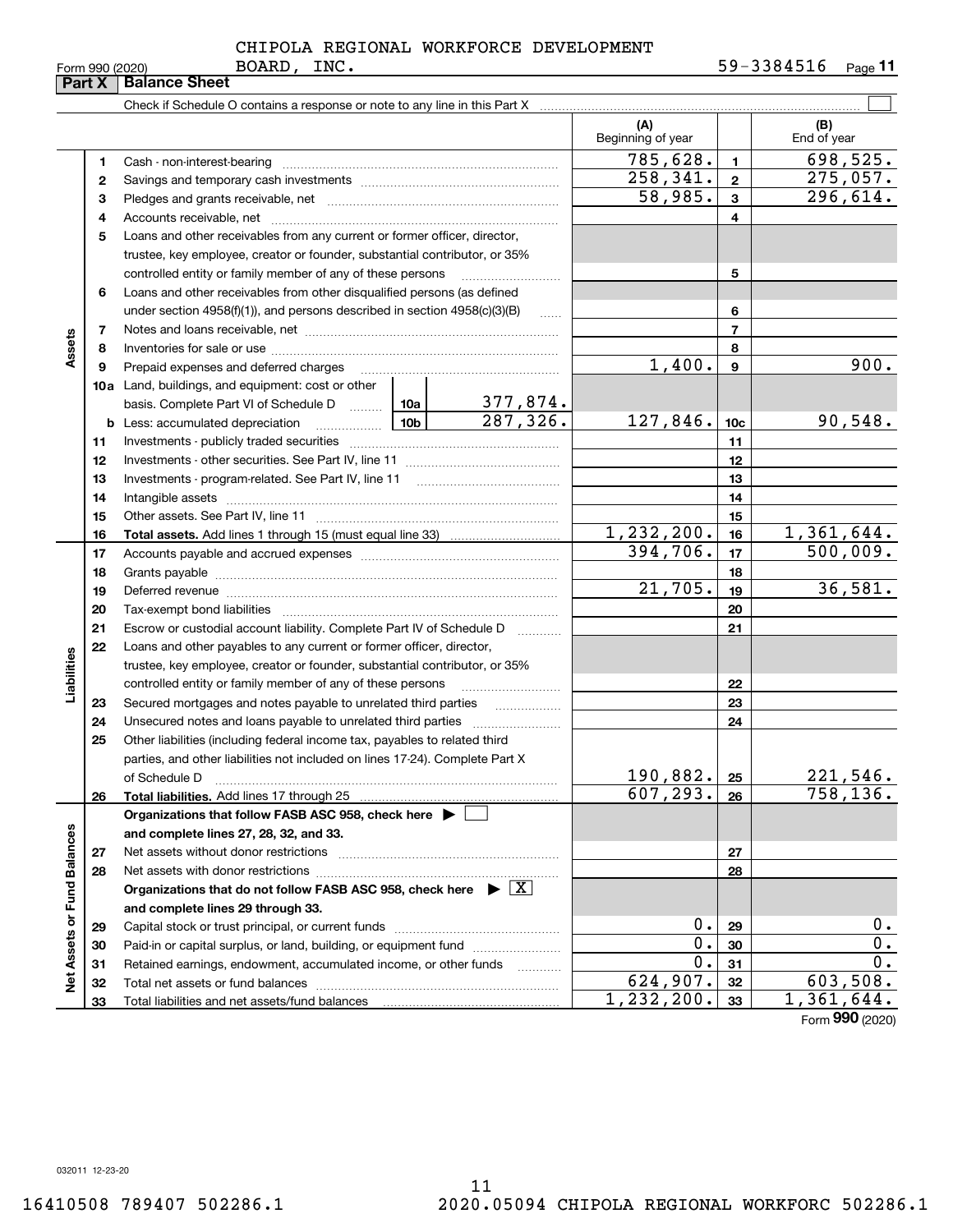| 59-3384516<br>$P$ <sub>age</sub> $12$ |  |  |  |
|---------------------------------------|--|--|--|
|---------------------------------------|--|--|--|

|    | BOARD, INC.<br>Form 990 (2020)                                                                                                                                                                                                 |                         | 59-3384516     |          | Page 12          |
|----|--------------------------------------------------------------------------------------------------------------------------------------------------------------------------------------------------------------------------------|-------------------------|----------------|----------|------------------|
|    | <b>Part XI   Reconciliation of Net Assets</b>                                                                                                                                                                                  |                         |                |          |                  |
|    |                                                                                                                                                                                                                                |                         |                |          |                  |
|    |                                                                                                                                                                                                                                |                         |                |          |                  |
| 1  |                                                                                                                                                                                                                                | 1.                      | 4,688,659.     |          |                  |
| 2  |                                                                                                                                                                                                                                | $\mathbf{2}$            | 4,710,058.     |          |                  |
| 3  | Revenue less expenses. Subtract line 2 from line 1                                                                                                                                                                             | 3                       | $-21,399.$     |          |                  |
| 4  |                                                                                                                                                                                                                                | $\overline{\mathbf{4}}$ |                | 624,907. |                  |
| 5  | Net unrealized gains (losses) on investments [11] matter contracts and the state of the state of the state of the state of the state of the state of the state of the state of the state of the state of the state of the stat | 5                       |                |          |                  |
| 6  |                                                                                                                                                                                                                                | 6                       |                |          |                  |
| 7  | Investment expenses www.communication.com/www.communication.com/www.communication.com/www.com                                                                                                                                  | $\overline{7}$          |                |          |                  |
| 8  | Prior period adjustments                                                                                                                                                                                                       | 8                       |                |          |                  |
| 9  | Other changes in net assets or fund balances (explain on Schedule O)                                                                                                                                                           | $\mathbf{9}$            |                |          | $\overline{0}$ . |
| 10 | Net assets or fund balances at end of year. Combine lines 3 through 9 (must equal Part X, line 32,                                                                                                                             |                         |                |          |                  |
|    |                                                                                                                                                                                                                                | 10 <sup>10</sup>        |                | 603,508. |                  |
|    | Part XII Financial Statements and Reporting                                                                                                                                                                                    |                         |                |          |                  |
|    |                                                                                                                                                                                                                                |                         |                |          | $\vert X \vert$  |
|    |                                                                                                                                                                                                                                |                         |                | Yes      | <b>No</b>        |
| 1  | $\boxed{\text{X}}$ Accrual<br>Accounting method used to prepare the Form 990: <u>June</u> Cash<br>Other                                                                                                                        |                         |                |          |                  |
|    | If the organization changed its method of accounting from a prior year or checked "Other," explain in Schedule O.                                                                                                              |                         |                |          |                  |
|    | 2a Were the organization's financial statements compiled or reviewed by an independent accountant?                                                                                                                             |                         | 2a             |          | X                |
|    | If "Yes," check a box below to indicate whether the financial statements for the year were compiled or reviewed on a                                                                                                           |                         |                |          |                  |
|    | separate basis, consolidated basis, or both:                                                                                                                                                                                   |                         |                |          |                  |
|    | Separate basis<br><b>Consolidated basis</b><br>Both consolidated and separate basis                                                                                                                                            |                         |                |          |                  |
|    | b Were the organization's financial statements audited by an independent accountant?                                                                                                                                           |                         | 2 <sub>b</sub> | X        |                  |
|    | If "Yes," check a box below to indicate whether the financial statements for the year were audited on a separate basis,                                                                                                        |                         |                |          |                  |
|    | consolidated basis, or both:                                                                                                                                                                                                   |                         |                |          |                  |
|    | $ \mathbf{X} $ Separate basis<br>Consolidated basis<br>Both consolidated and separate basis                                                                                                                                    |                         |                |          |                  |
|    | c If "Yes" to line 2a or 2b, does the organization have a committee that assumes responsibility for oversight of the audit,                                                                                                    |                         |                |          |                  |
|    |                                                                                                                                                                                                                                |                         | 2c             | x        |                  |
|    | If the organization changed either its oversight process or selection process during the tax year, explain on Schedule O.                                                                                                      |                         |                |          |                  |
|    | 3a As a result of a federal award, was the organization required to undergo an audit or audits as set forth in the Single Audit                                                                                                |                         |                |          |                  |
|    |                                                                                                                                                                                                                                |                         | За             | X        |                  |
|    | b If "Yes," did the organization undergo the required audit or audits? If the organization did not undergo the required audit                                                                                                  |                         |                |          |                  |
|    |                                                                                                                                                                                                                                |                         | 3 <sub>b</sub> | X        |                  |

Form (2020) **990**

032012 12-23-20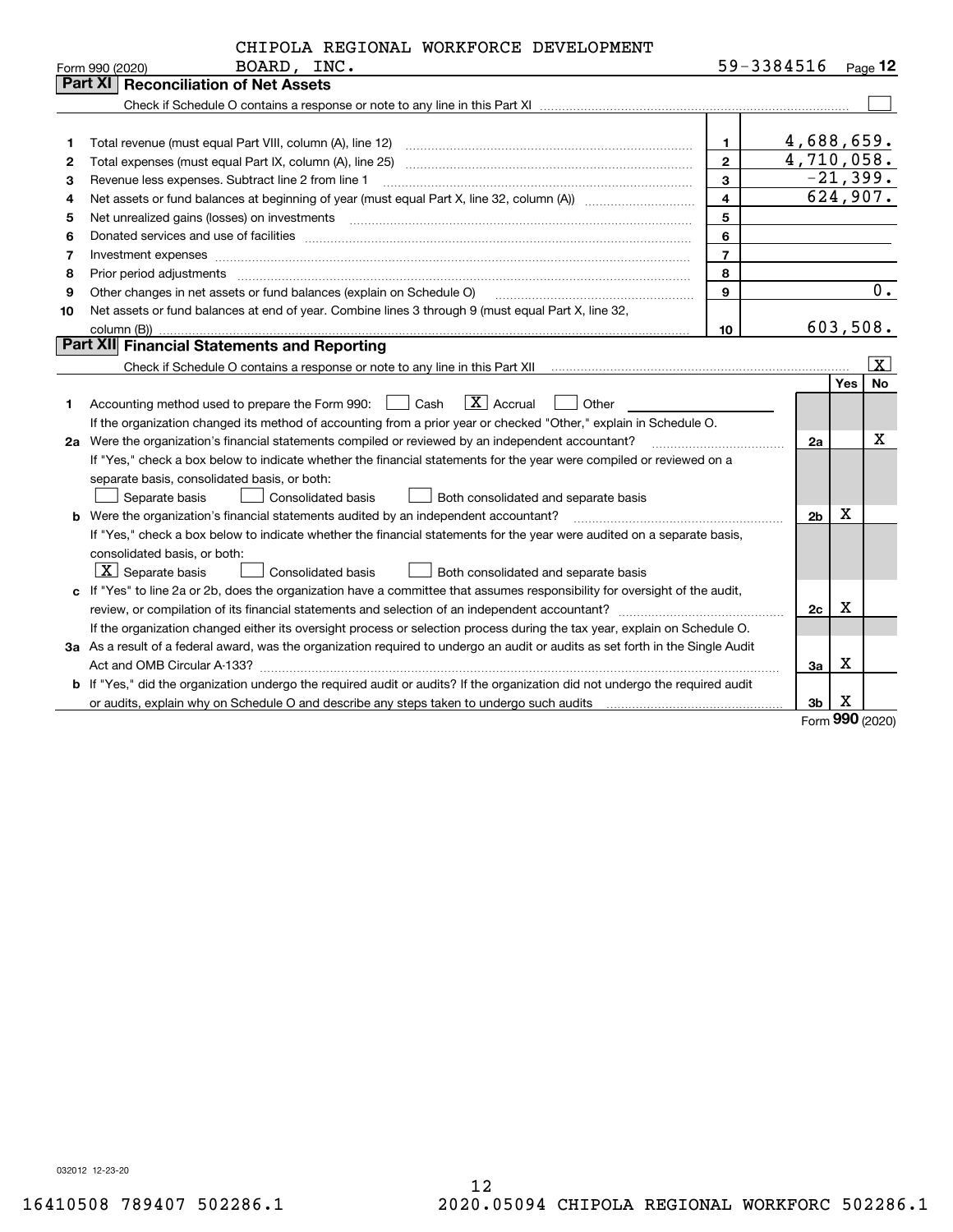|                          | <b>SCHEDULE A</b>                                      |  |                                                                        |                                                                                                                                                                                                                                                                |                             |                                 |                            | OMB No. 1545-0047                     |
|--------------------------|--------------------------------------------------------|--|------------------------------------------------------------------------|----------------------------------------------------------------------------------------------------------------------------------------------------------------------------------------------------------------------------------------------------------------|-----------------------------|---------------------------------|----------------------------|---------------------------------------|
|                          | (Form 990 or 990-EZ)                                   |  |                                                                        | <b>Public Charity Status and Public Support</b><br>Complete if the organization is a section 501(c)(3) organization or a section                                                                                                                               |                             |                                 |                            |                                       |
|                          |                                                        |  |                                                                        | 4947(a)(1) nonexempt charitable trust.                                                                                                                                                                                                                         |                             |                                 |                            |                                       |
|                          | Department of the Treasury<br>Internal Revenue Service |  |                                                                        | Attach to Form 990 or Form 990-EZ.<br>Go to www.irs.gov/Form990 for instructions and the latest information.                                                                                                                                                   |                             | Open to Public<br>Inspection    |                            |                                       |
|                          | Name of the organization                               |  |                                                                        | CHIPOLA REGIONAL WORKFORCE DEVELOPMENT                                                                                                                                                                                                                         |                             |                                 |                            | <b>Employer identification number</b> |
|                          |                                                        |  | BOARD, INC.                                                            |                                                                                                                                                                                                                                                                |                             |                                 |                            | 59-3384516                            |
| Part I                   |                                                        |  |                                                                        | Reason for Public Charity Status. (All organizations must complete this part.) See instructions.                                                                                                                                                               |                             |                                 |                            |                                       |
|                          |                                                        |  |                                                                        | The organization is not a private foundation because it is: (For lines 1 through 12, check only one box.)                                                                                                                                                      |                             |                                 |                            |                                       |
| 1                        |                                                        |  |                                                                        | A church, convention of churches, or association of churches described in section 170(b)(1)(A)(i).                                                                                                                                                             |                             |                                 |                            |                                       |
| 2                        |                                                        |  |                                                                        | A school described in section 170(b)(1)(A)(ii). (Attach Schedule E (Form 990 or 990-EZ).)                                                                                                                                                                      |                             |                                 |                            |                                       |
| 3                        |                                                        |  |                                                                        | A hospital or a cooperative hospital service organization described in section 170(b)(1)(A)(iii).                                                                                                                                                              |                             |                                 |                            |                                       |
| 4                        | city, and state:                                       |  |                                                                        | A medical research organization operated in conjunction with a hospital described in section 170(b)(1)(A)(iii). Enter the hospital's name,                                                                                                                     |                             |                                 |                            |                                       |
| 5                        |                                                        |  |                                                                        | An organization operated for the benefit of a college or university owned or operated by a governmental unit described in                                                                                                                                      |                             |                                 |                            |                                       |
|                          |                                                        |  | section 170(b)(1)(A)(iv). (Complete Part II.)                          |                                                                                                                                                                                                                                                                |                             |                                 |                            |                                       |
| 6                        |                                                        |  |                                                                        | A federal, state, or local government or governmental unit described in section 170(b)(1)(A)(v).                                                                                                                                                               |                             |                                 |                            |                                       |
| $\overline{\phantom{a}}$ | $\mathbf{X}$                                           |  |                                                                        | An organization that normally receives a substantial part of its support from a governmental unit or from the general public described in                                                                                                                      |                             |                                 |                            |                                       |
|                          |                                                        |  | section 170(b)(1)(A)(vi). (Complete Part II.)                          |                                                                                                                                                                                                                                                                |                             |                                 |                            |                                       |
| 8                        |                                                        |  |                                                                        | A community trust described in section 170(b)(1)(A)(vi). (Complete Part II.)                                                                                                                                                                                   |                             |                                 |                            |                                       |
| 9                        |                                                        |  |                                                                        | An agricultural research organization described in section 170(b)(1)(A)(ix) operated in conjunction with a land-grant college                                                                                                                                  |                             |                                 |                            |                                       |
|                          | university:                                            |  |                                                                        | or university or a non-land-grant college of agriculture (see instructions). Enter the name, city, and state of the college or                                                                                                                                 |                             |                                 |                            |                                       |
| 10                       |                                                        |  |                                                                        | An organization that normally receives (1) more than 33 1/3% of its support from contributions, membership fees, and gross receipts from                                                                                                                       |                             |                                 |                            |                                       |
|                          |                                                        |  |                                                                        | activities related to its exempt functions, subject to certain exceptions; and (2) no more than 33 1/3% of its support from gross investment                                                                                                                   |                             |                                 |                            |                                       |
|                          |                                                        |  |                                                                        | income and unrelated business taxable income (less section 511 tax) from businesses acquired by the organization after June 30, 1975.                                                                                                                          |                             |                                 |                            |                                       |
|                          |                                                        |  | See section 509(a)(2). (Complete Part III.)                            |                                                                                                                                                                                                                                                                |                             |                                 |                            |                                       |
| 11                       |                                                        |  |                                                                        | An organization organized and operated exclusively to test for public safety. See section 509(a)(4).                                                                                                                                                           |                             |                                 |                            |                                       |
| 12                       |                                                        |  |                                                                        | An organization organized and operated exclusively for the benefit of, to perform the functions of, or to carry out the purposes of one or                                                                                                                     |                             |                                 |                            |                                       |
|                          |                                                        |  |                                                                        | more publicly supported organizations described in section 509(a)(1) or section 509(a)(2). See section 509(a)(3). Check the box in                                                                                                                             |                             |                                 |                            |                                       |
|                          |                                                        |  |                                                                        | lines 12a through 12d that describes the type of supporting organization and complete lines 12e, 12f, and 12g.                                                                                                                                                 |                             |                                 |                            |                                       |
| a                        |                                                        |  |                                                                        | Type I. A supporting organization operated, supervised, or controlled by its supported organization(s), typically by giving<br>the supported organization(s) the power to regularly appoint or elect a majority of the directors or trustees of the supporting |                             |                                 |                            |                                       |
|                          |                                                        |  | organization. You must complete Part IV, Sections A and B.             |                                                                                                                                                                                                                                                                |                             |                                 |                            |                                       |
| b                        |                                                        |  |                                                                        | Type II. A supporting organization supervised or controlled in connection with its supported organization(s), by having                                                                                                                                        |                             |                                 |                            |                                       |
|                          |                                                        |  |                                                                        | control or management of the supporting organization vested in the same persons that control or manage the supported                                                                                                                                           |                             |                                 |                            |                                       |
|                          |                                                        |  | organization(s). You must complete Part IV, Sections A and C.          |                                                                                                                                                                                                                                                                |                             |                                 |                            |                                       |
| c                        |                                                        |  |                                                                        | Type III functionally integrated. A supporting organization operated in connection with, and functionally integrated with,                                                                                                                                     |                             |                                 |                            |                                       |
|                          |                                                        |  |                                                                        | its supported organization(s) (see instructions). You must complete Part IV, Sections A, D, and E.                                                                                                                                                             |                             |                                 |                            |                                       |
|                          |                                                        |  |                                                                        | Type III non-functionally integrated. A supporting organization operated in connection with its supported organization(s)                                                                                                                                      |                             |                                 |                            |                                       |
|                          |                                                        |  |                                                                        | that is not functionally integrated. The organization generally must satisfy a distribution requirement and an attentiveness                                                                                                                                   |                             |                                 |                            |                                       |
| е                        |                                                        |  |                                                                        | requirement (see instructions). You must complete Part IV, Sections A and D, and Part V.<br>Check this box if the organization received a written determination from the IRS that it is a Type I, Type II, Type III                                            |                             |                                 |                            |                                       |
|                          |                                                        |  |                                                                        | functionally integrated, or Type III non-functionally integrated supporting organization.                                                                                                                                                                      |                             |                                 |                            |                                       |
| f.                       | Enter the number of supported organizations            |  |                                                                        |                                                                                                                                                                                                                                                                |                             |                                 |                            |                                       |
|                          |                                                        |  | Provide the following information about the supported organization(s). |                                                                                                                                                                                                                                                                |                             |                                 |                            |                                       |
|                          | (i) Name of supported                                  |  | (ii) EIN                                                               | (iii) Type of organization<br>(described on lines 1-10                                                                                                                                                                                                         | in your governing document? | (iv) Is the organization listed | (v) Amount of monetary     | (vi) Amount of other                  |
|                          | organization                                           |  |                                                                        | above (see instructions))                                                                                                                                                                                                                                      | Yes                         | No.                             | support (see instructions) | support (see instructions)            |
|                          |                                                        |  |                                                                        |                                                                                                                                                                                                                                                                |                             |                                 |                            |                                       |
|                          |                                                        |  |                                                                        |                                                                                                                                                                                                                                                                |                             |                                 |                            |                                       |
|                          |                                                        |  |                                                                        |                                                                                                                                                                                                                                                                |                             |                                 |                            |                                       |
|                          |                                                        |  |                                                                        |                                                                                                                                                                                                                                                                |                             |                                 |                            |                                       |
|                          |                                                        |  |                                                                        |                                                                                                                                                                                                                                                                |                             |                                 |                            |                                       |
|                          |                                                        |  |                                                                        |                                                                                                                                                                                                                                                                |                             |                                 |                            |                                       |
|                          |                                                        |  |                                                                        |                                                                                                                                                                                                                                                                |                             |                                 |                            |                                       |
|                          |                                                        |  |                                                                        |                                                                                                                                                                                                                                                                |                             |                                 |                            |                                       |
|                          |                                                        |  |                                                                        |                                                                                                                                                                                                                                                                |                             |                                 |                            |                                       |
| Total                    |                                                        |  |                                                                        |                                                                                                                                                                                                                                                                |                             |                                 |                            |                                       |

LHA For Paperwork Reduction Act Notice, see the Instructions for Form 990 or 990-EZ. <sub>032021</sub> o1-25-21 Schedule A (Form 990 or 990-EZ) 2020 13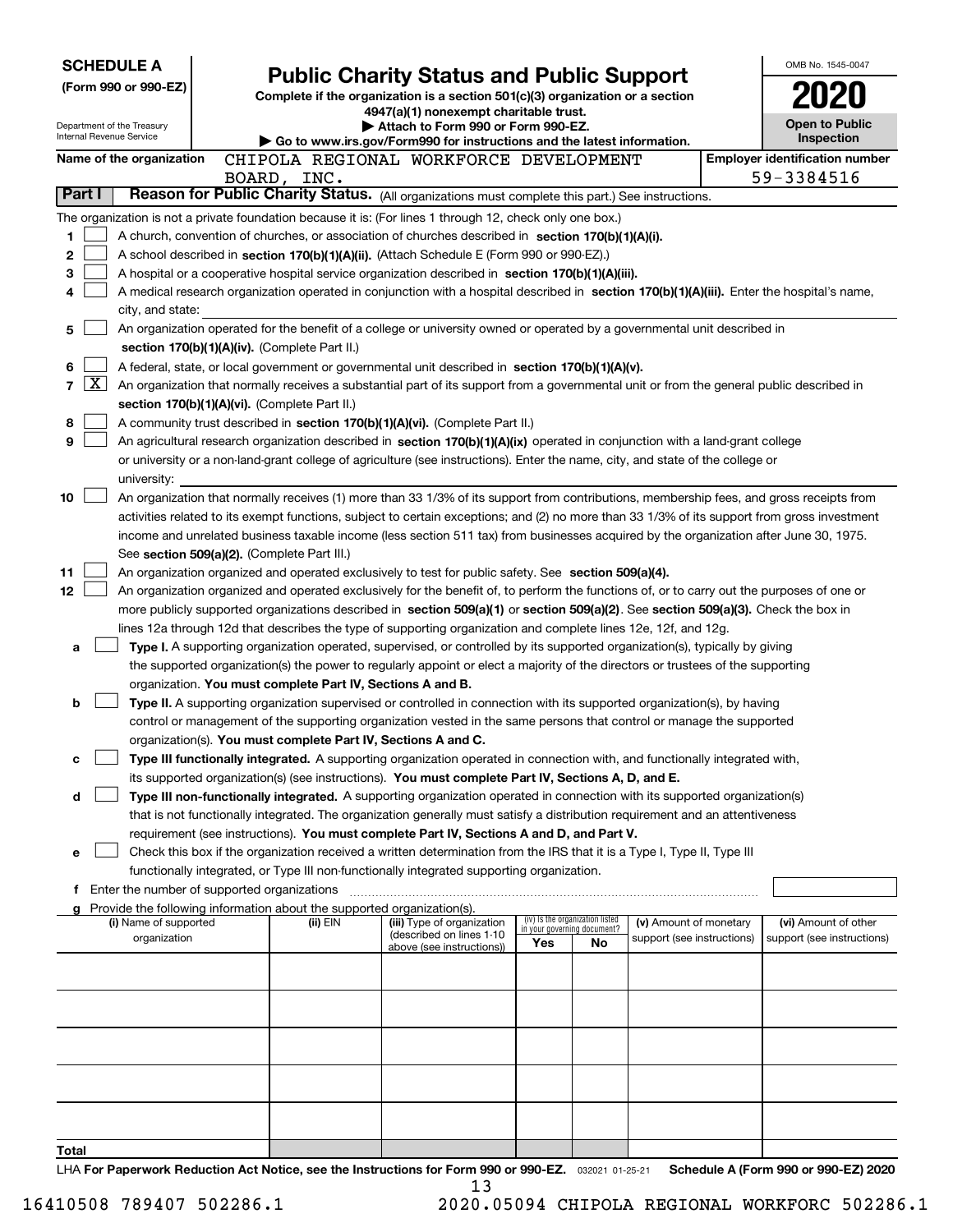Schedule A (Form 990 or 990-EZ) 2020 Page BOARD, INC. 59-3384516

**2**

(Complete only if you checked the box on line 5, 7, or 8 of Part I or if the organization failed to qualify under Part III. If the organization **Part II Support Schedule for Organizations Described in Sections 170(b)(1)(A)(iv) and 170(b)(1)(A)(vi)**

| fails to qualify under the tests listed below, please complete Part III.) |
|---------------------------------------------------------------------------|
|---------------------------------------------------------------------------|

|     | <b>Section A. Public Support</b>                                                                                                                                                                                               |          |          |            |            |          |                                          |
|-----|--------------------------------------------------------------------------------------------------------------------------------------------------------------------------------------------------------------------------------|----------|----------|------------|------------|----------|------------------------------------------|
|     | Calendar year (or fiscal year beginning in)                                                                                                                                                                                    | (a) 2016 | (b) 2017 | $(c)$ 2018 | $(d)$ 2019 | (e) 2020 | (f) Total                                |
|     | 1 Gifts, grants, contributions, and                                                                                                                                                                                            |          |          |            |            |          |                                          |
|     | membership fees received. (Do not                                                                                                                                                                                              |          |          |            |            |          |                                          |
|     | include any "unusual grants.")                                                                                                                                                                                                 | 2027353. | 1985896. | 4837622.   | 5555454.   |          | 4493444.18899769.                        |
|     | 2 Tax revenues levied for the organ-                                                                                                                                                                                           |          |          |            |            |          |                                          |
|     | ization's benefit and either paid to                                                                                                                                                                                           |          |          |            |            |          |                                          |
|     | or expended on its behalf                                                                                                                                                                                                      |          |          |            |            |          |                                          |
|     | 3 The value of services or facilities                                                                                                                                                                                          |          |          |            |            |          |                                          |
|     | furnished by a governmental unit to                                                                                                                                                                                            |          |          |            |            |          |                                          |
|     | the organization without charge                                                                                                                                                                                                |          |          |            |            |          |                                          |
| 4   | <b>Total.</b> Add lines 1 through 3                                                                                                                                                                                            | 2027353. | 1985896. | 4837622.   | 5555454.   |          | 4493444.18899769.                        |
|     | The portion of total contributions                                                                                                                                                                                             |          |          |            |            |          |                                          |
|     | by each person (other than a                                                                                                                                                                                                   |          |          |            |            |          |                                          |
|     | governmental unit or publicly                                                                                                                                                                                                  |          |          |            |            |          |                                          |
|     | supported organization) included                                                                                                                                                                                               |          |          |            |            |          |                                          |
|     | on line 1 that exceeds 2% of the                                                                                                                                                                                               |          |          |            |            |          |                                          |
|     | amount shown on line 11,                                                                                                                                                                                                       |          |          |            |            |          |                                          |
|     | column (f)                                                                                                                                                                                                                     |          |          |            |            |          |                                          |
|     | 6 Public support. Subtract line 5 from line 4.                                                                                                                                                                                 |          |          |            |            |          | 18899769.                                |
|     | <b>Section B. Total Support</b>                                                                                                                                                                                                |          |          |            |            |          |                                          |
|     | Calendar year (or fiscal year beginning in)                                                                                                                                                                                    | (a) 2016 | (b) 2017 | $(c)$ 2018 | $(d)$ 2019 | (e) 2020 | (f) Total                                |
|     | <b>7</b> Amounts from line 4                                                                                                                                                                                                   | 2027353. | 1985896. | 4837622.   | 5555454.   |          | 4493444.18899769.                        |
| 8   | Gross income from interest,                                                                                                                                                                                                    |          |          |            |            |          |                                          |
|     | dividends, payments received on                                                                                                                                                                                                |          |          |            |            |          |                                          |
|     | securities loans, rents, royalties,                                                                                                                                                                                            |          |          |            |            |          |                                          |
|     | and income from similar sources                                                                                                                                                                                                |          |          |            |            |          |                                          |
|     | <b>9</b> Net income from unrelated business                                                                                                                                                                                    |          |          |            |            |          |                                          |
|     | activities, whether or not the                                                                                                                                                                                                 |          |          |            |            |          |                                          |
|     | business is regularly carried on                                                                                                                                                                                               | 1,629.   | 2,140.   | 5,333.     | 5, 254.    | 1,657.   | 16,013.                                  |
|     | 10 Other income. Do not include gain                                                                                                                                                                                           |          |          |            |            |          |                                          |
|     | or loss from the sale of capital                                                                                                                                                                                               |          |          |            |            |          |                                          |
|     | assets (Explain in Part VI.)                                                                                                                                                                                                   |          |          |            |            |          |                                          |
|     | 11 Total support. Add lines 7 through 10                                                                                                                                                                                       |          |          |            |            |          | 18915782.                                |
|     | 12 Gross receipts from related activities, etc. (see instructions)                                                                                                                                                             |          |          |            |            | 12       | 378,141.                                 |
|     | 13 First 5 years. If the Form 990 is for the organization's first, second, third, fourth, or fifth tax year as a section 501(c)(3)                                                                                             |          |          |            |            |          |                                          |
|     | organization, check this box and stop here manufactured and according to the state of the state of the state of the state of the state of the state of the state of the state of the state of the state of the state of the st |          |          |            |            |          |                                          |
|     | <b>Section C. Computation of Public Support Percentage</b>                                                                                                                                                                     |          |          |            |            |          |                                          |
|     |                                                                                                                                                                                                                                |          |          |            |            | 14       | 99.92<br>%                               |
|     |                                                                                                                                                                                                                                |          |          |            |            | 15       | 99.91<br>$\%$                            |
|     | 16a 33 1/3% support test - 2020. If the organization did not check the box on line 13, and line 14 is 33 1/3% or more, check this box and                                                                                      |          |          |            |            |          |                                          |
|     | stop here. The organization qualifies as a publicly supported organization                                                                                                                                                     |          |          |            |            |          | $\blacktriangleright$ $\boxed{\text{X}}$ |
|     | b 33 1/3% support test - 2019. If the organization did not check a box on line 13 or 16a, and line 15 is 33 1/3% or more, check this box                                                                                       |          |          |            |            |          |                                          |
|     | and stop here. The organization qualifies as a publicly supported organization                                                                                                                                                 |          |          |            |            |          |                                          |
|     | 17a 10% -facts-and-circumstances test - 2020. If the organization did not check a box on line 13, 16a, or 16b, and line 14 is 10% or more,                                                                                     |          |          |            |            |          |                                          |
|     | and if the organization meets the facts-and-circumstances test, check this box and stop here. Explain in Part VI how the organization                                                                                          |          |          |            |            |          |                                          |
|     | meets the facts-and-circumstances test. The organization qualifies as a publicly supported organization                                                                                                                        |          |          |            |            |          |                                          |
|     | <b>b 10% -facts-and-circumstances test - 2019.</b> If the organization did not check a box on line 13, 16a, 16b, or 17a, and line 15 is 10% or                                                                                 |          |          |            |            |          |                                          |
|     | more, and if the organization meets the facts-and-circumstances test, check this box and stop here. Explain in Part VI how the                                                                                                 |          |          |            |            |          |                                          |
|     | organization meets the facts-and-circumstances test. The organization qualifies as a publicly supported organization                                                                                                           |          |          |            |            |          |                                          |
| 18. | Private foundation. If the organization did not check a box on line 13, 16a, 16b, 17a, or 17b, check this box and see instructions                                                                                             |          |          |            |            |          |                                          |
|     |                                                                                                                                                                                                                                |          |          |            |            |          | Schedule A (Form 990 or 990-EZ) 2020     |

**Schedule A (Form 990 or 990-EZ) 2020**

032022 01-25-21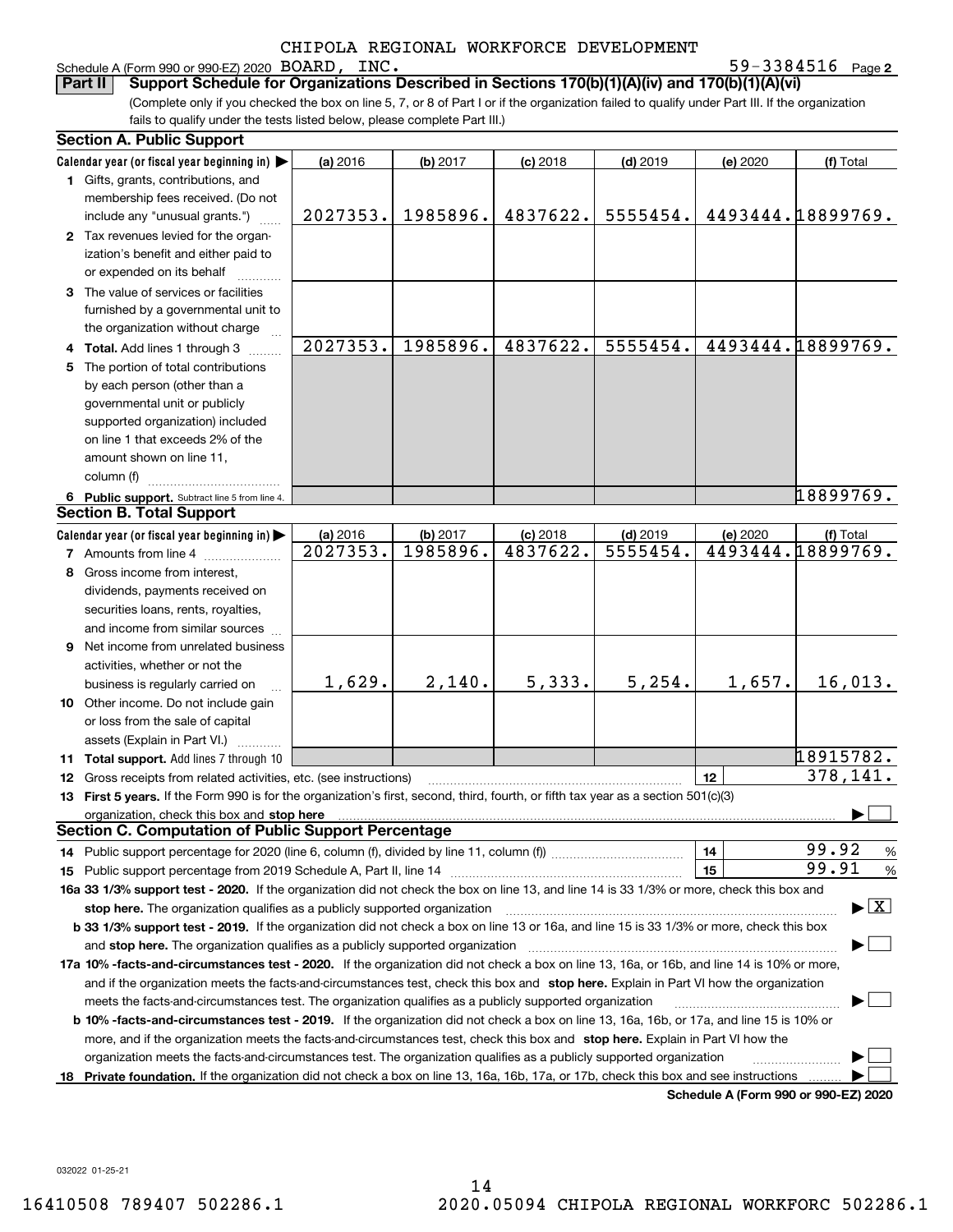|  | CHIPOLA REGIONAL WORKFORCE DEVELOPMENT |
|--|----------------------------------------|
|  |                                        |

Schedule A (Form 990 or 990-EZ) 2020 Page BOARD, INC. 59-3384516

**3**

|  |  | Part III   Support Schedule for Organizations Described in Section 509(a)(2) |  |
|--|--|------------------------------------------------------------------------------|--|
|--|--|------------------------------------------------------------------------------|--|

(Complete only if you checked the box on line 10 of Part I or if the organization failed to qualify under Part II. If the organization fails to qualify under the tests listed below, please complete Part II.)

|    | <b>Section A. Public Support</b>                                                                                                                                                                |          |          |            |            |          |                                      |
|----|-------------------------------------------------------------------------------------------------------------------------------------------------------------------------------------------------|----------|----------|------------|------------|----------|--------------------------------------|
|    | Calendar year (or fiscal year beginning in) $\blacktriangleright$                                                                                                                               | (a) 2016 | (b) 2017 | $(c)$ 2018 | $(d)$ 2019 | (e) 2020 | (f) Total                            |
|    | 1 Gifts, grants, contributions, and                                                                                                                                                             |          |          |            |            |          |                                      |
|    | membership fees received. (Do not                                                                                                                                                               |          |          |            |            |          |                                      |
|    | include any "unusual grants.")                                                                                                                                                                  |          |          |            |            |          |                                      |
|    | <b>2</b> Gross receipts from admissions,<br>merchandise sold or services per-<br>formed, or facilities furnished in<br>any activity that is related to the<br>organization's tax-exempt purpose |          |          |            |            |          |                                      |
|    | 3 Gross receipts from activities that<br>are not an unrelated trade or bus-                                                                                                                     |          |          |            |            |          |                                      |
|    | iness under section 513                                                                                                                                                                         |          |          |            |            |          |                                      |
|    | 4 Tax revenues levied for the organ-<br>ization's benefit and either paid to                                                                                                                    |          |          |            |            |          |                                      |
|    | or expended on its behalf                                                                                                                                                                       |          |          |            |            |          |                                      |
|    | 5 The value of services or facilities<br>furnished by a governmental unit to                                                                                                                    |          |          |            |            |          |                                      |
|    | the organization without charge                                                                                                                                                                 |          |          |            |            |          |                                      |
|    | <b>6 Total.</b> Add lines 1 through 5                                                                                                                                                           |          |          |            |            |          |                                      |
|    | 7a Amounts included on lines 1, 2, and<br>3 received from disqualified persons                                                                                                                  |          |          |            |            |          |                                      |
|    | <b>b</b> Amounts included on lines 2 and 3 received<br>from other than disqualified persons that<br>exceed the greater of \$5,000 or 1% of the<br>amount on line 13 for the year                |          |          |            |            |          |                                      |
|    | c Add lines 7a and 7b                                                                                                                                                                           |          |          |            |            |          |                                      |
|    | 8 Public support. (Subtract line 7c from line 6.)<br><b>Section B. Total Support</b>                                                                                                            |          |          |            |            |          |                                      |
|    | Calendar year (or fiscal year beginning in)                                                                                                                                                     | (a) 2016 | (b) 2017 | $(c)$ 2018 | $(d)$ 2019 | (e) 2020 | (f) Total                            |
|    | 9 Amounts from line 6                                                                                                                                                                           |          |          |            |            |          |                                      |
|    | <b>10a</b> Gross income from interest,<br>dividends, payments received on<br>securities loans, rents, royalties,<br>and income from similar sources                                             |          |          |            |            |          |                                      |
|    | <b>b</b> Unrelated business taxable income<br>(less section 511 taxes) from businesses                                                                                                          |          |          |            |            |          |                                      |
|    | acquired after June 30, 1975                                                                                                                                                                    |          |          |            |            |          |                                      |
|    | c Add lines 10a and 10b                                                                                                                                                                         |          |          |            |            |          |                                      |
|    | 11 Net income from unrelated business<br>activities not included in line 10b,<br>whether or not the business is<br>regularly carried on                                                         |          |          |            |            |          |                                      |
|    | 12 Other income. Do not include gain<br>or loss from the sale of capital<br>assets (Explain in Part VI.)                                                                                        |          |          |            |            |          |                                      |
|    | 13 Total support. (Add lines 9, 10c, 11, and 12.)                                                                                                                                               |          |          |            |            |          |                                      |
|    | 14 First 5 years. If the Form 990 is for the organization's first, second, third, fourth, or fifth tax year as a section 501(c)(3) organization,                                                |          |          |            |            |          |                                      |
|    |                                                                                                                                                                                                 |          |          |            |            |          |                                      |
|    | <b>Section C. Computation of Public Support Percentage</b>                                                                                                                                      |          |          |            |            |          |                                      |
|    |                                                                                                                                                                                                 |          |          |            |            | 15       | %                                    |
| 16 | Public support percentage from 2019 Schedule A, Part III, line 15                                                                                                                               |          |          |            |            | 16       | %                                    |
|    | Section D. Computation of Investment Income Percentage                                                                                                                                          |          |          |            |            |          |                                      |
|    | 17 Investment income percentage for 2020 (line 10c, column (f), divided by line 13, column (f))<br>18 Investment income percentage from 2019 Schedule A, Part III, line 17                      |          |          |            |            | 17<br>18 | %<br>%                               |
|    | 19a 33 1/3% support tests - 2020. If the organization did not check the box on line 14, and line 15 is more than 33 1/3%, and line 17 is not                                                    |          |          |            |            |          |                                      |
|    | more than 33 1/3%, check this box and stop here. The organization qualifies as a publicly supported organization                                                                                |          |          |            |            |          |                                      |
|    | b 33 1/3% support tests - 2019. If the organization did not check a box on line 14 or line 19a, and line 16 is more than 33 1/3%, and                                                           |          |          |            |            |          |                                      |
|    | line 18 is not more than 33 1/3%, check this box and stop here. The organization qualifies as a publicly supported organization                                                                 |          |          |            |            |          |                                      |
| 20 | <b>Private foundation.</b> If the organization did not check a box on line 14, 19a, or 19b, check this box and see instructions                                                                 |          |          |            |            |          | .                                    |
|    | 032023 01-25-21                                                                                                                                                                                 |          |          |            |            |          | Schedule A (Form 990 or 990-EZ) 2020 |
|    |                                                                                                                                                                                                 |          | 15       |            |            |          |                                      |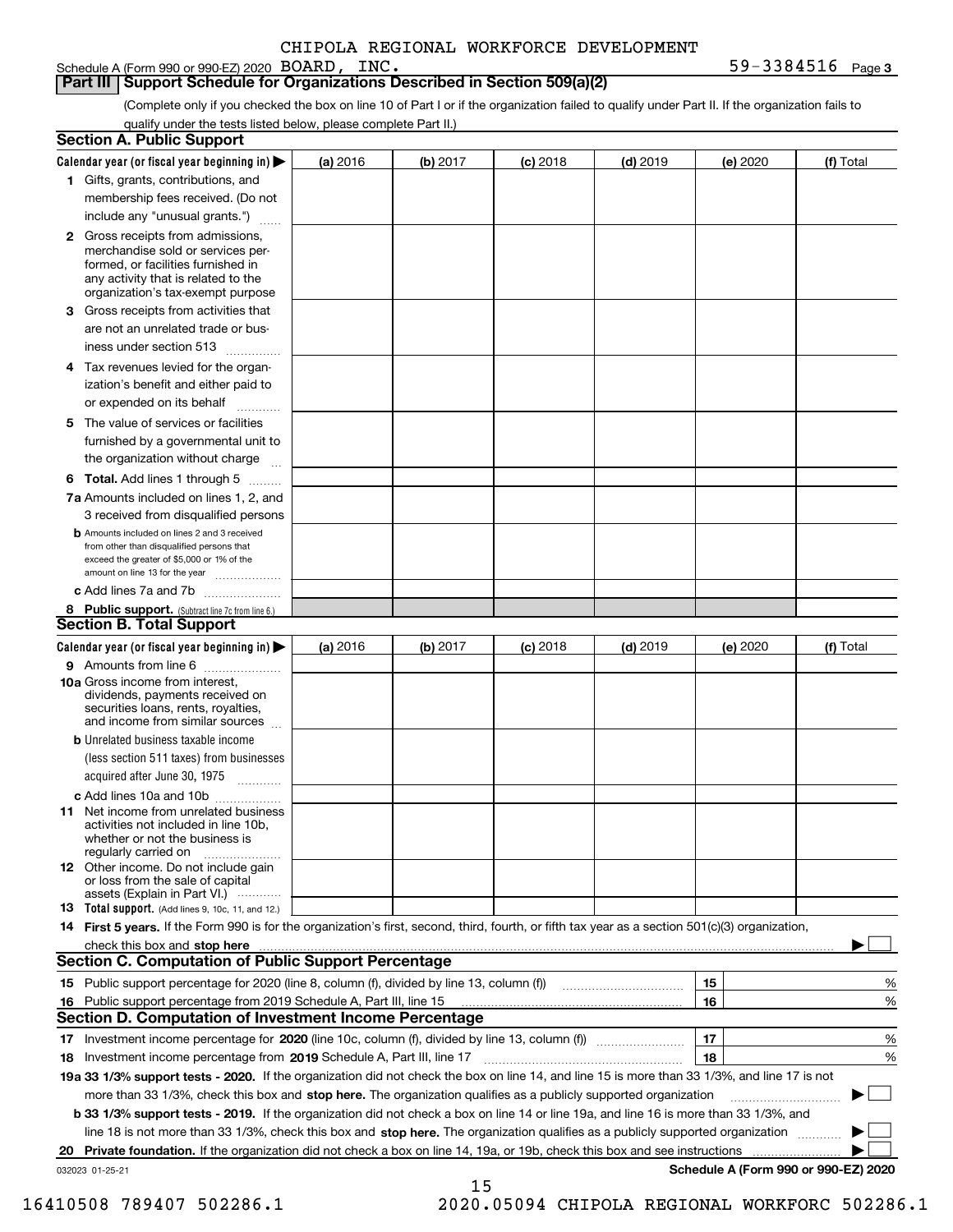# Schedule A (Form 990 or 990-EZ) 2020 BOARD, INC.

**Part IV Supporting Organizations**

(Complete only if you checked a box in line 12 on Part I. If you checked box 12a, Part I, complete Sections A and B. If you checked box 12b, Part I, complete Sections A and C. If you checked box 12c, Part I, complete Sections A, D, and E. If you checked box 12d, Part I, complete Sections A and D, and complete Part V.)

### **Section A. All Supporting Organizations**

- **1** Are all of the organization's supported organizations listed by name in the organization's governing documents? If "No," describe in **Part VI** how the supported organizations are designated. If designated by *class or purpose, describe the designation. If historic and continuing relationship, explain.*
- **2** Did the organization have any supported organization that does not have an IRS determination of status under section 509(a)(1) or (2)? If "Yes," explain in Part VI how the organization determined that the supported *organization was described in section 509(a)(1) or (2).*
- **3a** Did the organization have a supported organization described in section 501(c)(4), (5), or (6)? If "Yes," answer *lines 3b and 3c below.*
- **b** Did the organization confirm that each supported organization qualified under section 501(c)(4), (5), or (6) and satisfied the public support tests under section 509(a)(2)? If "Yes," describe in **Part VI** when and how the *organization made the determination.*
- **c**Did the organization ensure that all support to such organizations was used exclusively for section 170(c)(2)(B) purposes? If "Yes," explain in **Part VI** what controls the organization put in place to ensure such use.
- **4a***If* Was any supported organization not organized in the United States ("foreign supported organization")? *"Yes," and if you checked box 12a or 12b in Part I, answer lines 4b and 4c below.*
- **b** Did the organization have ultimate control and discretion in deciding whether to make grants to the foreign supported organization? If "Yes," describe in **Part VI** how the organization had such control and discretion *despite being controlled or supervised by or in connection with its supported organizations.*
- **c** Did the organization support any foreign supported organization that does not have an IRS determination under sections 501(c)(3) and 509(a)(1) or (2)? If "Yes," explain in **Part VI** what controls the organization used *to ensure that all support to the foreign supported organization was used exclusively for section 170(c)(2)(B) purposes.*
- **5a** Did the organization add, substitute, or remove any supported organizations during the tax year? If "Yes," answer lines 5b and 5c below (if applicable). Also, provide detail in **Part VI,** including (i) the names and EIN *numbers of the supported organizations added, substituted, or removed; (ii) the reasons for each such action; (iii) the authority under the organization's organizing document authorizing such action; and (iv) how the action was accomplished (such as by amendment to the organizing document).*
- **b** Type I or Type II only. Was any added or substituted supported organization part of a class already designated in the organization's organizing document?
- **cSubstitutions only.**  Was the substitution the result of an event beyond the organization's control?
- **6** Did the organization provide support (whether in the form of grants or the provision of services or facilities) to **Part VI.** *If "Yes," provide detail in* support or benefit one or more of the filing organization's supported organizations? anyone other than (i) its supported organizations, (ii) individuals that are part of the charitable class benefited by one or more of its supported organizations, or (iii) other supporting organizations that also
- **7**Did the organization provide a grant, loan, compensation, or other similar payment to a substantial contributor *If "Yes," complete Part I of Schedule L (Form 990 or 990-EZ).* regard to a substantial contributor? (as defined in section 4958(c)(3)(C)), a family member of a substantial contributor, or a 35% controlled entity with
- **8** Did the organization make a loan to a disqualified person (as defined in section 4958) not described in line 7? *If "Yes," complete Part I of Schedule L (Form 990 or 990-EZ).*
- **9a** Was the organization controlled directly or indirectly at any time during the tax year by one or more in section 509(a)(1) or (2))? If "Yes," *provide detail in* <code>Part VI.</code> disqualified persons, as defined in section 4946 (other than foundation managers and organizations described
- **b**the supporting organization had an interest? If "Yes," provide detail in P**art VI**. Did one or more disqualified persons (as defined in line 9a) hold a controlling interest in any entity in which
- **c**Did a disqualified person (as defined in line 9a) have an ownership interest in, or derive any personal benefit from, assets in which the supporting organization also had an interest? If "Yes," provide detail in P**art VI.**
- **10a** Was the organization subject to the excess business holdings rules of section 4943 because of section supporting organizations)? If "Yes," answer line 10b below. 4943(f) (regarding certain Type II supporting organizations, and all Type III non-functionally integrated
- **b** Did the organization have any excess business holdings in the tax year? (Use Schedule C, Form 4720, to *determine whether the organization had excess business holdings.)*

16

032024 01-25-21

**Schedule A (Form 990 or 990-EZ) 2020**

16410508 789407 502286.1 2020.05094 CHIPOLA REGIONAL WORKFORC 502286.1

**4**BOARD, INC. THE SECOND SECOND STATE SECOND STATE  $59-3384516$  Page 4

**1**

**YesNo**

**23a3b3c4a4b4c5a 5b5c6789a 9b9c10a10b**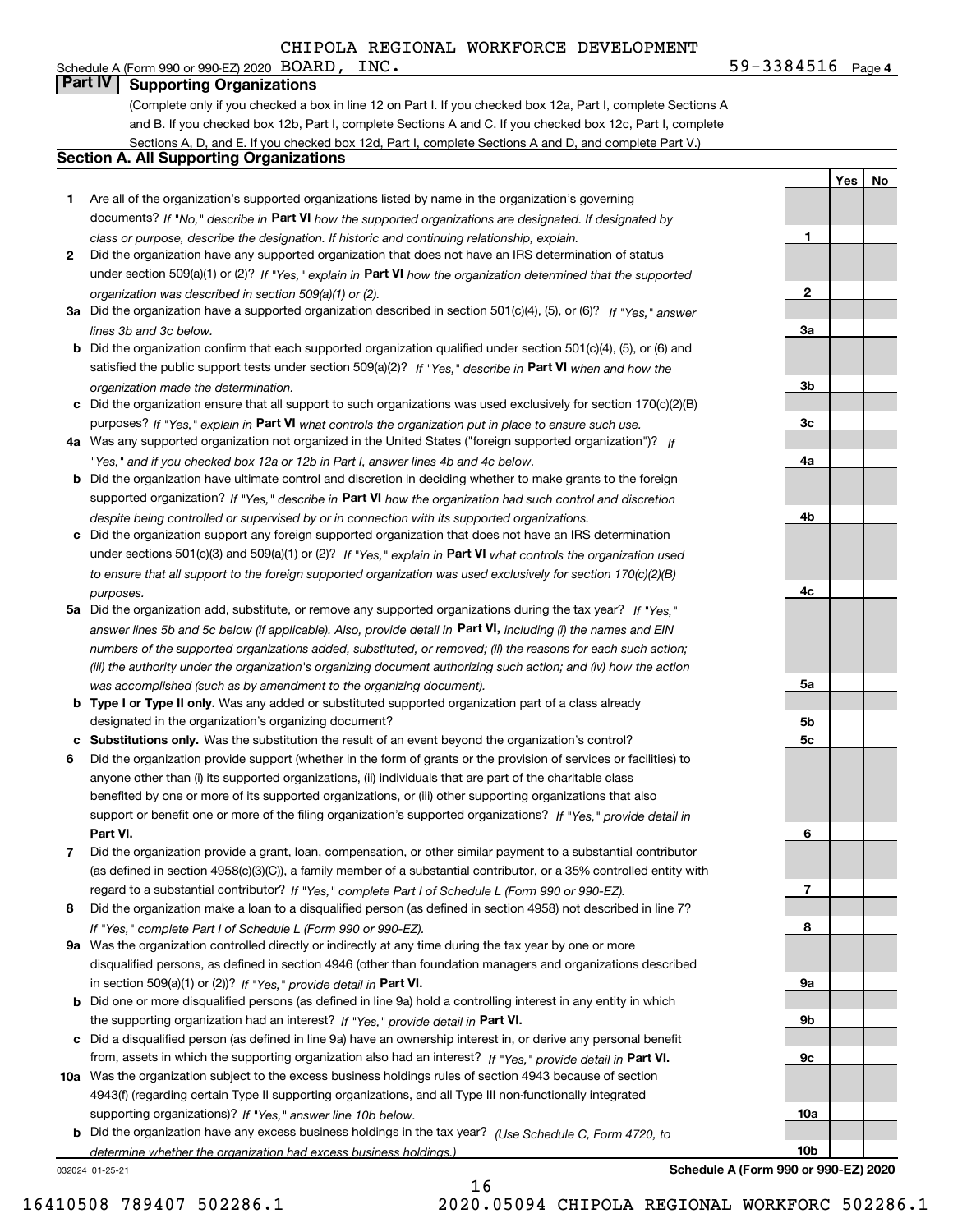Schedule A (Form 990 or 990-EZ) 2020 BOARD, INC. **Part IV Supporting Organizations** *(continued)*

**11** Has the organization accepted a gift or contribution from any of the following persons? **a**A person who directly or indirectly controls, either alone or together with persons described in lines 11b and **b** A family member of a person described in line 11a above? **c** A 35% controlled entity of a person described in line 11a or 11b above? If "Yes" to line 11a, 11b, or 11c, provide **11a11bPart VI. 11c Yes No 12** Did the organization operate for the benefit of any supported organization other than the supported directors, or trustees at all times during the tax year? If "No," describe in **Part VI** how the supported organization(s) **12Part VI**  *how providing such benefit carried out the purposes of the supported organization(s) that operated,* **Yes No 1** Were a majority of the organization's directors or trustees during the tax year also a majority of the directors or trustees of each of the organization's supported organization(s)? If "No," describe in **Part VI** how control **1Yes No 1** Did the organization provide to each of its supported organizations, by the last day of the fifth month of the **2** Were any of the organization's officers, directors, or trustees either (i) appointed or elected by the supported **3123**organization(s) or (ii) serving on the governing body of a supported organization? If "No," explain in **Part VI** how income or assets at all times during the tax year? If "Yes," describe in **Part VI** the role the organization's **12Answer lines 2a and 2b below. Yes No** Activities Test. **3**Check the box next to the method that the organization used to satisfy the Integral Part Test during the year (see instructions). **abclinupy** The organization satisfied the Activities Test. Complete line 2 below. The organization is the parent of each of its supported organizations. *Complete* line 3 *below.* The organization supported a governmental entity. *Describe in* Part **VI** *how you supported a governmental entity (see instruction<u>s).</u>* **a** Did substantially all of the organization's activities during the tax year directly further the exempt purposes of **b** Did the activities described in line 2a, above, constitute activities that, but for the organization's involvement, **a** Did the organization have the power to regularly appoint or elect a majority of the officers, directors, or **b** Did the organization exercise a substantial degree of direction over the policies, programs, and activities of each the supported organization(s) to which the organization was responsive? If "Yes," then in **Part VI identify those supported organizations and explain**  *how these activities directly furthered their exempt purposes,* **2a 2b3aPart VI**  *the reasons for the organization's position that its supported organization(s) would have engaged in* Parent of Supported Organizations. Answer lines 3a and 3b below. trustees of each of the supported organizations? If "Yes" or "No" provide details in **Part VI.** *detail in effectively operated, supervised, or controlled the organization's activities. If the organization had more than one supported organization, describe how the powers to appoint and/or remove officers, directors, or trustees were allocated among the supported organizations and what conditions or restrictions, if any, applied to such powers during the tax year. If "Yes," explain in* organization(s) that operated, supervised, or controlled the supporting organization? *supervised, or controlled the supporting organization. or management of the supporting organization was vested in the same persons that controlled or managed the supported organization(s). the organization maintained a close and continuous working relationship with the supported organization(s). supported organizations played in this regard. how the organization was responsive to those supported organizations, and how the organization determined that these activities constituted substantially all of its activities.* one or more of the organization's supported organization(s) would have been engaged in? If "Yes," e*xplain in these activities but for the organization's involvement.* 11c below, the governing body of a supported organization? Did the governing body, members of the governing body, officers acting in their official capacity, or membership of one or more supported organizations have the power to regularly appoint or elect at least a majority of the organization's officers, organization's tax year, (i) a written notice describing the type and amount of support provided during the prior tax year, (ii) a copy of the Form 990 that was most recently filed as of the date of notification, and (iii) copies of the organization's governing documents in effect on the date of notification, to the extent not previously provided? By reason of the relationship described in line 2, above, did the organization's supported organizations have a significant voice in the organization's investment policies and in directing the use of the organization's **Section B. Type I Supporting Organizations Section C. Type II Supporting Organizations Section D. All Type III Supporting Organizations Section E. Type III Functionally Integrated Supporting Organizations**  $\mathcal{L}^{\text{max}}$  $\mathcal{L}^{\text{max}}$ 

of its supported organizations? If "Yes," describe in Part VI the role played by the organization in this regard.

17

032025 01-25-21

**Schedule A (Form 990 or 990-EZ) 2020**

**3b**

16410508 789407 502286.1 2020.05094 CHIPOLA REGIONAL WORKFORC 502286.1

**Yes**

**No**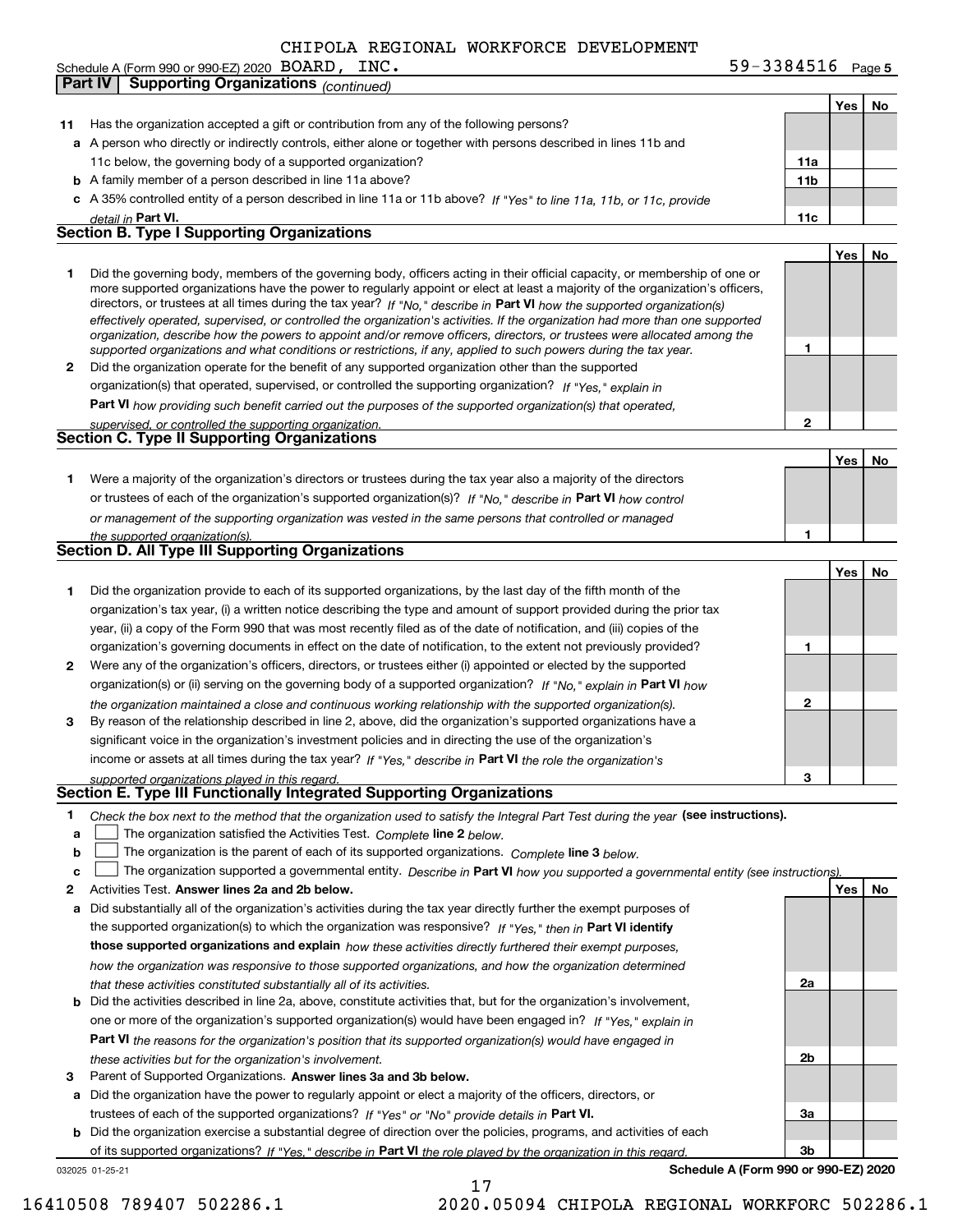|  | INC. | 59-3384516 $Page 6$ |
|--|------|---------------------|
|--|------|---------------------|

#### **1Part VI** Check here if the organization satisfied the Integral Part Test as a qualifying trust on Nov. 20, 1970 ( *explain in* Part **VI**). See instructions. **Section A - Adjusted Net Income 123** Other gross income (see instructions) **456** Portion of operating expenses paid or incurred for production or **7** Other expenses (see instructions) **8** Adjusted Net Income (subtract lines 5, 6, and 7 from line 4) **8 8 1234567Section B - Minimum Asset Amount 1**Aggregate fair market value of all non-exempt-use assets (see **2**Acquisition indebtedness applicable to non-exempt-use assets **3** Subtract line 2 from line 1d. **4**Cash deemed held for exempt use. Enter 0.015 of line 3 (for greater amount, **5** Net value of non-exempt-use assets (subtract line 4 from line 3) **678a** Average monthly value of securities **b** Average monthly cash balances **c**Fair market value of other non-exempt-use assets **dTotal**  (add lines 1a, 1b, and 1c) **eDiscount** claimed for blockage or other factors **1a1b1c1d2345678**(explain in detail in Part VI): **Minimum Asset Amount**  (add line 7 to line 6) **Section C - Distributable Amount 12**Enter 0.85 of line 1. **3456123456Distributable Amount.** Subtract line 5 from line 4, unless subject to All other Type III non-functionally integrated supporting organizations must complete Sections A through E. (B) Current Year (optional)(A) Prior Year Net short-term capital gain Recoveries of prior-year distributions Add lines 1 through 3. Depreciation and depletion collection of gross income or for management, conservation, or maintenance of property held for production of income (see instructions) (B) Current Year (optional)(A) Prior Year instructions for short tax year or assets held for part of year): see instructions). Multiply line 5 by 0.035. Recoveries of prior-year distributions Current Year Adjusted net income for prior year (from Section A, line 8, column A) Minimum asset amount for prior year (from Section B, line 8, column A) Enter greater of line 2 or line 3. Income tax imposed in prior year emergency temporary reduction (see instructions). **Part V Type III Non-Functionally Integrated 509(a)(3) Supporting Organizations**   $\mathcal{L}^{\text{max}}$

**7**Check here if the current year is the organization's first as a non-functionally integrated Type III supporting organization (see instructions). $\mathcal{L}^{\text{max}}$ 

**Schedule A (Form 990 or 990-EZ) 2020**

032026 01-25-21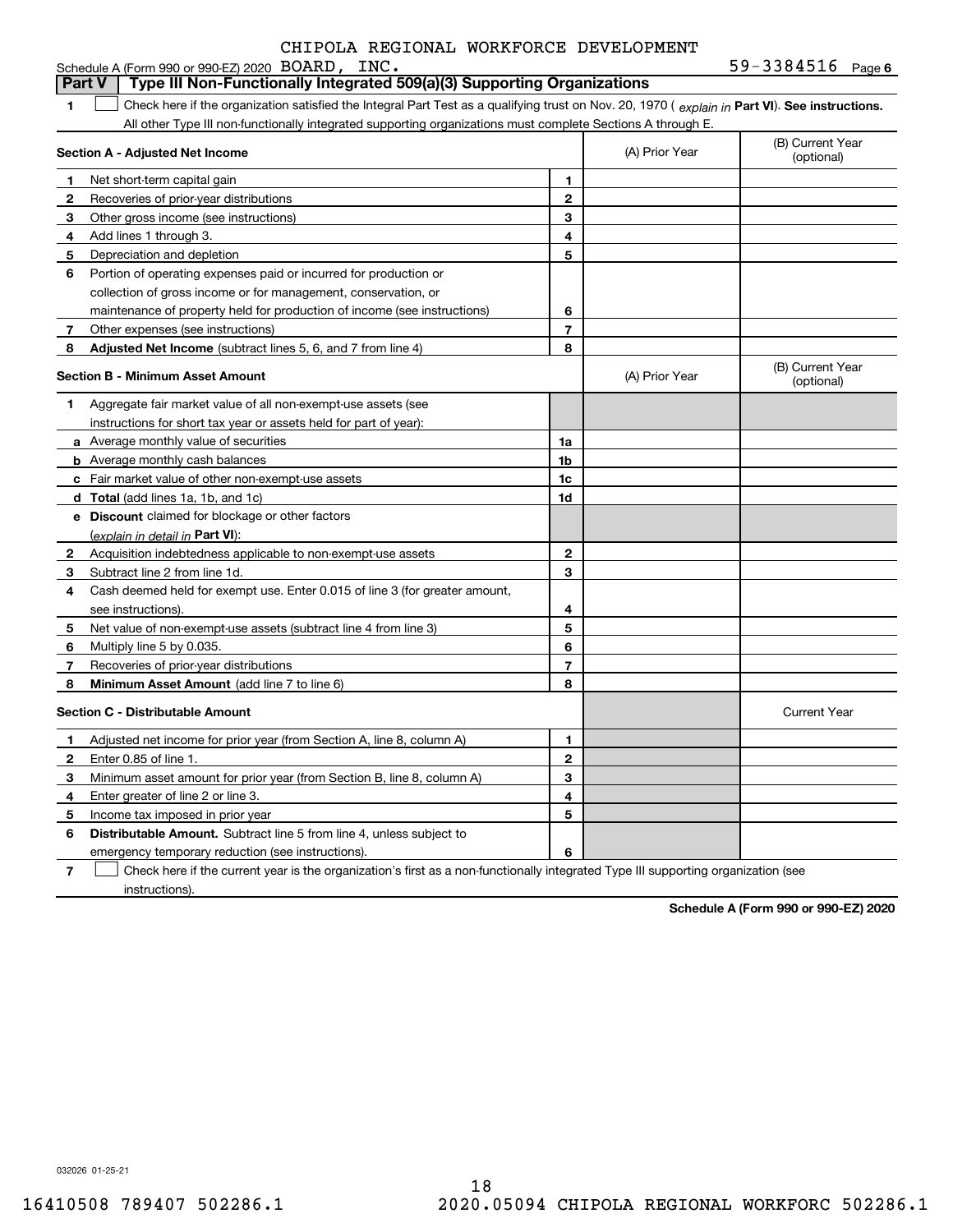|               | Schedule A (Form 990 or 990-EZ) 2020 BOARD, INC.                                           |                                    |                                               |                | 59-3384516 Page 7                                |  |
|---------------|--------------------------------------------------------------------------------------------|------------------------------------|-----------------------------------------------|----------------|--------------------------------------------------|--|
| <b>Part V</b> | Type III Non-Functionally Integrated 509(a)(3) Supporting Organizations                    |                                    | (continued)                                   |                |                                                  |  |
|               | <b>Section D - Distributions</b>                                                           |                                    |                                               |                | <b>Current Year</b>                              |  |
| 1             | Amounts paid to supported organizations to accomplish exempt purposes                      |                                    |                                               | 1              |                                                  |  |
| 2             | Amounts paid to perform activity that directly furthers exempt purposes of supported       |                                    |                                               |                |                                                  |  |
|               | organizations, in excess of income from activity                                           |                                    |                                               | $\mathbf{2}$   |                                                  |  |
| 3             | Administrative expenses paid to accomplish exempt purposes of supported organizations      |                                    |                                               | 3              |                                                  |  |
| 4             | Amounts paid to acquire exempt-use assets                                                  |                                    |                                               | 4              |                                                  |  |
| 5             | Qualified set-aside amounts (prior IRS approval required - provide details in Part VI)     |                                    |                                               | 5              |                                                  |  |
| 6             | Other distributions (describe in Part VI). See instructions.                               |                                    |                                               | 6              |                                                  |  |
| 7             | <b>Total annual distributions.</b> Add lines 1 through 6.                                  |                                    |                                               | $\overline{7}$ |                                                  |  |
| 8             | Distributions to attentive supported organizations to which the organization is responsive |                                    |                                               |                |                                                  |  |
|               | (provide details in Part VI). See instructions.                                            |                                    |                                               | 8              |                                                  |  |
| 9             | Distributable amount for 2020 from Section C, line 6                                       |                                    |                                               | 9              |                                                  |  |
| 10            | Line 8 amount divided by line 9 amount                                                     |                                    |                                               | 10             |                                                  |  |
|               | <b>Section E - Distribution Allocations</b> (see instructions)                             | (i)<br><b>Excess Distributions</b> | (ii)<br><b>Underdistributions</b><br>Pre-2020 |                | (iii)<br><b>Distributable</b><br>Amount for 2020 |  |
| 1             | Distributable amount for 2020 from Section C, line 6                                       |                                    |                                               |                |                                                  |  |
| 2             | Underdistributions, if any, for years prior to 2020 (reason-                               |                                    |                                               |                |                                                  |  |
|               | able cause required - explain in Part VI). See instructions.                               |                                    |                                               |                |                                                  |  |
| 3             | Excess distributions carryover, if any, to 2020                                            |                                    |                                               |                |                                                  |  |
|               | a From 2015                                                                                |                                    |                                               |                |                                                  |  |
|               | <b>b</b> From 2016                                                                         |                                    |                                               |                |                                                  |  |
|               | c From 2017                                                                                |                                    |                                               |                |                                                  |  |
|               | d From 2018                                                                                |                                    |                                               |                |                                                  |  |
|               | e From 2019                                                                                |                                    |                                               |                |                                                  |  |
|               | f Total of lines 3a through 3e                                                             |                                    |                                               |                |                                                  |  |
|               | <b>g</b> Applied to underdistributions of prior years                                      |                                    |                                               |                |                                                  |  |
|               | <b>h</b> Applied to 2020 distributable amount                                              |                                    |                                               |                |                                                  |  |
|               | Carryover from 2015 not applied (see instructions)                                         |                                    |                                               |                |                                                  |  |
|               | Remainder. Subtract lines 3g, 3h, and 3i from line 3f.                                     |                                    |                                               |                |                                                  |  |
| 4             | Distributions for 2020 from Section D,                                                     |                                    |                                               |                |                                                  |  |
|               | line $7:$                                                                                  |                                    |                                               |                |                                                  |  |
|               | <b>a</b> Applied to underdistributions of prior years                                      |                                    |                                               |                |                                                  |  |
|               | <b>b</b> Applied to 2020 distributable amount                                              |                                    |                                               |                |                                                  |  |
|               | <b>c</b> Remainder. Subtract lines 4a and 4b from line 4.                                  |                                    |                                               |                |                                                  |  |
| 5             | Remaining underdistributions for years prior to 2020, if                                   |                                    |                                               |                |                                                  |  |
|               | any. Subtract lines 3g and 4a from line 2. For result greater                              |                                    |                                               |                |                                                  |  |
|               | than zero, explain in Part VI. See instructions.                                           |                                    |                                               |                |                                                  |  |
| 6             | Remaining underdistributions for 2020. Subtract lines 3h                                   |                                    |                                               |                |                                                  |  |
|               | and 4b from line 1. For result greater than zero, explain in                               |                                    |                                               |                |                                                  |  |
|               | Part VI. See instructions.                                                                 |                                    |                                               |                |                                                  |  |
| 7             | Excess distributions carryover to 2021. Add lines 3j                                       |                                    |                                               |                |                                                  |  |
|               | and 4c.                                                                                    |                                    |                                               |                |                                                  |  |
| 8.            | Breakdown of line 7:                                                                       |                                    |                                               |                |                                                  |  |
|               | a Excess from 2016                                                                         |                                    |                                               |                |                                                  |  |
|               | <b>b</b> Excess from 2017                                                                  |                                    |                                               |                |                                                  |  |
|               | c Excess from 2018                                                                         |                                    |                                               |                |                                                  |  |
|               | d Excess from 2019                                                                         |                                    |                                               |                |                                                  |  |
|               | e Excess from 2020                                                                         |                                    |                                               |                |                                                  |  |
|               |                                                                                            |                                    |                                               |                |                                                  |  |

**Schedule A (Form 990 or 990-EZ) 2020**

032027 01-25-21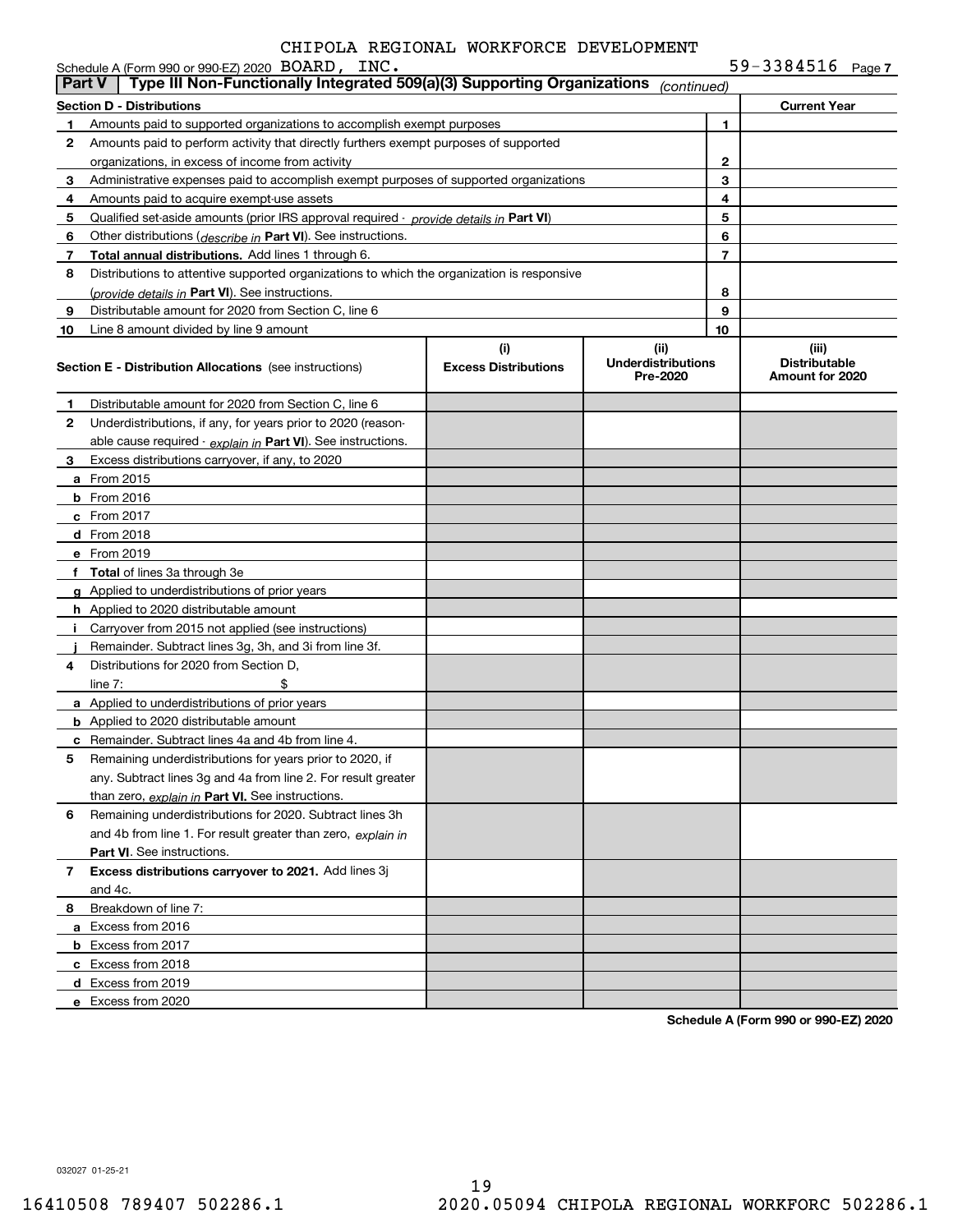|                 |                                                                                                                                                        |  |    | CHIPOLA REGIONAL WORKFORCE DEVELOPMENT |                                                                                                                                                                                                                                                                                                                                                                                                                                   |  |
|-----------------|--------------------------------------------------------------------------------------------------------------------------------------------------------|--|----|----------------------------------------|-----------------------------------------------------------------------------------------------------------------------------------------------------------------------------------------------------------------------------------------------------------------------------------------------------------------------------------------------------------------------------------------------------------------------------------|--|
|                 | Schedule A (Form 990 or 990-EZ) 2020 BOARD, INC.                                                                                                       |  |    |                                        | $59 - 3384516$ Page 8                                                                                                                                                                                                                                                                                                                                                                                                             |  |
| <b>Part VI</b>  | Section D, lines 5, 6, and 8; and Part V, Section E, lines 2, 5, and 6. Also complete this part for any additional information.<br>(See instructions.) |  |    |                                        | Supplemental Information. Provide the explanations required by Part II, line 10; Part II, line 17a or 17b; Part III, line 12;<br>Part IV, Section A, lines 1, 2, 3b, 3c, 4b, 4c, 5a, 6, 9a, 9b, 9c, 11a, 11b, and 11c; Part IV, Section B, lines 1 and 2; Part IV, Section C,<br>line 1; Part IV, Section D, lines 2 and 3; Part IV, Section E, lines 1c, 2a, 2b, 3a, and 3b; Part V, line 1; Part V, Section B, line 1e; Part V, |  |
|                 |                                                                                                                                                        |  |    |                                        |                                                                                                                                                                                                                                                                                                                                                                                                                                   |  |
|                 |                                                                                                                                                        |  |    |                                        |                                                                                                                                                                                                                                                                                                                                                                                                                                   |  |
|                 |                                                                                                                                                        |  |    |                                        |                                                                                                                                                                                                                                                                                                                                                                                                                                   |  |
|                 |                                                                                                                                                        |  |    |                                        |                                                                                                                                                                                                                                                                                                                                                                                                                                   |  |
|                 |                                                                                                                                                        |  |    |                                        |                                                                                                                                                                                                                                                                                                                                                                                                                                   |  |
|                 |                                                                                                                                                        |  |    |                                        |                                                                                                                                                                                                                                                                                                                                                                                                                                   |  |
|                 |                                                                                                                                                        |  |    |                                        |                                                                                                                                                                                                                                                                                                                                                                                                                                   |  |
|                 |                                                                                                                                                        |  |    |                                        |                                                                                                                                                                                                                                                                                                                                                                                                                                   |  |
|                 |                                                                                                                                                        |  |    |                                        |                                                                                                                                                                                                                                                                                                                                                                                                                                   |  |
|                 |                                                                                                                                                        |  |    |                                        |                                                                                                                                                                                                                                                                                                                                                                                                                                   |  |
|                 |                                                                                                                                                        |  |    |                                        |                                                                                                                                                                                                                                                                                                                                                                                                                                   |  |
|                 |                                                                                                                                                        |  |    |                                        |                                                                                                                                                                                                                                                                                                                                                                                                                                   |  |
|                 |                                                                                                                                                        |  |    |                                        |                                                                                                                                                                                                                                                                                                                                                                                                                                   |  |
|                 |                                                                                                                                                        |  |    |                                        |                                                                                                                                                                                                                                                                                                                                                                                                                                   |  |
|                 |                                                                                                                                                        |  |    |                                        |                                                                                                                                                                                                                                                                                                                                                                                                                                   |  |
|                 |                                                                                                                                                        |  |    |                                        |                                                                                                                                                                                                                                                                                                                                                                                                                                   |  |
|                 |                                                                                                                                                        |  |    |                                        |                                                                                                                                                                                                                                                                                                                                                                                                                                   |  |
|                 |                                                                                                                                                        |  |    |                                        |                                                                                                                                                                                                                                                                                                                                                                                                                                   |  |
|                 |                                                                                                                                                        |  |    |                                        |                                                                                                                                                                                                                                                                                                                                                                                                                                   |  |
|                 |                                                                                                                                                        |  |    |                                        |                                                                                                                                                                                                                                                                                                                                                                                                                                   |  |
|                 |                                                                                                                                                        |  |    |                                        |                                                                                                                                                                                                                                                                                                                                                                                                                                   |  |
|                 |                                                                                                                                                        |  |    |                                        |                                                                                                                                                                                                                                                                                                                                                                                                                                   |  |
|                 |                                                                                                                                                        |  |    |                                        |                                                                                                                                                                                                                                                                                                                                                                                                                                   |  |
|                 |                                                                                                                                                        |  |    |                                        |                                                                                                                                                                                                                                                                                                                                                                                                                                   |  |
|                 |                                                                                                                                                        |  |    |                                        |                                                                                                                                                                                                                                                                                                                                                                                                                                   |  |
|                 |                                                                                                                                                        |  |    |                                        |                                                                                                                                                                                                                                                                                                                                                                                                                                   |  |
|                 |                                                                                                                                                        |  |    |                                        |                                                                                                                                                                                                                                                                                                                                                                                                                                   |  |
|                 |                                                                                                                                                        |  |    |                                        |                                                                                                                                                                                                                                                                                                                                                                                                                                   |  |
|                 |                                                                                                                                                        |  |    |                                        |                                                                                                                                                                                                                                                                                                                                                                                                                                   |  |
|                 |                                                                                                                                                        |  |    |                                        |                                                                                                                                                                                                                                                                                                                                                                                                                                   |  |
| 032028 01-25-21 |                                                                                                                                                        |  |    |                                        | Schedule A (Form 990 or 990-EZ) 2020                                                                                                                                                                                                                                                                                                                                                                                              |  |
|                 |                                                                                                                                                        |  | 20 |                                        |                                                                                                                                                                                                                                                                                                                                                                                                                                   |  |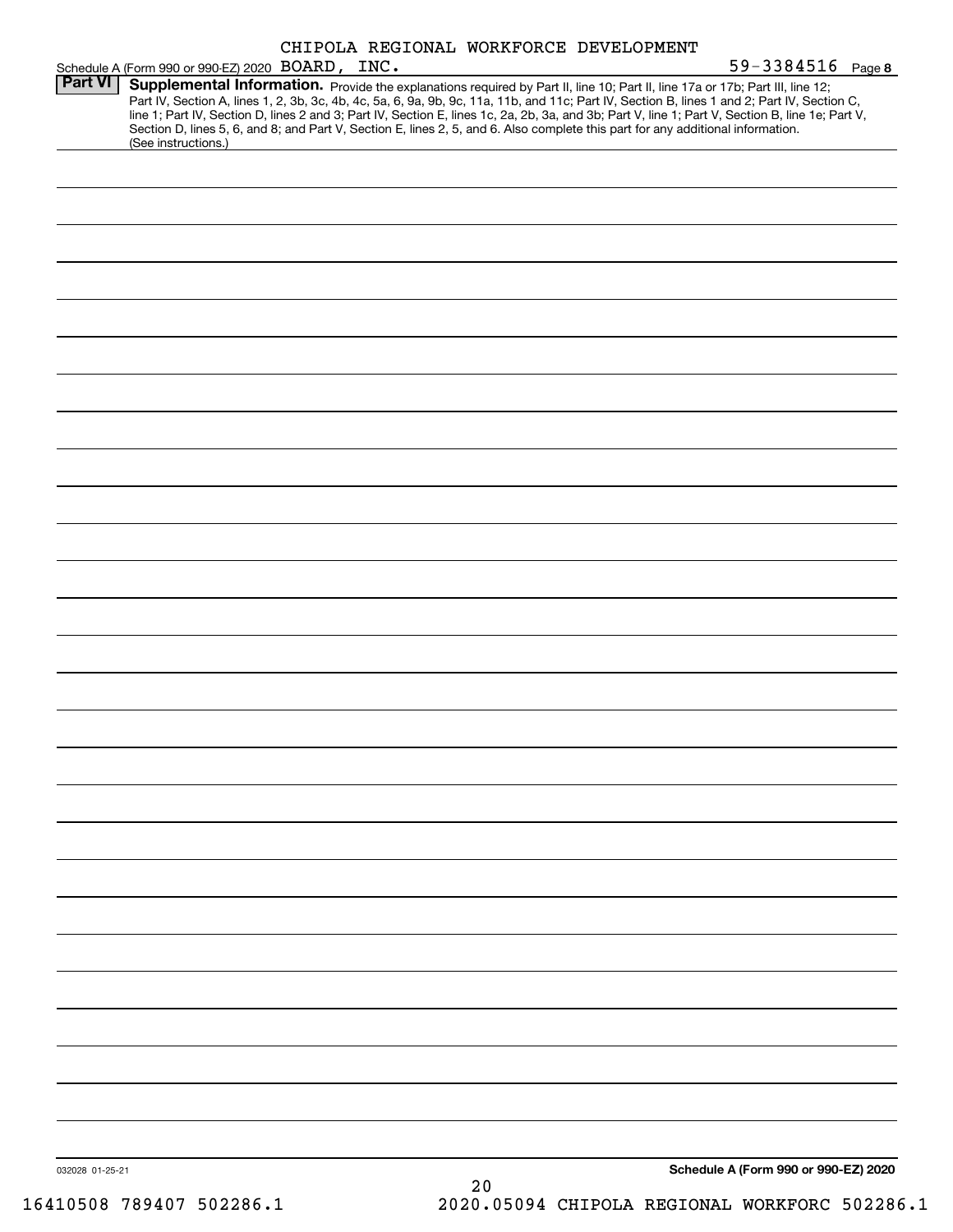Department of the Treasury Internal Revenue Service **(Form 990, 990-EZ, or 990-PF)**

Name of the organization

# **Schedule B Schedule of Contributors**

**| Attach to Form 990, Form 990-EZ, or Form 990-PF. | Go to www.irs.gov/Form990 for the latest information.** OMB No. 1545-0047

| ٦ | s |  |
|---|---|--|
|   |   |  |

**Employer identification number**

59-3384516

|                                       | CHIPOLA REGIONAL WORKFORCE DEVELOPMENT |  |
|---------------------------------------|----------------------------------------|--|
|                                       | BOARD, INC.                            |  |
| <b>Organization type (check one):</b> |                                        |  |
| Filers of:                            | Section:                               |  |

| Form 990 or 990-EZ | $\lfloor x \rfloor$ 501(c)( 3) (enter number) organization                  |
|--------------------|-----------------------------------------------------------------------------|
|                    | $4947(a)(1)$ nonexempt charitable trust not treated as a private foundation |
|                    | 527 political organization                                                  |
| Form 990-PF        | 501(c)(3) exempt private foundation                                         |
|                    | 4947(a)(1) nonexempt charitable trust treated as a private foundation       |
|                    | 501(c)(3) taxable private foundation                                        |

Check if your organization is covered by the **General Rule** or a **Special Rule. Note:**  Only a section 501(c)(7), (8), or (10) organization can check boxes for both the General Rule and a Special Rule. See instructions.

#### **General Rule**

For an organization filing Form 990, 990-EZ, or 990-PF that received, during the year, contributions totaling \$5,000 or more (in money or property) from any one contributor. Complete Parts I and II. See instructions for determining a contributor's total contributions.

#### **Special Rules**

| $\boxed{\text{X}}$ For an organization described in section 501(c)(3) filing Form 990 or 990-EZ that met the 33 1/3% support test of the regulations under |
|------------------------------------------------------------------------------------------------------------------------------------------------------------|
| sections 509(a)(1) and 170(b)(1)(A)(vi), that checked Schedule A (Form 990 or 990-EZ), Part II, line 13, 16a, or 16b, and that received from               |
| any one contributor, during the year, total contributions of the greater of (1) \$5,000; or (2) 2% of the amount on (i) Form 990, Part VIII, line 1h;      |
| or (ii) Form 990-EZ, line 1. Complete Parts I and II.                                                                                                      |

For an organization described in section 501(c)(7), (8), or (10) filing Form 990 or 990-EZ that received from any one contributor, during the year, total contributions of more than \$1,000 exclusively for religious, charitable, scientific, literary, or educational purposes, or for the prevention of cruelty to children or animals. Complete Parts I (entering "N/A" in column (b) instead of the contributor name and address), II, and III.  $\mathcal{L}^{\text{max}}$ 

purpose. Don't complete any of the parts unless the **General Rule** applies to this organization because it received *nonexclusively* year, contributions <sub>exclusively</sub> for religious, charitable, etc., purposes, but no such contributions totaled more than \$1,000. If this box is checked, enter here the total contributions that were received during the year for an  $\;$ exclusively religious, charitable, etc., For an organization described in section 501(c)(7), (8), or (10) filing Form 990 or 990-EZ that received from any one contributor, during the religious, charitable, etc., contributions totaling \$5,000 or more during the year  $\Box$ — $\Box$   $\Box$  $\mathcal{L}^{\text{max}}$ 

**Caution:**  An organization that isn't covered by the General Rule and/or the Special Rules doesn't file Schedule B (Form 990, 990-EZ, or 990-PF),  **must** but it answer "No" on Part IV, line 2, of its Form 990; or check the box on line H of its Form 990-EZ or on its Form 990-PF, Part I, line 2, to certify that it doesn't meet the filing requirements of Schedule B (Form 990, 990-EZ, or 990-PF).

**For Paperwork Reduction Act Notice, see the instructions for Form 990, 990-EZ, or 990-PF. Schedule B (Form 990, 990-EZ, or 990-PF) (2020)** LHA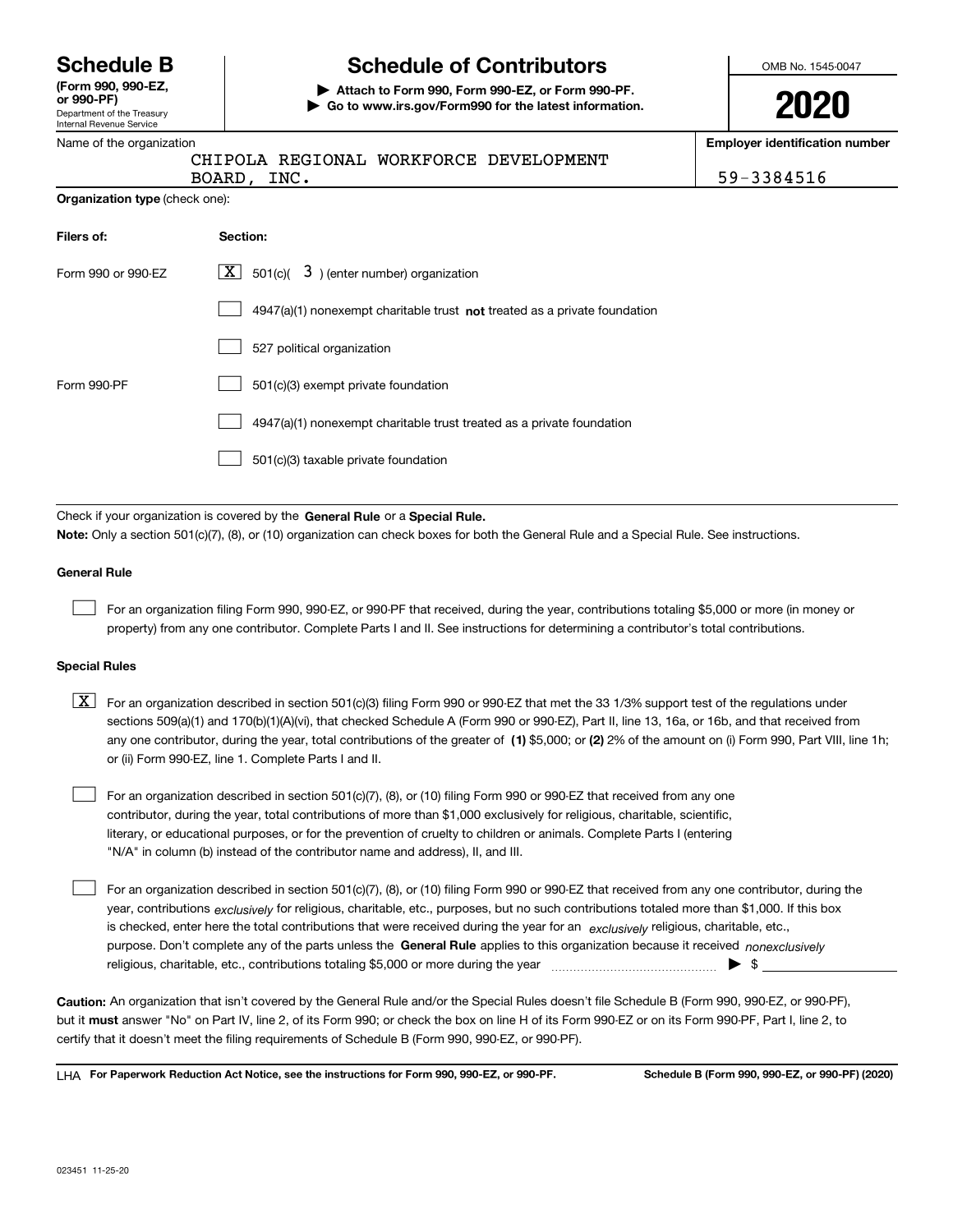## Schedule B (Form 990, 990-EZ, or 990-PF) (2020) **Page 2** Page 2

## CHIPOLA REGIONAL WORKFORCE DEVELOPMENT BOARD, INC. 59-3384516

|             | Schedule B (Form 990, 990-EZ, or 990-PF) (2020)                                                       |                                   | Page 2                                                                                                      |
|-------------|-------------------------------------------------------------------------------------------------------|-----------------------------------|-------------------------------------------------------------------------------------------------------------|
|             | Name of organization<br>CHIPOLA REGIONAL WORKFORCE DEVELOPMENT<br>BOARD, INC.                         |                                   | <b>Employer identification number</b><br>59-3384516                                                         |
| Part I      | <b>Contributors</b> (see instructions). Use duplicate copies of Part I if additional space is needed. |                                   |                                                                                                             |
| (a)<br>No.  | (b)<br>Name, address, and ZIP + 4                                                                     | (c)<br><b>Total contributions</b> | (d)<br>Type of contribution                                                                                 |
| $\mathbf 1$ | DEPT OF HEALTH AND HUMAN SERVICES<br>US<br>200<br>INDEPENDENCE AVE. SW<br>WASHINGTON, DC 20201        | 165, 266.<br>\$                   | $\mathbf{X}$<br>Person<br>Payroll<br><b>Noncash</b><br>(Complete Part II for<br>noncash contributions.)     |
| (a)<br>No.  | (b)<br>Name, address, and ZIP + 4                                                                     | (c)<br><b>Total contributions</b> | (d)<br>Type of contribution                                                                                 |
| 2           | US DEPT OF LABOR<br>200 CONSTITUTION AVE, SW<br>WASHINGTON, DC 20210                                  | 4, 276, 371.<br>$$\mathbb{S}$$    | $\overline{\mathbf{X}}$<br>Person<br>Payroll<br>Noncash<br>(Complete Part II for<br>noncash contributions.) |
| (a)<br>No.  | (b)<br>Name, address, and ZIP + 4                                                                     | (c)<br><b>Total contributions</b> | (d)<br>Type of contribution                                                                                 |
|             |                                                                                                       | \$                                | Person<br>Payroll<br>Noncash<br>(Complete Part II for<br>noncash contributions.)                            |
| (a)<br>No.  | (b)<br>Name, address, and ZIP + 4                                                                     | (c)<br><b>Total contributions</b> | (d)<br>Type of contribution                                                                                 |
|             |                                                                                                       | \$                                | Person<br>Payroll<br>Noncash<br>(Complete Part II for<br>noncash contributions.)                            |
| (a)<br>No.  | (b)<br>Name, address, and ZIP + 4                                                                     | (c)<br><b>Total contributions</b> | (d)<br>Type of contribution                                                                                 |
|             |                                                                                                       | \$                                | Person<br>Payroll<br>Noncash<br>(Complete Part II for<br>noncash contributions.)                            |
| (a)<br>No.  | (b)<br>Name, address, and ZIP + 4                                                                     | (c)<br><b>Total contributions</b> | (d)<br>Type of contribution                                                                                 |
|             |                                                                                                       | \$                                | Person<br>Payroll<br>Noncash<br>(Complete Part II for<br>noncash contributions.)                            |

023452 11-25-20 **Schedule B (Form 990, 990-EZ, or 990-PF) (2020)**

22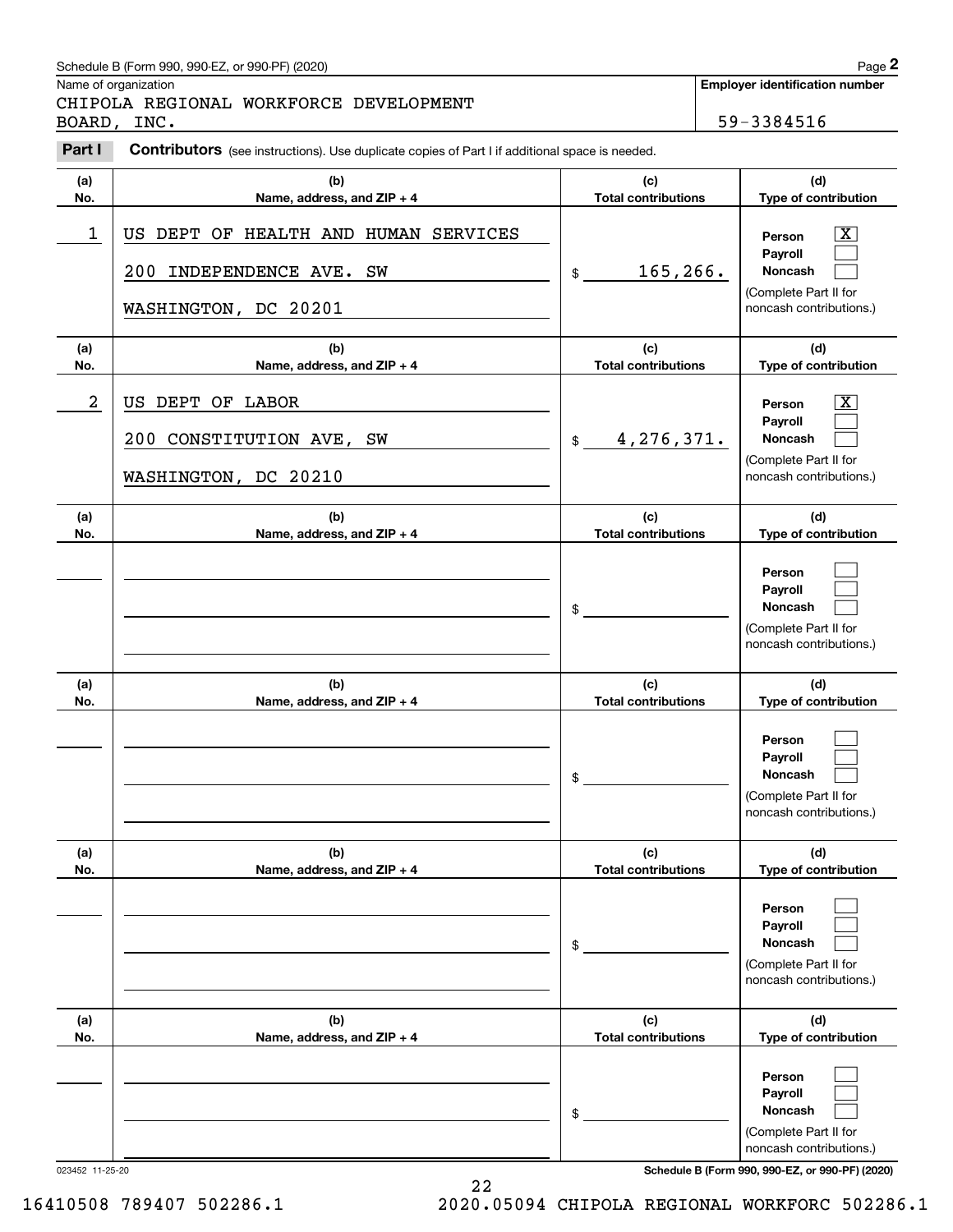|                              | Schedule B (Form 990, 990-EZ, or 990-PF) (2020)                                                     |                                                 | Page 3                                          |
|------------------------------|-----------------------------------------------------------------------------------------------------|-------------------------------------------------|-------------------------------------------------|
|                              | Name of organization                                                                                |                                                 | <b>Employer identification number</b>           |
|                              | CHIPOLA REGIONAL WORKFORCE DEVELOPMENT<br>BOARD, INC.                                               |                                                 | 59-3384516                                      |
|                              |                                                                                                     |                                                 |                                                 |
| Part II                      | Noncash Property (see instructions). Use duplicate copies of Part II if additional space is needed. |                                                 |                                                 |
| (a)<br>No.<br>from<br>Part I | (b)<br>Description of noncash property given                                                        | (c)<br>FMV (or estimate)<br>(See instructions.) | (d)<br>Date received                            |
|                              |                                                                                                     | $\mathsf{\$}$                                   |                                                 |
| (a)<br>No.<br>from<br>Part I | (b)<br>Description of noncash property given                                                        | (c)<br>FMV (or estimate)<br>(See instructions.) | (d)<br>Date received                            |
|                              |                                                                                                     | $\mathsf{\$}$                                   |                                                 |
| (a)<br>No.<br>from<br>Part I | (b)<br>Description of noncash property given                                                        | (c)<br>FMV (or estimate)<br>(See instructions.) | (d)<br>Date received                            |
|                              |                                                                                                     | $\mathsf{\$}$                                   |                                                 |
| (a)<br>No.<br>from<br>Part I | (b)<br>Description of noncash property given                                                        | (c)<br>FMV (or estimate)<br>(See instructions.) | (d)<br>Date received                            |
|                              |                                                                                                     | \$                                              |                                                 |
| (a)<br>No.<br>from<br>Part I | (b)<br>Description of noncash property given                                                        | (c)<br>FMV (or estimate)<br>(See instructions.) | (d)<br>Date received                            |
|                              |                                                                                                     | \$                                              |                                                 |
| (a)<br>No.<br>from<br>Part I | (b)<br>Description of noncash property given                                                        | (c)<br>FMV (or estimate)<br>(See instructions.) | (d)<br>Date received                            |
|                              |                                                                                                     | \$                                              |                                                 |
| 023453 11-25-20              |                                                                                                     |                                                 | Schedule B (Form 990, 990-EZ, or 990-PF) (2020) |

23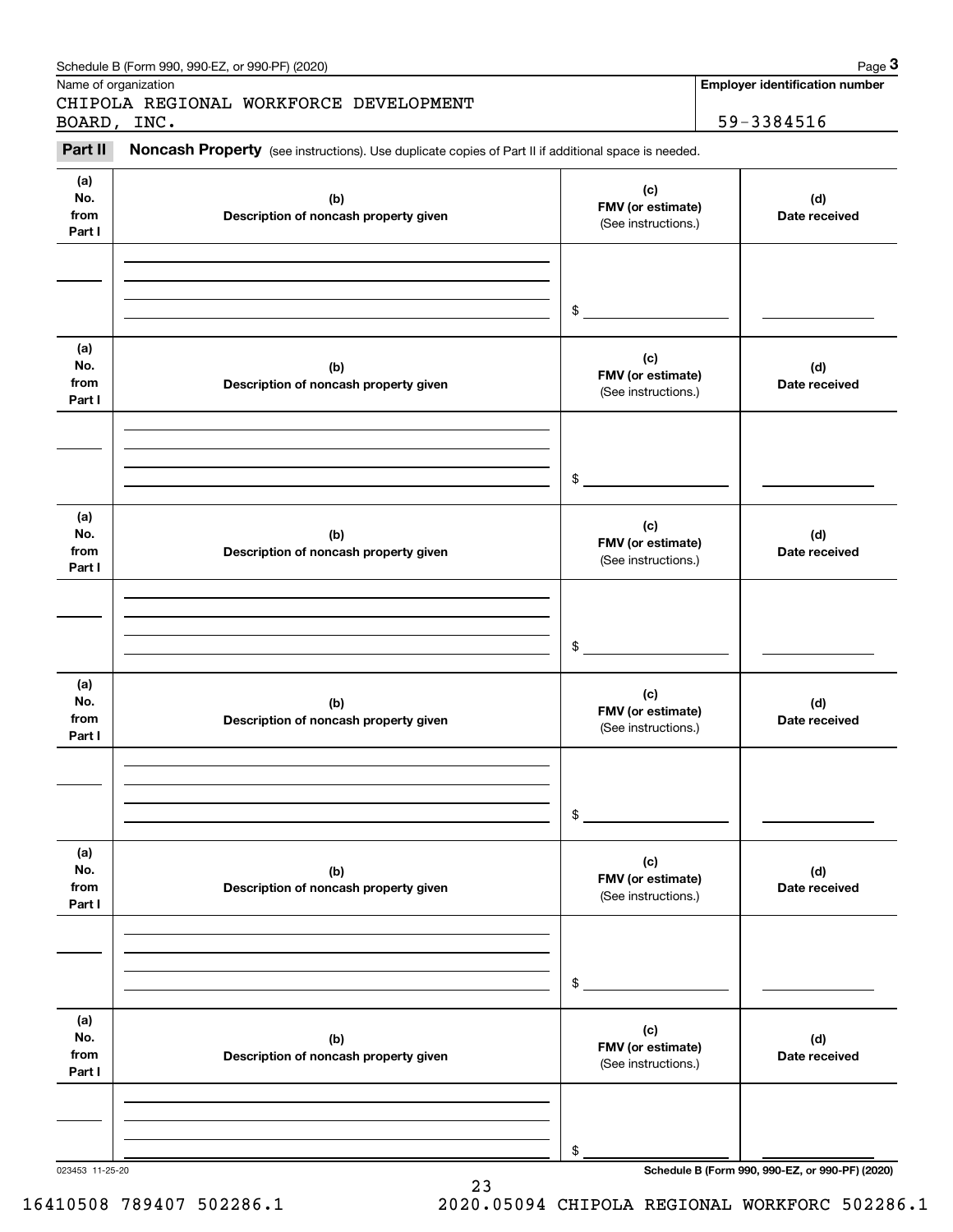|                         | Schedule B (Form 990, 990-EZ, or 990-PF) (2020)                                                                                                                                                                                                                              |                      | Page 4                                   |
|-------------------------|------------------------------------------------------------------------------------------------------------------------------------------------------------------------------------------------------------------------------------------------------------------------------|----------------------|------------------------------------------|
| Name of organization    |                                                                                                                                                                                                                                                                              |                      | <b>Employer identification number</b>    |
|                         | CHIPOLA REGIONAL WORKFORCE DEVELOPMENT                                                                                                                                                                                                                                       |                      |                                          |
| BOARD, INC.<br>Part III |                                                                                                                                                                                                                                                                              |                      | 59-3384516                               |
|                         | Exclusively religious, charitable, etc., contributions to organizations described in section 501(c)(7), (8), or (10) that total more than \$1,000 for the year<br>from any one contributor. Complete columns (a) through (e) and the following line entry. For organizations |                      |                                          |
|                         | completing Part III, enter the total of exclusively religious, charitable, etc., contributions of \$1,000 or less for the year. (Enter this info. once.) $\blacktriangleright$ \$                                                                                            |                      |                                          |
| (a) No.                 | Use duplicate copies of Part III if additional space is needed.                                                                                                                                                                                                              |                      |                                          |
| from                    | (b) Purpose of gift                                                                                                                                                                                                                                                          | (c) Use of gift      | (d) Description of how gift is held      |
| Part I                  |                                                                                                                                                                                                                                                                              |                      |                                          |
|                         |                                                                                                                                                                                                                                                                              |                      |                                          |
|                         |                                                                                                                                                                                                                                                                              |                      |                                          |
|                         |                                                                                                                                                                                                                                                                              |                      |                                          |
|                         |                                                                                                                                                                                                                                                                              | (e) Transfer of gift |                                          |
|                         |                                                                                                                                                                                                                                                                              |                      |                                          |
|                         | Transferee's name, address, and ZIP + 4                                                                                                                                                                                                                                      |                      | Relationship of transferor to transferee |
|                         |                                                                                                                                                                                                                                                                              |                      |                                          |
|                         |                                                                                                                                                                                                                                                                              |                      |                                          |
|                         |                                                                                                                                                                                                                                                                              |                      |                                          |
|                         |                                                                                                                                                                                                                                                                              |                      |                                          |
| (a) No.<br>from         | (b) Purpose of gift                                                                                                                                                                                                                                                          | (c) Use of gift      | (d) Description of how gift is held      |
| Part I                  |                                                                                                                                                                                                                                                                              |                      |                                          |
|                         |                                                                                                                                                                                                                                                                              |                      |                                          |
|                         |                                                                                                                                                                                                                                                                              |                      |                                          |
|                         |                                                                                                                                                                                                                                                                              |                      |                                          |
|                         |                                                                                                                                                                                                                                                                              |                      |                                          |
|                         |                                                                                                                                                                                                                                                                              | (e) Transfer of gift |                                          |
|                         |                                                                                                                                                                                                                                                                              |                      |                                          |
|                         | Transferee's name, address, and $ZIP + 4$                                                                                                                                                                                                                                    |                      | Relationship of transferor to transferee |
|                         |                                                                                                                                                                                                                                                                              |                      |                                          |
|                         |                                                                                                                                                                                                                                                                              |                      |                                          |
|                         |                                                                                                                                                                                                                                                                              |                      |                                          |
| (a) No.<br>from         |                                                                                                                                                                                                                                                                              |                      |                                          |
| Part I                  | (b) Purpose of gift                                                                                                                                                                                                                                                          | (c) Use of gift      | (d) Description of how gift is held      |
|                         |                                                                                                                                                                                                                                                                              |                      |                                          |
|                         |                                                                                                                                                                                                                                                                              |                      |                                          |
|                         |                                                                                                                                                                                                                                                                              |                      |                                          |
|                         |                                                                                                                                                                                                                                                                              |                      |                                          |
|                         |                                                                                                                                                                                                                                                                              | (e) Transfer of gift |                                          |
|                         |                                                                                                                                                                                                                                                                              |                      |                                          |
|                         | Transferee's name, address, and $ZIP + 4$                                                                                                                                                                                                                                    |                      | Relationship of transferor to transferee |
|                         |                                                                                                                                                                                                                                                                              |                      |                                          |
|                         |                                                                                                                                                                                                                                                                              |                      |                                          |
|                         |                                                                                                                                                                                                                                                                              |                      |                                          |
| (a) No.<br>from         |                                                                                                                                                                                                                                                                              |                      |                                          |
| Part I                  | (b) Purpose of gift                                                                                                                                                                                                                                                          | (c) Use of gift      | (d) Description of how gift is held      |
|                         |                                                                                                                                                                                                                                                                              |                      |                                          |
|                         |                                                                                                                                                                                                                                                                              |                      |                                          |
|                         |                                                                                                                                                                                                                                                                              |                      |                                          |
|                         |                                                                                                                                                                                                                                                                              |                      |                                          |
|                         |                                                                                                                                                                                                                                                                              | (e) Transfer of gift |                                          |
|                         |                                                                                                                                                                                                                                                                              |                      |                                          |
|                         | Transferee's name, address, and $ZIP + 4$                                                                                                                                                                                                                                    |                      | Relationship of transferor to transferee |
|                         |                                                                                                                                                                                                                                                                              |                      |                                          |
|                         |                                                                                                                                                                                                                                                                              |                      |                                          |
|                         |                                                                                                                                                                                                                                                                              |                      |                                          |
|                         |                                                                                                                                                                                                                                                                              |                      |                                          |

24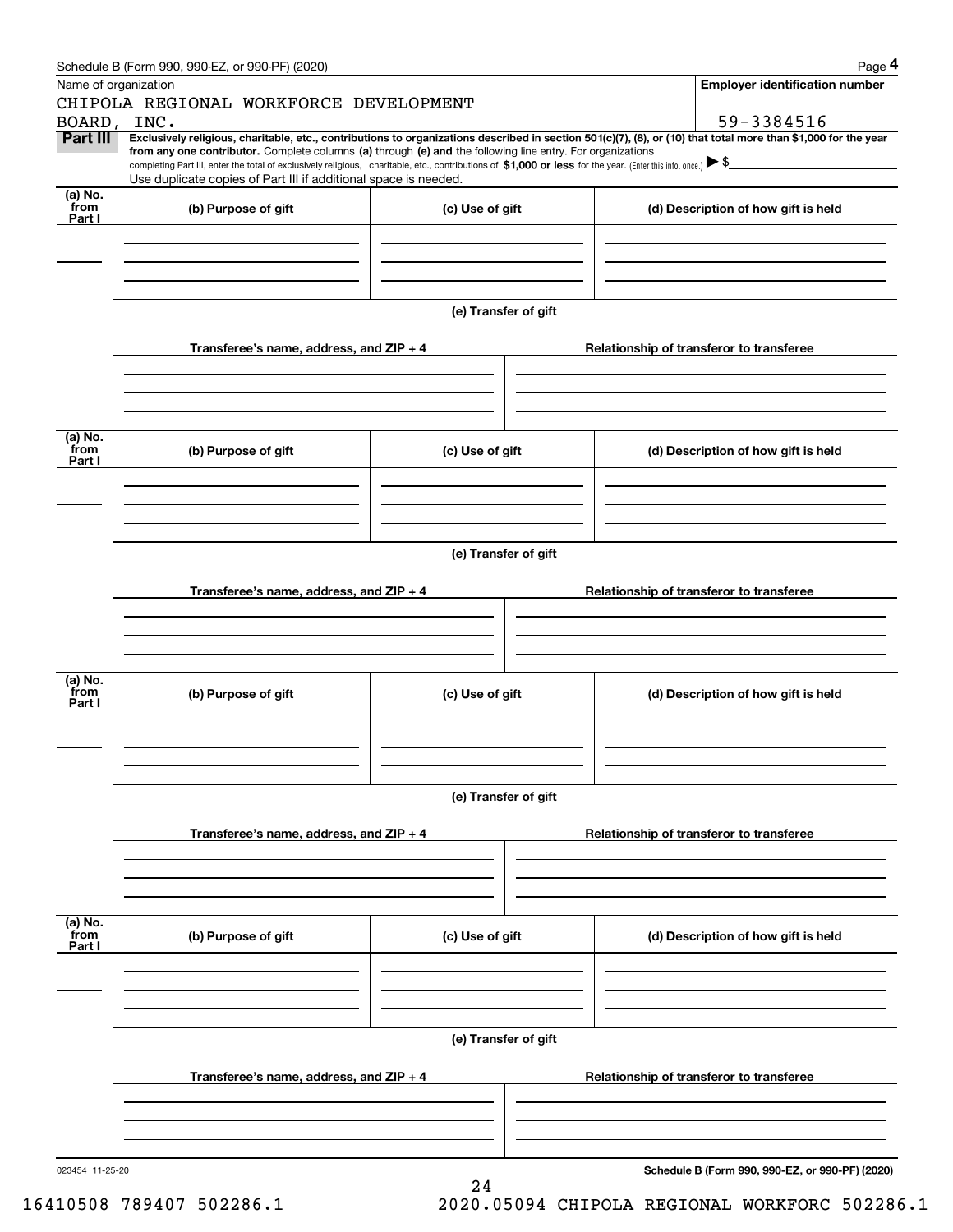|         | <b>SCHEDULE D</b>          |                                                                                                                                                                                                             | <b>Supplemental Financial Statements</b>                                                                                                                                                                                       |                                | OMB No. 1545-0047               |  |  |  |  |  |
|---------|----------------------------|-------------------------------------------------------------------------------------------------------------------------------------------------------------------------------------------------------------|--------------------------------------------------------------------------------------------------------------------------------------------------------------------------------------------------------------------------------|--------------------------------|---------------------------------|--|--|--|--|--|
|         | (Form 990)                 |                                                                                                                                                                                                             | Complete if the organization answered "Yes" on Form 990,                                                                                                                                                                       |                                |                                 |  |  |  |  |  |
|         | Department of the Treasury |                                                                                                                                                                                                             | Part IV, line 6, 7, 8, 9, 10, 11a, 11b, 11c, 11d, 11e, 11f, 12a, or 12b.<br>Attach to Form 990.                                                                                                                                |                                | Open to Public                  |  |  |  |  |  |
|         | Internal Revenue Service   |                                                                                                                                                                                                             | Go to www.irs.gov/Form990 for instructions and the latest information.                                                                                                                                                         |                                | Inspection                      |  |  |  |  |  |
|         | Name of the organization   | CHIPOLA REGIONAL WORKFORCE DEVELOPMENT<br><b>Employer identification number</b>                                                                                                                             |                                                                                                                                                                                                                                |                                |                                 |  |  |  |  |  |
|         |                            | BOARD, INC.                                                                                                                                                                                                 | Organizations Maintaining Donor Advised Funds or Other Similar Funds or Accounts. Complete if the                                                                                                                              |                                | 59-3384516                      |  |  |  |  |  |
| Part I  |                            |                                                                                                                                                                                                             |                                                                                                                                                                                                                                |                                |                                 |  |  |  |  |  |
|         |                            | organization answered "Yes" on Form 990, Part IV, line 6.                                                                                                                                                   | (a) Donor advised funds                                                                                                                                                                                                        |                                | (b) Funds and other accounts    |  |  |  |  |  |
| 1       |                            |                                                                                                                                                                                                             |                                                                                                                                                                                                                                |                                |                                 |  |  |  |  |  |
| 2       |                            | Aggregate value of contributions to (during year)                                                                                                                                                           |                                                                                                                                                                                                                                |                                |                                 |  |  |  |  |  |
| З       |                            |                                                                                                                                                                                                             |                                                                                                                                                                                                                                |                                |                                 |  |  |  |  |  |
| 4       |                            |                                                                                                                                                                                                             |                                                                                                                                                                                                                                |                                |                                 |  |  |  |  |  |
| 5       |                            |                                                                                                                                                                                                             | Did the organization inform all donors and donor advisors in writing that the assets held in donor advised funds                                                                                                               |                                |                                 |  |  |  |  |  |
|         |                            |                                                                                                                                                                                                             |                                                                                                                                                                                                                                |                                | Yes<br><b>No</b>                |  |  |  |  |  |
| 6       |                            |                                                                                                                                                                                                             | Did the organization inform all grantees, donors, and donor advisors in writing that grant funds can be used only                                                                                                              |                                |                                 |  |  |  |  |  |
|         |                            |                                                                                                                                                                                                             | for charitable purposes and not for the benefit of the donor or donor advisor, or for any other purpose conferring                                                                                                             |                                |                                 |  |  |  |  |  |
|         |                            |                                                                                                                                                                                                             |                                                                                                                                                                                                                                |                                | <b>Yes</b><br>No.               |  |  |  |  |  |
| Part II |                            |                                                                                                                                                                                                             | Conservation Easements. Complete if the organization answered "Yes" on Form 990, Part IV, line 7.                                                                                                                              |                                |                                 |  |  |  |  |  |
| 1       |                            | Purpose(s) of conservation easements held by the organization (check all that apply).                                                                                                                       |                                                                                                                                                                                                                                |                                |                                 |  |  |  |  |  |
|         |                            | Preservation of land for public use (for example, recreation or education)                                                                                                                                  | Preservation of a historically important land area                                                                                                                                                                             |                                |                                 |  |  |  |  |  |
|         |                            | Protection of natural habitat                                                                                                                                                                               | Preservation of a certified historic structure                                                                                                                                                                                 |                                |                                 |  |  |  |  |  |
|         |                            | Preservation of open space                                                                                                                                                                                  |                                                                                                                                                                                                                                |                                |                                 |  |  |  |  |  |
| 2       |                            |                                                                                                                                                                                                             | Complete lines 2a through 2d if the organization held a qualified conservation contribution in the form of a conservation easement on the last                                                                                 |                                |                                 |  |  |  |  |  |
|         | day of the tax year.       |                                                                                                                                                                                                             |                                                                                                                                                                                                                                |                                | Held at the End of the Tax Year |  |  |  |  |  |
|         |                            |                                                                                                                                                                                                             |                                                                                                                                                                                                                                | 2a                             |                                 |  |  |  |  |  |
| b       |                            | Total acreage restricted by conservation easements                                                                                                                                                          |                                                                                                                                                                                                                                | 2b                             |                                 |  |  |  |  |  |
|         |                            |                                                                                                                                                                                                             | Number of conservation easements on a certified historic structure included in (a) manufacture included in (a)                                                                                                                 | 2c                             |                                 |  |  |  |  |  |
|         |                            |                                                                                                                                                                                                             | d Number of conservation easements included in (c) acquired after 7/25/06, and not on a historic structure                                                                                                                     |                                |                                 |  |  |  |  |  |
|         |                            |                                                                                                                                                                                                             | listed in the National Register [111] [12] The Mational Register [11] Mathematic Mathematic Mathematic Mathematic Mathematic Mathematic Mathematic Mathematic Mathematic Mathematic Mathematic Mathematic Mathematic Mathemati | 2d                             |                                 |  |  |  |  |  |
| З       |                            |                                                                                                                                                                                                             | Number of conservation easements modified, transferred, released, extinguished, or terminated by the organization during the tax                                                                                               |                                |                                 |  |  |  |  |  |
| 4       | $year \blacktriangleright$ |                                                                                                                                                                                                             |                                                                                                                                                                                                                                |                                |                                 |  |  |  |  |  |
| 5       |                            | Number of states where property subject to conservation easement is located $\blacktriangleright$<br>Does the organization have a written policy regarding the periodic monitoring, inspection, handling of |                                                                                                                                                                                                                                |                                |                                 |  |  |  |  |  |
|         |                            | violations, and enforcement of the conservation easements it holds?                                                                                                                                         |                                                                                                                                                                                                                                |                                | Yes<br><b>No</b>                |  |  |  |  |  |
| 6       |                            |                                                                                                                                                                                                             | Staff and volunteer hours devoted to monitoring, inspecting, handling of violations, and enforcing conservation easements during the year                                                                                      |                                |                                 |  |  |  |  |  |
|         |                            |                                                                                                                                                                                                             |                                                                                                                                                                                                                                |                                |                                 |  |  |  |  |  |
| 7       |                            |                                                                                                                                                                                                             | Amount of expenses incurred in monitoring, inspecting, handling of violations, and enforcing conservation easements during the year                                                                                            |                                |                                 |  |  |  |  |  |
|         | $\blacktriangleright$ \$   |                                                                                                                                                                                                             |                                                                                                                                                                                                                                |                                |                                 |  |  |  |  |  |
| 8       |                            |                                                                                                                                                                                                             | Does each conservation easement reported on line 2(d) above satisfy the requirements of section 170(h)(4)(B)(i)                                                                                                                |                                |                                 |  |  |  |  |  |
|         |                            |                                                                                                                                                                                                             |                                                                                                                                                                                                                                |                                | Yes<br>No                       |  |  |  |  |  |
| 9       |                            |                                                                                                                                                                                                             | In Part XIII, describe how the organization reports conservation easements in its revenue and expense statement and                                                                                                            |                                |                                 |  |  |  |  |  |
|         |                            |                                                                                                                                                                                                             | balance sheet, and include, if applicable, the text of the footnote to the organization's financial statements that describes the                                                                                              |                                |                                 |  |  |  |  |  |
|         |                            | organization's accounting for conservation easements.                                                                                                                                                       |                                                                                                                                                                                                                                |                                |                                 |  |  |  |  |  |
|         | Part III                   |                                                                                                                                                                                                             | Organizations Maintaining Collections of Art, Historical Treasures, or Other Similar Assets.                                                                                                                                   |                                |                                 |  |  |  |  |  |
|         |                            | Complete if the organization answered "Yes" on Form 990, Part IV, line 8.                                                                                                                                   |                                                                                                                                                                                                                                |                                |                                 |  |  |  |  |  |
|         |                            |                                                                                                                                                                                                             | 1a If the organization elected, as permitted under FASB ASC 958, not to report in its revenue statement and balance sheet works                                                                                                |                                |                                 |  |  |  |  |  |
|         |                            |                                                                                                                                                                                                             | of art, historical treasures, or other similar assets held for public exhibition, education, or research in furtherance of public                                                                                              |                                |                                 |  |  |  |  |  |
|         |                            |                                                                                                                                                                                                             | service, provide in Part XIII the text of the footnote to its financial statements that describes these items.                                                                                                                 |                                |                                 |  |  |  |  |  |
|         |                            |                                                                                                                                                                                                             | <b>b</b> If the organization elected, as permitted under FASB ASC 958, to report in its revenue statement and balance sheet works of                                                                                           |                                |                                 |  |  |  |  |  |
|         |                            |                                                                                                                                                                                                             | art, historical treasures, or other similar assets held for public exhibition, education, or research in furtherance of public service,                                                                                        |                                |                                 |  |  |  |  |  |
|         |                            | provide the following amounts relating to these items:                                                                                                                                                      |                                                                                                                                                                                                                                |                                |                                 |  |  |  |  |  |
|         |                            |                                                                                                                                                                                                             |                                                                                                                                                                                                                                |                                | $\triangleright$ \$             |  |  |  |  |  |
|         |                            | (ii) Assets included in Form 990, Part X                                                                                                                                                                    |                                                                                                                                                                                                                                | $\blacktriangleright$ \$       |                                 |  |  |  |  |  |
| 2       |                            |                                                                                                                                                                                                             | If the organization received or held works of art, historical treasures, or other similar assets for financial gain, provide                                                                                                   |                                |                                 |  |  |  |  |  |
|         |                            | the following amounts required to be reported under FASB ASC 958 relating to these items:                                                                                                                   |                                                                                                                                                                                                                                |                                |                                 |  |  |  |  |  |
|         |                            |                                                                                                                                                                                                             |                                                                                                                                                                                                                                | \$<br>$\blacktriangleright$ \$ |                                 |  |  |  |  |  |
|         |                            | LHA For Paperwork Reduction Act Notice, see the Instructions for Form 990.                                                                                                                                  |                                                                                                                                                                                                                                |                                | Schedule D (Form 990) 2020      |  |  |  |  |  |
|         | 032051 12-01-20            |                                                                                                                                                                                                             |                                                                                                                                                                                                                                |                                |                                 |  |  |  |  |  |
|         |                            |                                                                                                                                                                                                             | 25                                                                                                                                                                                                                             |                                |                                 |  |  |  |  |  |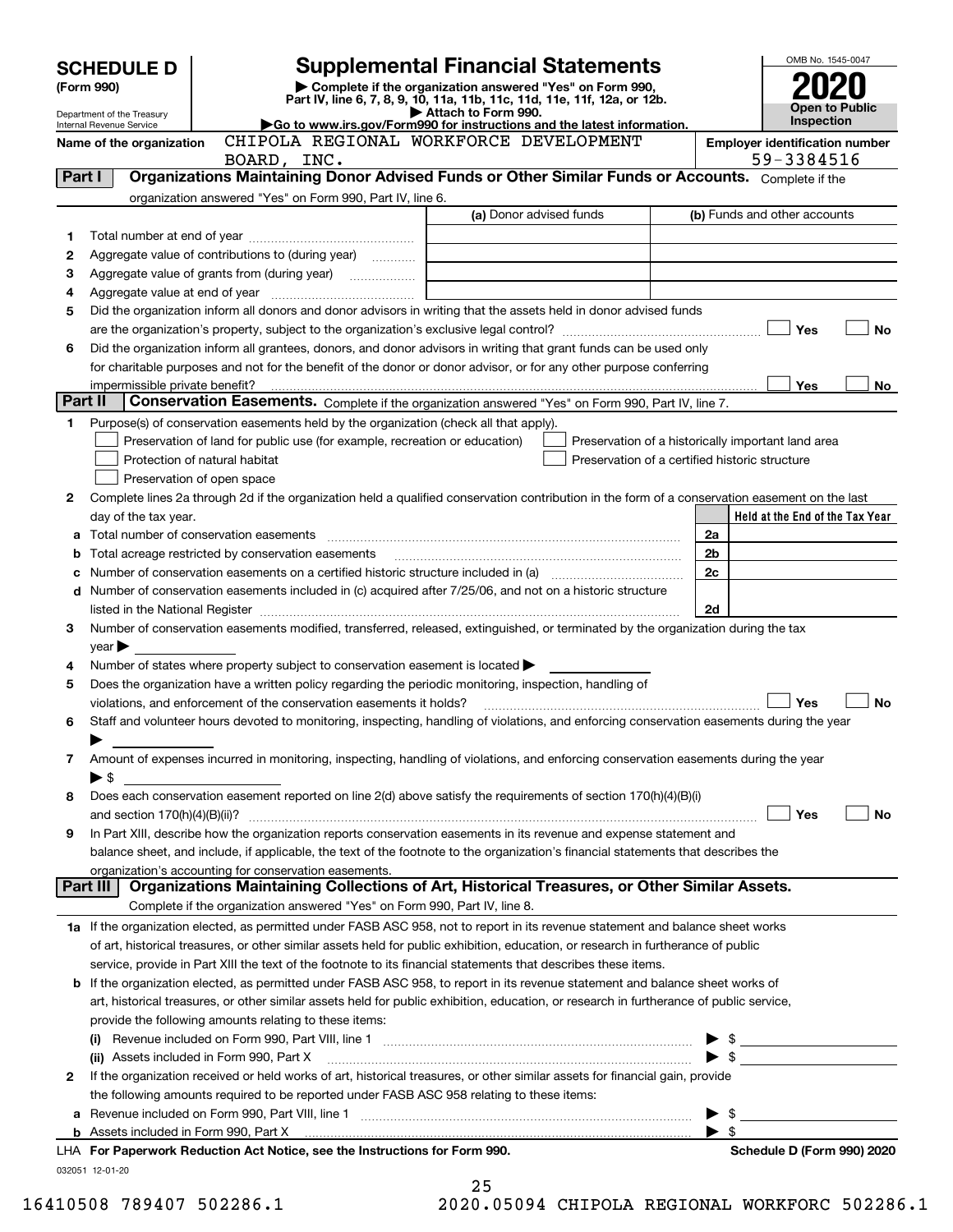|  | CHIPOLA REGIONAL WORKFORCE DEVELOPMENT |
|--|----------------------------------------|
|  |                                        |

|        |                                                                                                                                                                                                                                | CHIPOLA REGIONAL WORKFORCE DEVELOPMENT  |   |                |                                                                                                                                                                                                                               |                                 |                |                        |
|--------|--------------------------------------------------------------------------------------------------------------------------------------------------------------------------------------------------------------------------------|-----------------------------------------|---|----------------|-------------------------------------------------------------------------------------------------------------------------------------------------------------------------------------------------------------------------------|---------------------------------|----------------|------------------------|
|        | BOARD, INC.<br>Schedule D (Form 990) 2020                                                                                                                                                                                      |                                         |   |                |                                                                                                                                                                                                                               |                                 |                | 59-3384516 $_{Page}$ 2 |
|        | Organizations Maintaining Collections of Art, Historical Treasures, or Other Similar Assets (continued)<br>Part III                                                                                                            |                                         |   |                |                                                                                                                                                                                                                               |                                 |                |                        |
| 3      | Using the organization's acquisition, accession, and other records, check any of the following that make significant use of its                                                                                                |                                         |   |                |                                                                                                                                                                                                                               |                                 |                |                        |
|        | collection items (check all that apply):                                                                                                                                                                                       |                                         |   |                |                                                                                                                                                                                                                               |                                 |                |                        |
| a      | Public exhibition                                                                                                                                                                                                              | d                                       |   |                | Loan or exchange program                                                                                                                                                                                                      |                                 |                |                        |
| b      | Scholarly research                                                                                                                                                                                                             | e                                       |   |                | Other and the contract of the contract of the contract of the contract of the contract of the contract of the contract of the contract of the contract of the contract of the contract of the contract of the contract of the |                                 |                |                        |
| c      | Preservation for future generations                                                                                                                                                                                            |                                         |   |                |                                                                                                                                                                                                                               |                                 |                |                        |
| 4      | Provide a description of the organization's collections and explain how they further the organization's exempt purpose in Part XIII.                                                                                           |                                         |   |                |                                                                                                                                                                                                                               |                                 |                |                        |
| 5      | During the year, did the organization solicit or receive donations of art, historical treasures, or other similar assets                                                                                                       |                                         |   |                |                                                                                                                                                                                                                               |                                 |                |                        |
|        |                                                                                                                                                                                                                                |                                         |   |                |                                                                                                                                                                                                                               |                                 | <b>Yes</b>     | No                     |
|        | Escrow and Custodial Arrangements. Complete if the organization answered "Yes" on Form 990, Part IV, line 9, or<br>Part IV                                                                                                     |                                         |   |                |                                                                                                                                                                                                                               |                                 |                |                        |
|        | reported an amount on Form 990, Part X, line 21.                                                                                                                                                                               |                                         |   |                |                                                                                                                                                                                                                               |                                 |                |                        |
|        | 1a Is the organization an agent, trustee, custodian or other intermediary for contributions or other assets not included                                                                                                       |                                         |   |                |                                                                                                                                                                                                                               |                                 |                |                        |
|        | on Form 990, Part X? [11] matter contracts and contracts and contracts are contracted as a function of the set of the set of the set of the set of the set of the set of the set of the set of the set of the set of the set o |                                         |   |                |                                                                                                                                                                                                                               |                                 | Yes            | <b>No</b>              |
|        | b If "Yes," explain the arrangement in Part XIII and complete the following table:                                                                                                                                             |                                         |   |                |                                                                                                                                                                                                                               |                                 |                |                        |
|        |                                                                                                                                                                                                                                |                                         |   |                |                                                                                                                                                                                                                               |                                 | Amount         |                        |
| c      | Beginning balance                                                                                                                                                                                                              |                                         |   |                |                                                                                                                                                                                                                               | 1c                              |                |                        |
| d      | Additions during the year manufactured and an account of the year manufactured and account of the year manufactured and account of the year manufactured and account of the year manufactured and account of the year manufact |                                         |   |                |                                                                                                                                                                                                                               | 1d                              |                |                        |
| е      | Distributions during the year manufactured and continuum control of the state of the control of the state of the state of the state of the state of the state of the state of the state of the state of the state of the state |                                         |   |                |                                                                                                                                                                                                                               | 1e                              |                |                        |
| f      |                                                                                                                                                                                                                                |                                         |   |                |                                                                                                                                                                                                                               | 1f                              |                |                        |
| 2a     | Did the organization include an amount on Form 990, Part X, line 21, for escrow or custodial account liability?                                                                                                                |                                         |   |                |                                                                                                                                                                                                                               |                                 | <b>Yes</b>     | No                     |
|        | b If "Yes," explain the arrangement in Part XIII. Check here if the explanation has been provided on Part XIII                                                                                                                 |                                         |   |                |                                                                                                                                                                                                                               |                                 |                |                        |
| Part V | Endowment Funds. Complete if the organization answered "Yes" on Form 990, Part IV, line 10.                                                                                                                                    |                                         |   |                |                                                                                                                                                                                                                               |                                 |                |                        |
|        |                                                                                                                                                                                                                                | (a) Current year                        |   | (b) Prior year | (c) Two years back                                                                                                                                                                                                            | (d) Three years back            |                | (e) Four years back    |
| 1a     | Beginning of year balance                                                                                                                                                                                                      |                                         |   |                |                                                                                                                                                                                                                               |                                 |                |                        |
| b      |                                                                                                                                                                                                                                |                                         |   |                |                                                                                                                                                                                                                               |                                 |                |                        |
| с      | Net investment earnings, gains, and losses                                                                                                                                                                                     |                                         |   |                |                                                                                                                                                                                                                               |                                 |                |                        |
| d      |                                                                                                                                                                                                                                |                                         |   |                |                                                                                                                                                                                                                               |                                 |                |                        |
| е      | Other expenditures for facilities                                                                                                                                                                                              |                                         |   |                |                                                                                                                                                                                                                               |                                 |                |                        |
|        | and programs                                                                                                                                                                                                                   |                                         |   |                |                                                                                                                                                                                                                               |                                 |                |                        |
|        |                                                                                                                                                                                                                                |                                         |   |                |                                                                                                                                                                                                                               |                                 |                |                        |
| g      | End of year balance                                                                                                                                                                                                            |                                         |   |                |                                                                                                                                                                                                                               |                                 |                |                        |
| 2      | Provide the estimated percentage of the current year end balance (line 1g, column (a)) held as:                                                                                                                                |                                         |   |                |                                                                                                                                                                                                                               |                                 |                |                        |
|        |                                                                                                                                                                                                                                |                                         | % |                |                                                                                                                                                                                                                               |                                 |                |                        |
| b      |                                                                                                                                                                                                                                | %                                       |   |                |                                                                                                                                                                                                                               |                                 |                |                        |
| c      |                                                                                                                                                                                                                                | %                                       |   |                |                                                                                                                                                                                                                               |                                 |                |                        |
|        | The percentages on lines 2a, 2b, and 2c should equal 100%.                                                                                                                                                                     |                                         |   |                |                                                                                                                                                                                                                               |                                 |                |                        |
|        | 3a Are there endowment funds not in the possession of the organization that are held and administered for the organization                                                                                                     |                                         |   |                |                                                                                                                                                                                                                               |                                 |                |                        |
|        | by:                                                                                                                                                                                                                            |                                         |   |                |                                                                                                                                                                                                                               |                                 |                | Yes<br>No              |
|        | (i)                                                                                                                                                                                                                            |                                         |   |                |                                                                                                                                                                                                                               |                                 | 3a(i)          |                        |
|        | (ii)                                                                                                                                                                                                                           |                                         |   |                |                                                                                                                                                                                                                               |                                 | 3a(ii)         |                        |
|        |                                                                                                                                                                                                                                |                                         |   |                |                                                                                                                                                                                                                               |                                 | 3b             |                        |
| 4      | Describe in Part XIII the intended uses of the organization's endowment funds.                                                                                                                                                 |                                         |   |                |                                                                                                                                                                                                                               |                                 |                |                        |
|        | Land, Buildings, and Equipment.<br>Part VI                                                                                                                                                                                     |                                         |   |                |                                                                                                                                                                                                                               |                                 |                |                        |
|        | Complete if the organization answered "Yes" on Form 990, Part IV, line 11a. See Form 990, Part X, line 10.                                                                                                                     |                                         |   |                |                                                                                                                                                                                                                               |                                 |                |                        |
|        | Description of property                                                                                                                                                                                                        | (a) Cost or other<br>basis (investment) |   |                | (b) Cost or other<br>basis (other)                                                                                                                                                                                            | (c) Accumulated<br>depreciation | (d) Book value |                        |
|        |                                                                                                                                                                                                                                |                                         |   |                |                                                                                                                                                                                                                               |                                 |                |                        |
| b      |                                                                                                                                                                                                                                |                                         |   |                |                                                                                                                                                                                                                               |                                 |                |                        |
| c      |                                                                                                                                                                                                                                |                                         |   |                |                                                                                                                                                                                                                               |                                 |                |                        |
|        |                                                                                                                                                                                                                                |                                         |   |                | 377,874.                                                                                                                                                                                                                      | 287,326.                        |                | 90,548.                |
|        | e Other                                                                                                                                                                                                                        |                                         |   |                |                                                                                                                                                                                                                               |                                 |                |                        |
|        |                                                                                                                                                                                                                                |                                         |   |                |                                                                                                                                                                                                                               |                                 |                | 90,548.                |
|        |                                                                                                                                                                                                                                |                                         |   |                |                                                                                                                                                                                                                               |                                 |                |                        |

**Schedule D (Form 990) 2020**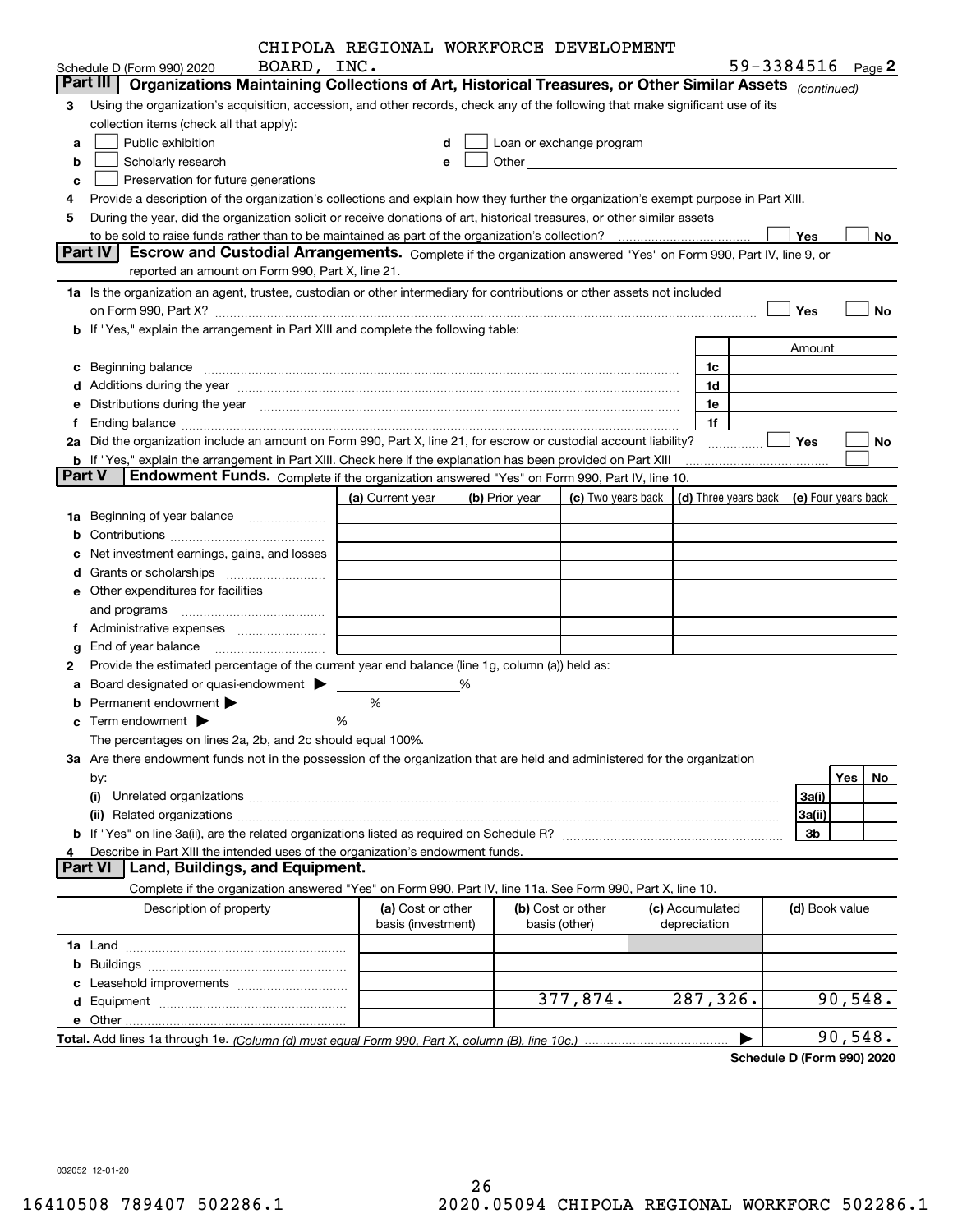|             | BOARD, INC.<br>Schedule D (Form 990) 2020                                                                         |                 |                                                           | 59-3384516<br>Page $\bf{3}$ |
|-------------|-------------------------------------------------------------------------------------------------------------------|-----------------|-----------------------------------------------------------|-----------------------------|
|             | Part VII Investments - Other Securities.                                                                          |                 |                                                           |                             |
|             | Complete if the organization answered "Yes" on Form 990, Part IV, line 11b. See Form 990, Part X, line 12.        |                 |                                                           |                             |
|             | (a) Description of security or category (including name of security)                                              | (b) Book value  | (c) Method of valuation: Cost or end-of-year market value |                             |
|             | (1) Financial derivatives                                                                                         |                 |                                                           |                             |
|             |                                                                                                                   |                 |                                                           |                             |
| $(3)$ Other |                                                                                                                   |                 |                                                           |                             |
| (A)         |                                                                                                                   |                 |                                                           |                             |
| (B)         |                                                                                                                   |                 |                                                           |                             |
| (C)         |                                                                                                                   |                 |                                                           |                             |
| (D)         |                                                                                                                   |                 |                                                           |                             |
| (E)         |                                                                                                                   |                 |                                                           |                             |
| (F)         |                                                                                                                   |                 |                                                           |                             |
| (G)         |                                                                                                                   |                 |                                                           |                             |
| (H)         |                                                                                                                   |                 |                                                           |                             |
|             | Total. (Col. (b) must equal Form 990, Part X, col. (B) line 12.)                                                  |                 |                                                           |                             |
|             | Part VIII Investments - Program Related.                                                                          |                 |                                                           |                             |
|             | Complete if the organization answered "Yes" on Form 990, Part IV, line 11c. See Form 990, Part X, line 13.        |                 |                                                           |                             |
|             | (a) Description of investment                                                                                     | (b) Book value  | (c) Method of valuation: Cost or end-of-year market value |                             |
| (1)         |                                                                                                                   |                 |                                                           |                             |
| (2)         |                                                                                                                   |                 |                                                           |                             |
| (3)         |                                                                                                                   |                 |                                                           |                             |
| (4)         |                                                                                                                   |                 |                                                           |                             |
| (5)         |                                                                                                                   |                 |                                                           |                             |
| (6)         |                                                                                                                   |                 |                                                           |                             |
| (7)         |                                                                                                                   |                 |                                                           |                             |
| (8)         |                                                                                                                   |                 |                                                           |                             |
| (9)         |                                                                                                                   |                 |                                                           |                             |
|             | Total. (Col. (b) must equal Form 990, Part X, col. (B) line 13.)                                                  |                 |                                                           |                             |
| Part IX     | <b>Other Assets.</b>                                                                                              |                 |                                                           |                             |
|             | Complete if the organization answered "Yes" on Form 990, Part IV, line 11d. See Form 990, Part X, line 15.        |                 |                                                           |                             |
|             |                                                                                                                   |                 |                                                           | (b) Book value              |
|             |                                                                                                                   |                 |                                                           |                             |
|             |                                                                                                                   | (a) Description |                                                           |                             |
| (1)         |                                                                                                                   |                 |                                                           |                             |
| (2)         |                                                                                                                   |                 |                                                           |                             |
| (3)         |                                                                                                                   |                 |                                                           |                             |
| (4)         |                                                                                                                   |                 |                                                           |                             |
| (5)         |                                                                                                                   |                 |                                                           |                             |
| (6)         |                                                                                                                   |                 |                                                           |                             |
| (7)         |                                                                                                                   |                 |                                                           |                             |
| (8)         |                                                                                                                   |                 |                                                           |                             |
| (9)         |                                                                                                                   |                 |                                                           |                             |
|             |                                                                                                                   |                 |                                                           |                             |
| Part X      | <b>Other Liabilities.</b>                                                                                         |                 |                                                           |                             |
|             | Complete if the organization answered "Yes" on Form 990, Part IV, line 11e or 11f. See Form 990, Part X, line 25. |                 |                                                           |                             |
|             | (a) Description of liability                                                                                      |                 |                                                           | (b) Book value              |
| (1)         | Federal income taxes                                                                                              |                 |                                                           |                             |
| (2)         | COMPENSATED ABSENCES                                                                                              |                 |                                                           |                             |
| (3)         |                                                                                                                   |                 |                                                           |                             |
| (4)         |                                                                                                                   |                 |                                                           |                             |
| (5)         |                                                                                                                   |                 |                                                           |                             |
| (6)         |                                                                                                                   |                 |                                                           |                             |
| (7)         |                                                                                                                   |                 |                                                           |                             |
| (8)         |                                                                                                                   |                 |                                                           |                             |
| 1.<br>(9)   |                                                                                                                   |                 |                                                           | 221,546.<br>221,546.        |

organization's liability for uncertain tax positions under FASB ASC 740. Check here if the text of the footnote has been provided in Part XIII  $\,$  ...  $\overline{\rm X}$ 

**Schedule D (Form 990) 2020**

032053 12-01-20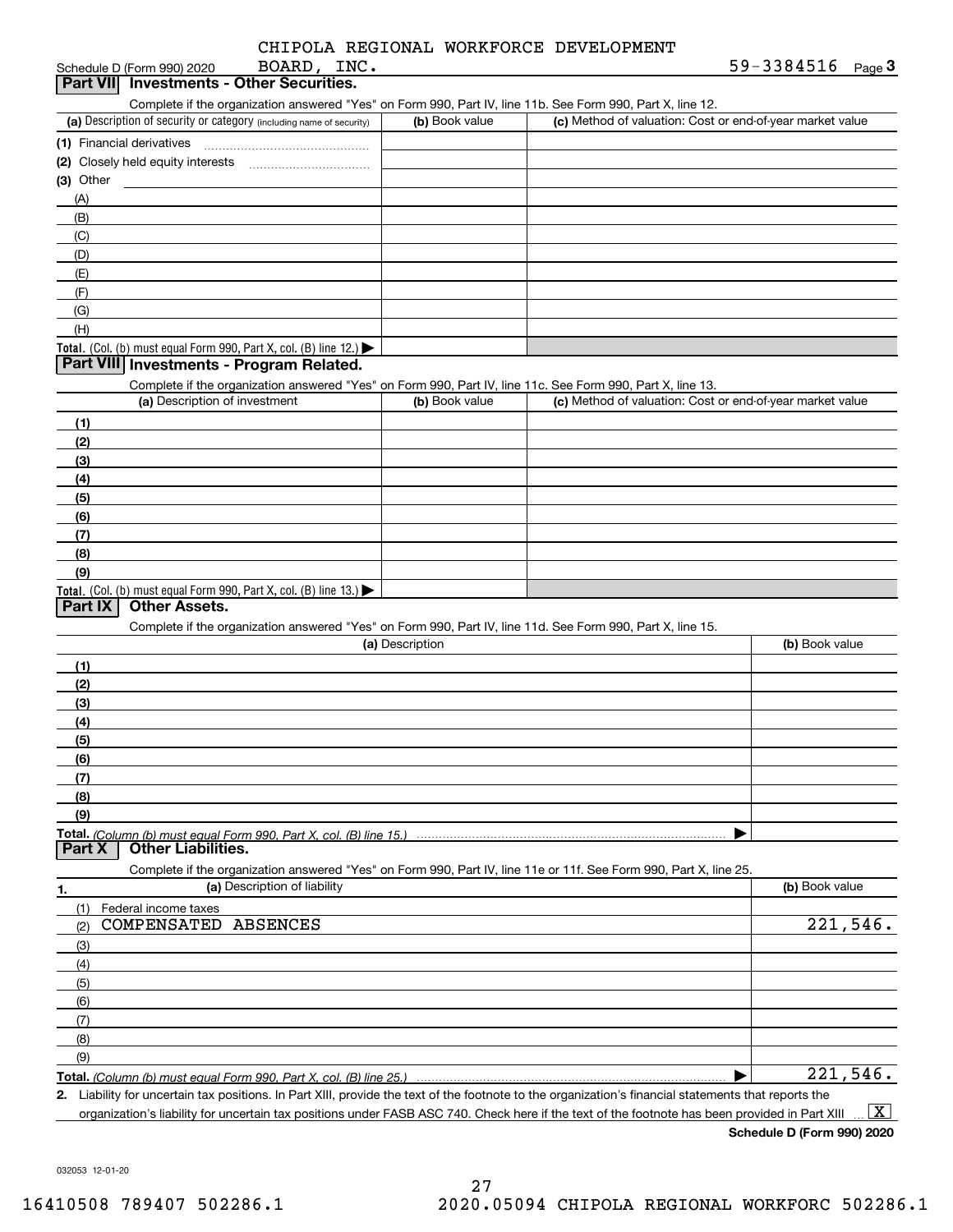|  | CHIPOLA REGIONAL WORKFORCE DEVELOPMENT |
|--|----------------------------------------|
|  |                                        |

|    | BOARD, INC.<br>Schedule D (Form 990) 2020                                                                                                                                                                                            |                |                | 59-3384516<br>Page 4 |
|----|--------------------------------------------------------------------------------------------------------------------------------------------------------------------------------------------------------------------------------------|----------------|----------------|----------------------|
|    | Reconciliation of Revenue per Audited Financial Statements With Revenue per Return.<br><b>Part XI</b>                                                                                                                                |                |                |                      |
|    | Complete if the organization answered "Yes" on Form 990, Part IV, line 12a.                                                                                                                                                          |                |                |                      |
| 1  | Total revenue, gains, and other support per audited financial statements                                                                                                                                                             |                | $\blacksquare$ | 4,688,659.           |
| 2  | Amounts included on line 1 but not on Form 990, Part VIII, line 12:                                                                                                                                                                  |                |                |                      |
| a  | Net unrealized gains (losses) on investments [11] matter contracts and the unrealized gains (losses) on investments                                                                                                                  | 2a             |                |                      |
| b  |                                                                                                                                                                                                                                      | 2 <sub>b</sub> |                |                      |
| C  | Recoveries of prior year grants [11,111] [11] Recoveries of prior year grants [11] [11] [12] [12] [12] [12] [1                                                                                                                       | 2c             |                |                      |
| d  | Other (Describe in Part XIII.) <b>2006</b> 2006 2010 2010 2010 2010 2011 2012 2013 2014 2015 2016 2017 2018 2019 2016 2016 2017 2018 2019 2016 2017 2018 2019 2016 2017 2018 2019 2018 2019 2016 2017 2018 2019 2018 2019 2018 2019  | 2d             |                |                      |
| e  | Add lines 2a through 2d                                                                                                                                                                                                              |                | 2е             | 0.                   |
| 3  |                                                                                                                                                                                                                                      |                | $\overline{3}$ | 4,688,659.           |
| 4  | Amounts included on Form 990, Part VIII, line 12, but not on line 1:                                                                                                                                                                 |                |                |                      |
| a  | Investment expenses not included on Form 990, Part VIII, line 7b [111] [11] Investment expenses not included on Form 990, Part VIII, line 7b                                                                                         | 4a             |                |                      |
| b  | Other (Describe in Part XIII.) <b>Construction Contract Construction</b> Chern Construction Construction Construction                                                                                                                | 4 <sub>b</sub> |                |                      |
|    | Add lines 4a and 4b                                                                                                                                                                                                                  | 4с             | 0.             |                      |
|    |                                                                                                                                                                                                                                      |                |                |                      |
| 5  |                                                                                                                                                                                                                                      |                | 5              | 4,688,659.           |
|    | Part XII   Reconciliation of Expenses per Audited Financial Statements With Expenses per Return.                                                                                                                                     |                |                |                      |
|    | Complete if the organization answered "Yes" on Form 990, Part IV, line 12a.                                                                                                                                                          |                |                |                      |
| 1. |                                                                                                                                                                                                                                      |                | $\blacksquare$ | 4,710,058.           |
| 2  | Amounts included on line 1 but not on Form 990, Part IX, line 25:                                                                                                                                                                    |                |                |                      |
| a  |                                                                                                                                                                                                                                      | 2a             |                |                      |
| b  | Prior year adjustments manufactured and control and control and control and control and prior year adjustments                                                                                                                       | 2 <sub>b</sub> |                |                      |
| с  | Other losses <b>with a contract the contract of the contract of the contract of the contract of the contract of the contract of the contract of the contract of the contract of the contract of the contract of the contract of </b> | 2c             |                |                      |
|    |                                                                                                                                                                                                                                      | 2d             |                |                      |
| e  | Add lines 2a through 2d <b>contained a contained a contained a contained a</b> contained a contact the state of the state of the state of the state of the state of the state of the state of the state of the state of the state o  |                | <b>2e</b>      | 0.                   |
| 3  |                                                                                                                                                                                                                                      |                | 3              | 4,710,058.           |
| 4  | Amounts included on Form 990, Part IX, line 25, but not on line 1:                                                                                                                                                                   |                |                |                      |
| a  |                                                                                                                                                                                                                                      | 4a             |                |                      |
|    | Other (Describe in Part XIII.) <b>2000</b> 2000 2010 2010 2010 2010 2011 2012 2013 2014 2014 2015 2016 2017 2018 2019 2016 2017 2018 2019 2016 2017 2018 2019 2016 2017 2018 2019 2018 2019 2019 2016 2017 2018 2019 2018 2019 2019  | 4 <sub>b</sub> |                |                      |
|    | Add lines 4a and 4b                                                                                                                                                                                                                  |                | 4c             | 0.                   |
| 5. | Part XIII Supplemental Information.                                                                                                                                                                                                  |                | 5              | 4,710,058.           |

Provide the descriptions required for Part II, lines 3, 5, and 9; Part III, lines 1a and 4; Part IV, lines 1b and 2b; Part V, line 4; Part X, line 2; Part XI, lines 2d and 4b; and Part XII, lines 2d and 4b. Also complete this part to provide any additional information.

#### PART X, LINE 2:

| CAREERSOURCE CHIPOLA HAS REVIEWED AND EVALUATED THE RELEVANT TECHNICAL |  |  |  |  |  |  |  |  |
|------------------------------------------------------------------------|--|--|--|--|--|--|--|--|
|------------------------------------------------------------------------|--|--|--|--|--|--|--|--|

MERITS OF EACH OF ITS TAX POSITIONS IN ACCORDANCE WITH ACCOUNTING

PRINCIPLES GENERALLY ACCEPTED IN THE UNITED STATES OF AMERICA FOR

ACCOUNTING FOR UNCERTAINTY IN INCOME TAXES, AND DETERMINED THAT THERE ARE

28

NO UNCERTAIN TAX POSITIONS THAT WOULD HAVE A MATERIAL IMPACT ON THE

FINANCIAL STATEMENTS OF THE CAREERSOURCE CHIPOLA.

032054 12-01-20

**Schedule D (Form 990) 2020**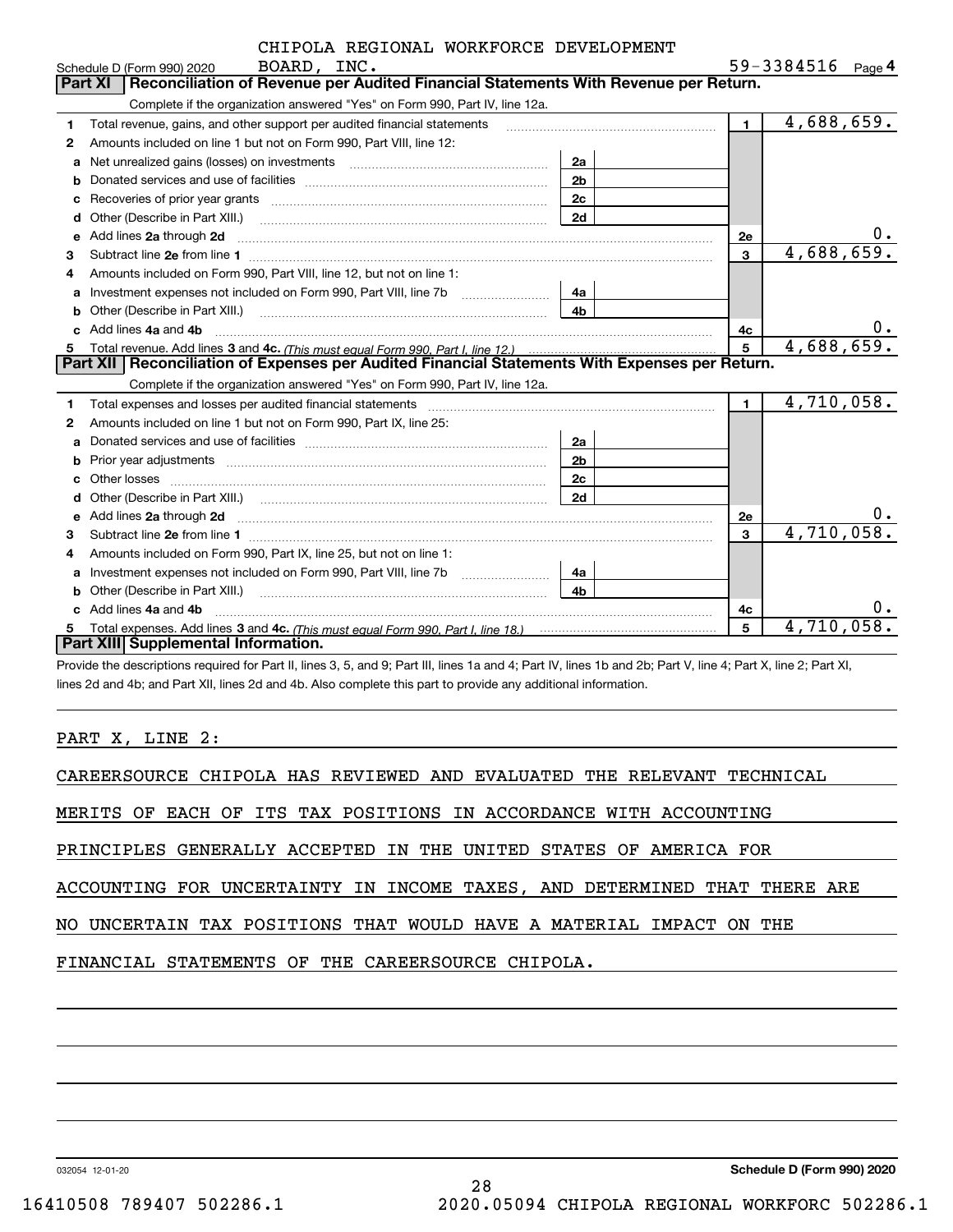| <b>SCHEDULE I</b><br>(Form 990)                                                                                                          | <b>Grants and Other Assistance to Organizations,</b><br>Governments, and Individuals in the United States<br>Complete if the organization answered "Yes" on Form 990, Part IV, line 21 or 22. |           |                                    |                                                                              |                                         |                                               |                                          |                                       |                                             |  |  |
|------------------------------------------------------------------------------------------------------------------------------------------|-----------------------------------------------------------------------------------------------------------------------------------------------------------------------------------------------|-----------|------------------------------------|------------------------------------------------------------------------------|-----------------------------------------|-----------------------------------------------|------------------------------------------|---------------------------------------|---------------------------------------------|--|--|
| Department of the Treasury<br>Internal Revenue Service                                                                                   |                                                                                                                                                                                               |           |                                    | Attach to Form 990.<br>Go to www.irs.gov/Form990 for the latest information. |                                         |                                               |                                          |                                       | 2020<br><b>Open to Public</b><br>Inspection |  |  |
| CHIPOLA REGIONAL WORKFORCE DEVELOPMENT<br><b>Employer identification number</b><br>Name of the organization<br>59-3384516<br>BOARD, INC. |                                                                                                                                                                                               |           |                                    |                                                                              |                                         |                                               |                                          |                                       |                                             |  |  |
| <b>General Information on Grants and Assistance</b><br>Part I                                                                            |                                                                                                                                                                                               |           |                                    |                                                                              |                                         |                                               |                                          |                                       |                                             |  |  |
| $\mathbf 1$                                                                                                                              | Does the organization maintain records to substantiate the amount of the grants or assistance, the grantees' eligibility for the grants or assistance, and the selection                      |           |                                    |                                                                              |                                         |                                               |                                          |                                       |                                             |  |  |
|                                                                                                                                          |                                                                                                                                                                                               |           |                                    |                                                                              |                                         |                                               |                                          |                                       | $X$ No<br>Yes                               |  |  |
| $\mathbf{2}$                                                                                                                             | Describe in Part IV the organization's procedures for monitoring the use of grant funds in the United States.                                                                                 |           |                                    |                                                                              |                                         |                                               |                                          |                                       |                                             |  |  |
| Part II                                                                                                                                  | Grants and Other Assistance to Domestic Organizations and Domestic Governments. Complete if the organization answered "Yes" on Form 990, Part IV, line 21, for any                            |           |                                    |                                                                              |                                         |                                               |                                          |                                       |                                             |  |  |
|                                                                                                                                          | recipient that received more than \$5,000. Part II can be duplicated if additional space is needed.                                                                                           |           |                                    |                                                                              |                                         | (f) Method of                                 |                                          |                                       |                                             |  |  |
|                                                                                                                                          | 1 (a) Name and address of organization<br>or government                                                                                                                                       | $(b)$ EIN | (c) IRC section<br>(if applicable) | (d) Amount of<br>cash grant                                                  | (e) Amount of<br>non-cash<br>assistance | valuation (book,<br>FMV, appraisal,<br>other) | (g) Description of<br>noncash assistance | (h) Purpose of grant<br>or assistance |                                             |  |  |
|                                                                                                                                          |                                                                                                                                                                                               |           |                                    |                                                                              |                                         |                                               |                                          |                                       |                                             |  |  |
|                                                                                                                                          |                                                                                                                                                                                               |           |                                    |                                                                              |                                         |                                               |                                          |                                       |                                             |  |  |
|                                                                                                                                          |                                                                                                                                                                                               |           |                                    |                                                                              |                                         |                                               |                                          |                                       |                                             |  |  |
|                                                                                                                                          |                                                                                                                                                                                               |           |                                    |                                                                              |                                         |                                               |                                          |                                       |                                             |  |  |
|                                                                                                                                          |                                                                                                                                                                                               |           |                                    |                                                                              |                                         |                                               |                                          |                                       |                                             |  |  |
|                                                                                                                                          |                                                                                                                                                                                               |           |                                    |                                                                              |                                         |                                               |                                          |                                       |                                             |  |  |
|                                                                                                                                          |                                                                                                                                                                                               |           |                                    |                                                                              |                                         |                                               |                                          |                                       |                                             |  |  |
|                                                                                                                                          |                                                                                                                                                                                               |           |                                    |                                                                              |                                         |                                               |                                          |                                       |                                             |  |  |
|                                                                                                                                          |                                                                                                                                                                                               |           |                                    |                                                                              |                                         |                                               |                                          |                                       |                                             |  |  |
|                                                                                                                                          |                                                                                                                                                                                               |           |                                    |                                                                              |                                         |                                               |                                          |                                       |                                             |  |  |
|                                                                                                                                          |                                                                                                                                                                                               |           |                                    |                                                                              |                                         |                                               |                                          |                                       |                                             |  |  |
|                                                                                                                                          |                                                                                                                                                                                               |           |                                    |                                                                              |                                         |                                               |                                          |                                       |                                             |  |  |
|                                                                                                                                          |                                                                                                                                                                                               |           |                                    |                                                                              |                                         |                                               |                                          |                                       |                                             |  |  |
|                                                                                                                                          |                                                                                                                                                                                               |           |                                    |                                                                              |                                         |                                               |                                          |                                       |                                             |  |  |
|                                                                                                                                          |                                                                                                                                                                                               |           |                                    |                                                                              |                                         |                                               |                                          |                                       |                                             |  |  |
|                                                                                                                                          |                                                                                                                                                                                               |           |                                    |                                                                              |                                         |                                               |                                          |                                       |                                             |  |  |
|                                                                                                                                          |                                                                                                                                                                                               |           |                                    |                                                                              |                                         |                                               |                                          |                                       |                                             |  |  |
|                                                                                                                                          |                                                                                                                                                                                               |           |                                    |                                                                              |                                         |                                               |                                          |                                       |                                             |  |  |
|                                                                                                                                          |                                                                                                                                                                                               |           |                                    |                                                                              |                                         |                                               |                                          |                                       |                                             |  |  |
|                                                                                                                                          |                                                                                                                                                                                               |           |                                    |                                                                              |                                         |                                               |                                          |                                       |                                             |  |  |
|                                                                                                                                          |                                                                                                                                                                                               |           |                                    |                                                                              |                                         |                                               |                                          |                                       |                                             |  |  |
|                                                                                                                                          |                                                                                                                                                                                               |           |                                    |                                                                              |                                         |                                               |                                          |                                       |                                             |  |  |
| $\mathbf{2}$                                                                                                                             | Enter total number of section $501(c)(3)$ and government organizations listed in the line 1 table                                                                                             |           |                                    |                                                                              |                                         |                                               |                                          |                                       |                                             |  |  |
| 3                                                                                                                                        | Enter total number of other organizations listed in the line 1 table                                                                                                                          |           |                                    |                                                                              |                                         |                                               |                                          |                                       |                                             |  |  |
|                                                                                                                                          | LHA For Paperwork Reduction Act Notice, see the Instructions for Form 990.                                                                                                                    |           |                                    |                                                                              |                                         |                                               |                                          |                                       | Schedule I (Form 990) 2020                  |  |  |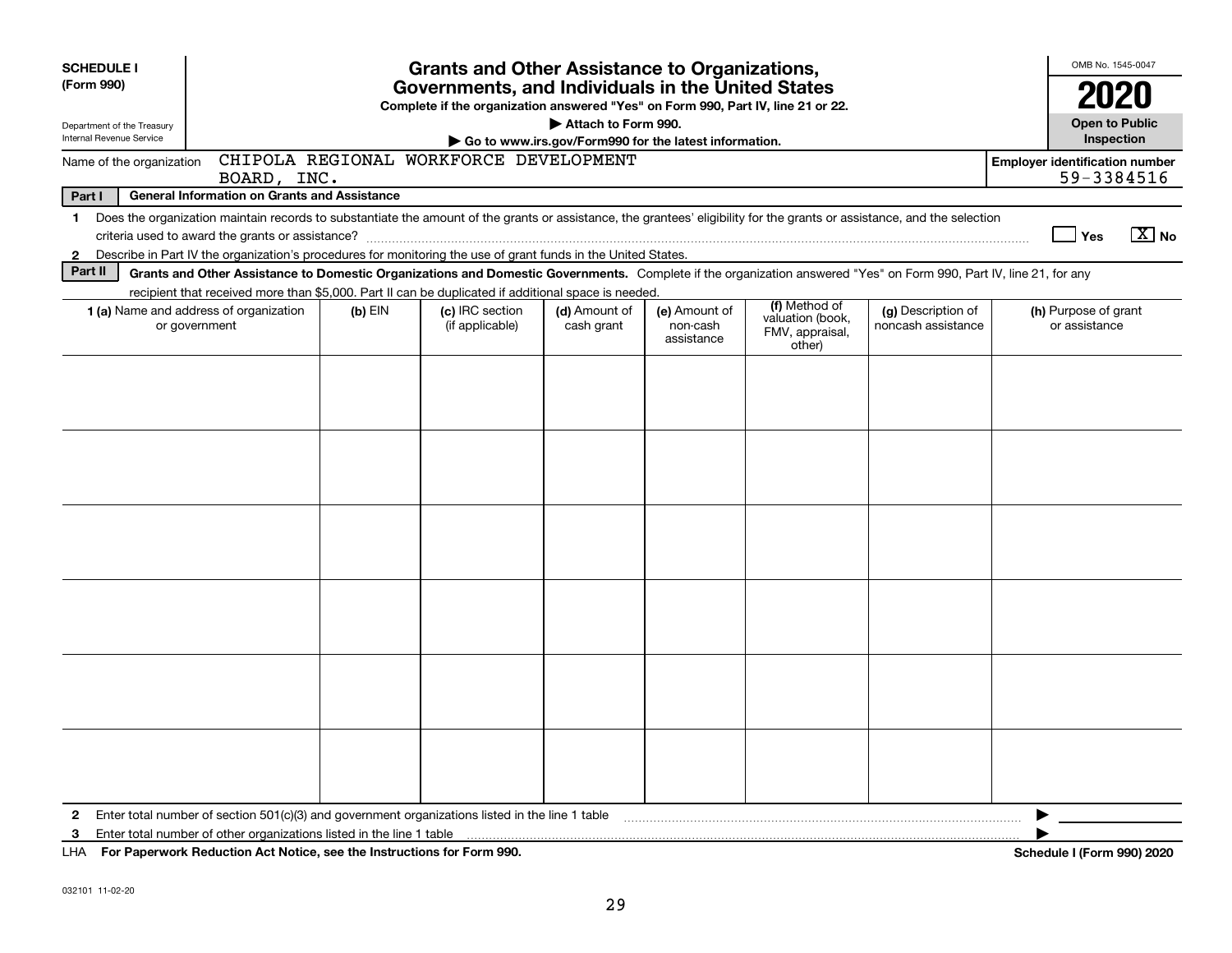Schedule I (Form 990) 2020 BOARD, INC. BOARD, INC.

**2**

**Part III** | Grants and Other Assistance to Domestic Individuals. Complete if the organization answered "Yes" on Form 990, Part IV, line 22. Part III can be duplicated if additional space is needed.

| (a) Type of grant or assistance                                                                                                                                                   | (b) Number of<br>recipients | (c) Amount of<br>cash grant | (d) Amount of non-<br>cash assistance | (e) Method of valuation<br>(book, FMV, appraisal, other) | (f) Description of noncash assistance |
|-----------------------------------------------------------------------------------------------------------------------------------------------------------------------------------|-----------------------------|-----------------------------|---------------------------------------|----------------------------------------------------------|---------------------------------------|
|                                                                                                                                                                                   |                             |                             |                                       |                                                          |                                       |
| BOOKS AND SUPPLIES                                                                                                                                                                | 56                          | 21,149.                     |                                       | $0.$ FMV                                                 |                                       |
|                                                                                                                                                                                   |                             |                             |                                       |                                                          |                                       |
| TUITION                                                                                                                                                                           | 45                          | 73,369.                     |                                       | $0.$ FMV                                                 |                                       |
|                                                                                                                                                                                   |                             |                             |                                       |                                                          |                                       |
| TRAINING/TRANSPORTATION                                                                                                                                                           | 71                          | 24,648.                     |                                       | $0.$ FMV                                                 |                                       |
|                                                                                                                                                                                   |                             |                             |                                       |                                                          |                                       |
| LICENSURE/CERTIFICATION                                                                                                                                                           | 43                          | 4,991.                      |                                       | $0.$ FMV                                                 |                                       |
|                                                                                                                                                                                   |                             |                             |                                       |                                                          |                                       |
| JOB SKILLS-WORK EXPERIENCE, OJT, INTERNSHIP<br><b>Death Indian contributions that Development in the control in Death line Or Death and contained the conditional information</b> |                             | 3,340.                      |                                       | $0.$ FMV                                                 |                                       |

Part IV | Supplemental Information. Provide the information required in Part I, line 2; Part III, column (b); and any other additional information.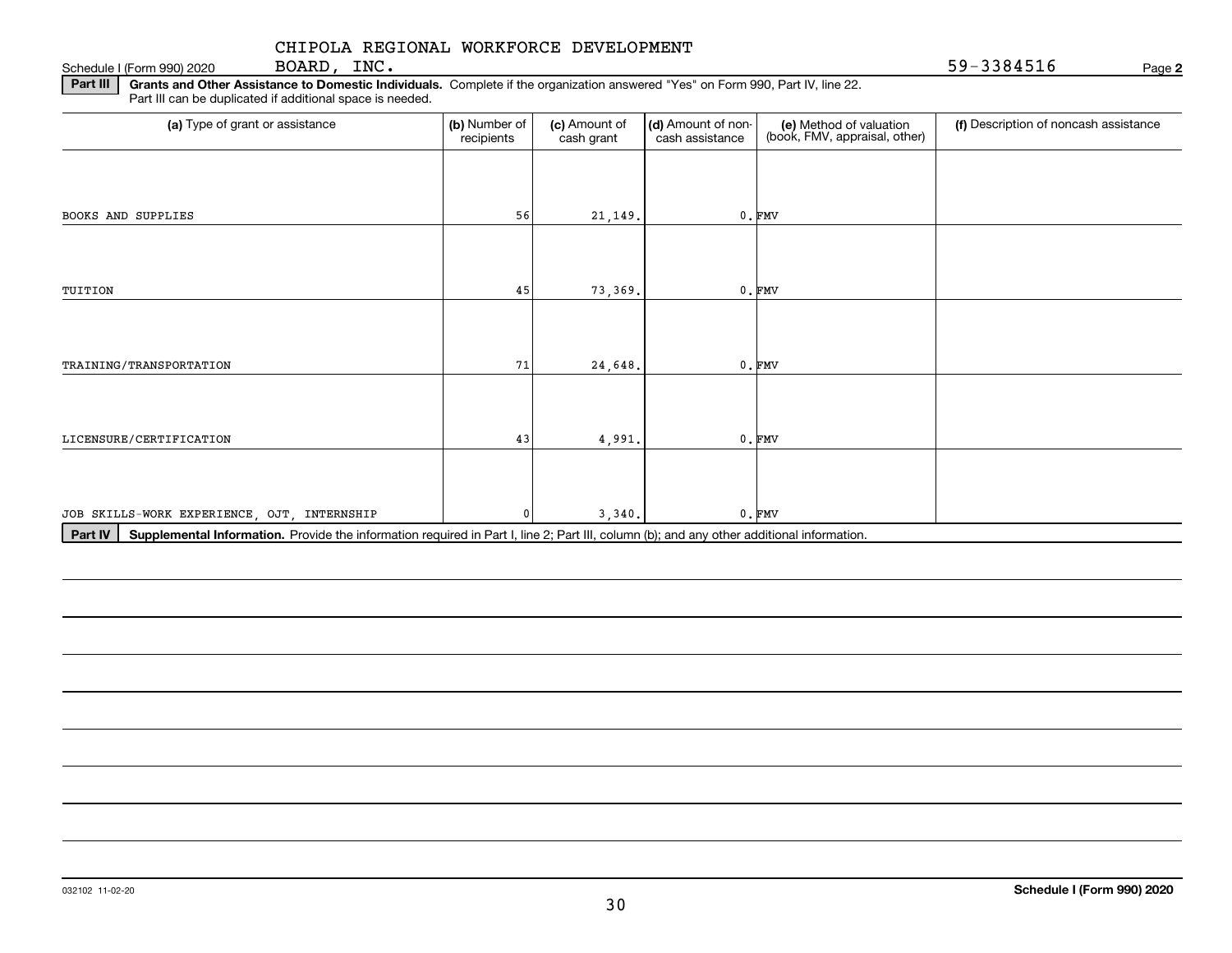| <b>SCHEDULE L</b>                                                                                                             |                                                                            | <b>Transactions With Interested Persons</b>                           |    |                            |                                    |                                                                                                                                    |     |                          |                                       | OMB No. 1545-0047     |      |                           |
|-------------------------------------------------------------------------------------------------------------------------------|----------------------------------------------------------------------------|-----------------------------------------------------------------------|----|----------------------------|------------------------------------|------------------------------------------------------------------------------------------------------------------------------------|-----|--------------------------|---------------------------------------|-----------------------|------|---------------------------|
| (Form 990 or 990-EZ)                                                                                                          |                                                                            | 28b, or 28c, or Form 990-EZ, Part V, line 38a or 40b.                 |    |                            |                                    | Complete if the organization answered "Yes" on Form 990, Part IV, line 25a, 25b, 26, 27, 28a,                                      |     |                          |                                       |                       | 2021 |                           |
| Department of the Treasury                                                                                                    |                                                                            |                                                                       |    |                            | Attach to Form 990 or Form 990-EZ. |                                                                                                                                    |     |                          |                                       | <b>Open To Public</b> |      |                           |
| Internal Revenue Service                                                                                                      |                                                                            |                                                                       |    |                            |                                    | Go to www.irs.gov/Form990 for instructions and the latest information.                                                             |     |                          |                                       | Inspection            |      |                           |
| Name of the organization                                                                                                      |                                                                            | CHIPOLA REGIONAL WORKFORCE DEVELOPMENT                                |    |                            |                                    |                                                                                                                                    |     |                          | <b>Employer identification number</b> |                       |      |                           |
|                                                                                                                               | BOARD, INC.                                                                |                                                                       |    |                            |                                    |                                                                                                                                    |     |                          | 59-3384516                            |                       |      |                           |
| Part I                                                                                                                        |                                                                            |                                                                       |    |                            |                                    | Excess Benefit Transactions (section 501(c)(3), section 501(c)(4), and section 501(c)(29) organizations only).                     |     |                          |                                       |                       |      |                           |
| 1                                                                                                                             |                                                                            | (b) Relationship between disqualified                                 |    |                            |                                    | Complete if the organization answered "Yes" on Form 990, Part IV, line 25a or 25b, or Form 990-EZ, Part V, line 40b.               |     |                          |                                       |                       |      | (d) Corrected?            |
| (a) Name of disqualified person                                                                                               |                                                                            | person and organization                                               |    |                            |                                    | (c) Description of transaction                                                                                                     |     |                          |                                       |                       | Yes  | No.                       |
|                                                                                                                               |                                                                            |                                                                       |    |                            |                                    |                                                                                                                                    |     |                          |                                       |                       |      |                           |
|                                                                                                                               |                                                                            |                                                                       |    |                            |                                    |                                                                                                                                    |     |                          |                                       |                       |      |                           |
|                                                                                                                               |                                                                            |                                                                       |    |                            |                                    |                                                                                                                                    |     |                          |                                       |                       |      |                           |
|                                                                                                                               |                                                                            |                                                                       |    |                            |                                    |                                                                                                                                    |     |                          |                                       |                       |      |                           |
|                                                                                                                               |                                                                            |                                                                       |    |                            |                                    |                                                                                                                                    |     |                          |                                       |                       |      |                           |
|                                                                                                                               |                                                                            |                                                                       |    |                            |                                    |                                                                                                                                    |     |                          |                                       |                       |      |                           |
| 2 Enter the amount of tax incurred by the organization managers or disqualified persons during the year under<br>section 4958 |                                                                            |                                                                       |    |                            |                                    |                                                                                                                                    |     |                          |                                       |                       |      |                           |
|                                                                                                                               |                                                                            |                                                                       |    |                            |                                    |                                                                                                                                    |     | $\blacktriangleright$ \$ | $\frac{1}{2}$                         |                       |      |                           |
|                                                                                                                               |                                                                            |                                                                       |    |                            |                                    |                                                                                                                                    |     |                          |                                       |                       |      |                           |
| Part II                                                                                                                       | Loans to and/or From Interested Persons.                                   |                                                                       |    |                            |                                    |                                                                                                                                    |     |                          |                                       |                       |      |                           |
|                                                                                                                               |                                                                            |                                                                       |    |                            |                                    | Complete if the organization answered "Yes" on Form 990-EZ, Part V, line 38a or Form 990, Part IV, line 26; or if the organization |     |                          |                                       |                       |      |                           |
|                                                                                                                               | reported an amount on Form 990, Part X, line 5, 6, or 22.                  |                                                                       |    |                            |                                    |                                                                                                                                    |     |                          |                                       |                       |      |                           |
| (a) Name of<br>interested person                                                                                              | (b) Relationship<br>with organization                                      | (c) Purpose<br>of loan                                                |    | (d) Loan to or<br>from the | (e) Original<br>principal amount   | (f) Balance due                                                                                                                    |     | $(g)$ In<br>default?     | (h) Approved<br>by board or           |                       |      | (i) Written<br>agreement? |
|                                                                                                                               |                                                                            |                                                                       |    | organization?              |                                    |                                                                                                                                    |     |                          | committee?                            |                       |      |                           |
|                                                                                                                               |                                                                            |                                                                       | To | From                       |                                    |                                                                                                                                    | Yes | No.                      | Yes                                   | No.                   | Yes  | No.                       |
|                                                                                                                               |                                                                            |                                                                       |    |                            |                                    |                                                                                                                                    |     |                          |                                       |                       |      |                           |
|                                                                                                                               |                                                                            |                                                                       |    |                            |                                    |                                                                                                                                    |     |                          |                                       |                       |      |                           |
|                                                                                                                               |                                                                            |                                                                       |    |                            |                                    |                                                                                                                                    |     |                          |                                       |                       |      |                           |
|                                                                                                                               |                                                                            |                                                                       |    |                            |                                    |                                                                                                                                    |     |                          |                                       |                       |      |                           |
|                                                                                                                               |                                                                            |                                                                       |    |                            |                                    |                                                                                                                                    |     |                          |                                       |                       |      |                           |
|                                                                                                                               |                                                                            |                                                                       |    |                            |                                    |                                                                                                                                    |     |                          |                                       |                       |      |                           |
|                                                                                                                               |                                                                            |                                                                       |    |                            |                                    |                                                                                                                                    |     |                          |                                       |                       |      |                           |
|                                                                                                                               |                                                                            |                                                                       |    |                            |                                    |                                                                                                                                    |     |                          |                                       |                       |      |                           |
|                                                                                                                               |                                                                            |                                                                       |    |                            |                                    |                                                                                                                                    |     |                          |                                       |                       |      |                           |
| Total<br>Part III                                                                                                             | <b>Grants or Assistance Benefiting Interested Persons.</b>                 |                                                                       |    |                            | - \$                               |                                                                                                                                    |     |                          |                                       |                       |      |                           |
|                                                                                                                               |                                                                            |                                                                       |    |                            |                                    |                                                                                                                                    |     |                          |                                       |                       |      |                           |
| (a) Name of interested person                                                                                                 | Complete if the organization answered "Yes" on Form 990, Part IV, line 27. |                                                                       |    |                            | (c) Amount of                      | (d) Type of                                                                                                                        |     |                          |                                       | (e) Purpose of        |      |                           |
|                                                                                                                               |                                                                            | (b) Relationship between<br>interested person and<br>the organization |    |                            | assistance                         | assistance                                                                                                                         |     |                          |                                       | assistance            |      |                           |
|                                                                                                                               |                                                                            |                                                                       |    |                            |                                    |                                                                                                                                    |     |                          |                                       |                       |      |                           |
|                                                                                                                               |                                                                            |                                                                       |    |                            |                                    |                                                                                                                                    |     |                          |                                       |                       |      |                           |
|                                                                                                                               |                                                                            |                                                                       |    |                            |                                    |                                                                                                                                    |     |                          |                                       |                       |      |                           |
|                                                                                                                               |                                                                            |                                                                       |    |                            |                                    |                                                                                                                                    |     |                          |                                       |                       |      |                           |
|                                                                                                                               |                                                                            |                                                                       |    |                            |                                    |                                                                                                                                    |     |                          |                                       |                       |      |                           |
|                                                                                                                               |                                                                            |                                                                       |    |                            |                                    |                                                                                                                                    |     |                          |                                       |                       |      |                           |
|                                                                                                                               |                                                                            |                                                                       |    |                            |                                    |                                                                                                                                    |     |                          |                                       |                       |      |                           |
|                                                                                                                               |                                                                            |                                                                       |    |                            |                                    |                                                                                                                                    |     |                          |                                       |                       |      |                           |
|                                                                                                                               |                                                                            |                                                                       |    |                            |                                    |                                                                                                                                    |     |                          |                                       |                       |      |                           |
|                                                                                                                               |                                                                            |                                                                       |    |                            |                                    |                                                                                                                                    |     |                          |                                       |                       |      |                           |

LHA For Paperwork Reduction Act Notice, see the Instructions for Form 990 or 990-EZ. Schedule L (Form 990 or 990-EZ) 2020

032131 12-09-20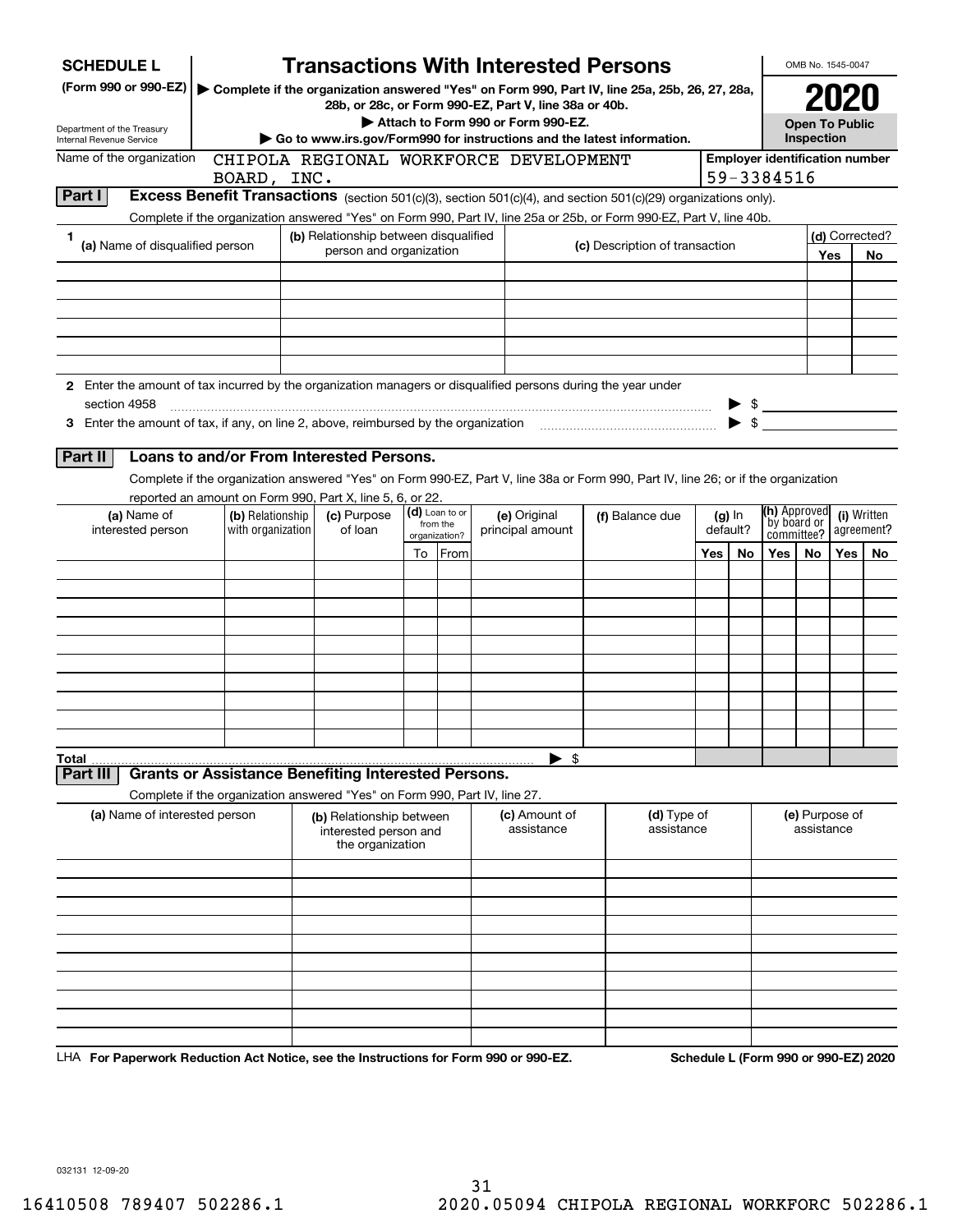|  | CHIPOLA REGIONAL WORKFORCE DEVELOPMENT |
|--|----------------------------------------|
|  |                                        |

**No**

| Schedule L (Form 990 or 990-EZ) 2020 BOARD, INC.                                                                                | CHIPOLA REGIONAL WORKFORCE DEVELOPMENT                             |                                           | 59-3384516 Page 2                 |                             |                   |
|---------------------------------------------------------------------------------------------------------------------------------|--------------------------------------------------------------------|-------------------------------------------|-----------------------------------|-----------------------------|-------------------|
| <b>Business Transactions Involving Interested Persons.</b><br>Part IV                                                           |                                                                    |                                           |                                   |                             |                   |
| Complete if the organization answered "Yes" on Form 990, Part IV, line 28a, 28b, or 28c.                                        |                                                                    |                                           |                                   |                             |                   |
| (a) Name of interested person                                                                                                   | (b) Relationship between interested<br>person and the organization | (c) Amount of<br>transaction              | (d) Description of<br>transaction | organization's<br>revenues? | (e) Sharing of    |
|                                                                                                                                 |                                                                    |                                           |                                   | <b>Yes</b>                  | No<br>$\mathbf X$ |
| <b>LARRY MOORE</b><br><b>LARRY MOORE</b>                                                                                        | <b>BOARD MEMBER</b><br><b>BOARD MEMBER</b>                         | 90,449. JACKSON COU<br>66,495.FLORIDA PAN |                                   |                             | $\mathbf x$       |
|                                                                                                                                 |                                                                    |                                           |                                   |                             |                   |
|                                                                                                                                 |                                                                    |                                           |                                   |                             |                   |
|                                                                                                                                 |                                                                    |                                           |                                   |                             |                   |
|                                                                                                                                 |                                                                    |                                           |                                   |                             |                   |
|                                                                                                                                 |                                                                    |                                           |                                   |                             |                   |
|                                                                                                                                 |                                                                    |                                           |                                   |                             |                   |
|                                                                                                                                 |                                                                    |                                           |                                   |                             |                   |
| <b>Part V</b>                                                                                                                   |                                                                    |                                           |                                   |                             |                   |
| <b>Supplemental Information.</b><br>Provide additional information for responses to questions on Schedule L (see instructions). |                                                                    |                                           |                                   |                             |                   |
|                                                                                                                                 |                                                                    |                                           |                                   |                             |                   |
| SCH L, PART IV, BUSINESS TRANSACTIONS INVOLVING INTERESTED PERSONS:                                                             |                                                                    |                                           |                                   |                             |                   |
| NAME OF PERSON: LARRY MOORE<br>(A)                                                                                              |                                                                    |                                           |                                   |                             |                   |
| DESCRIPTION OF TRANSACTION: JACKSON COUNTY SCHOOLS -<br>(D)                                                                     |                                                                    |                                           |                                   |                             |                   |
| CONSTRUCTION/GED TUITION                                                                                                        |                                                                    |                                           |                                   |                             |                   |
|                                                                                                                                 |                                                                    |                                           |                                   |                             |                   |
| NAME OF PERSON: LARRY MOORE<br>(A)                                                                                              |                                                                    |                                           |                                   |                             |                   |
| (D)<br>DESCRIPTION OF TRANSACTION: FLORIDA PANHANDLE TECHNICAL COLLEGE -                                                        |                                                                    |                                           |                                   |                             |                   |
| TUITION, BOOKS AND SUPPLIES/RENT                                                                                                |                                                                    |                                           |                                   |                             |                   |
|                                                                                                                                 |                                                                    |                                           |                                   |                             |                   |
|                                                                                                                                 |                                                                    |                                           |                                   |                             |                   |

**Schedule L (Form 990 or 990-EZ) 2020**

032132 12-09-20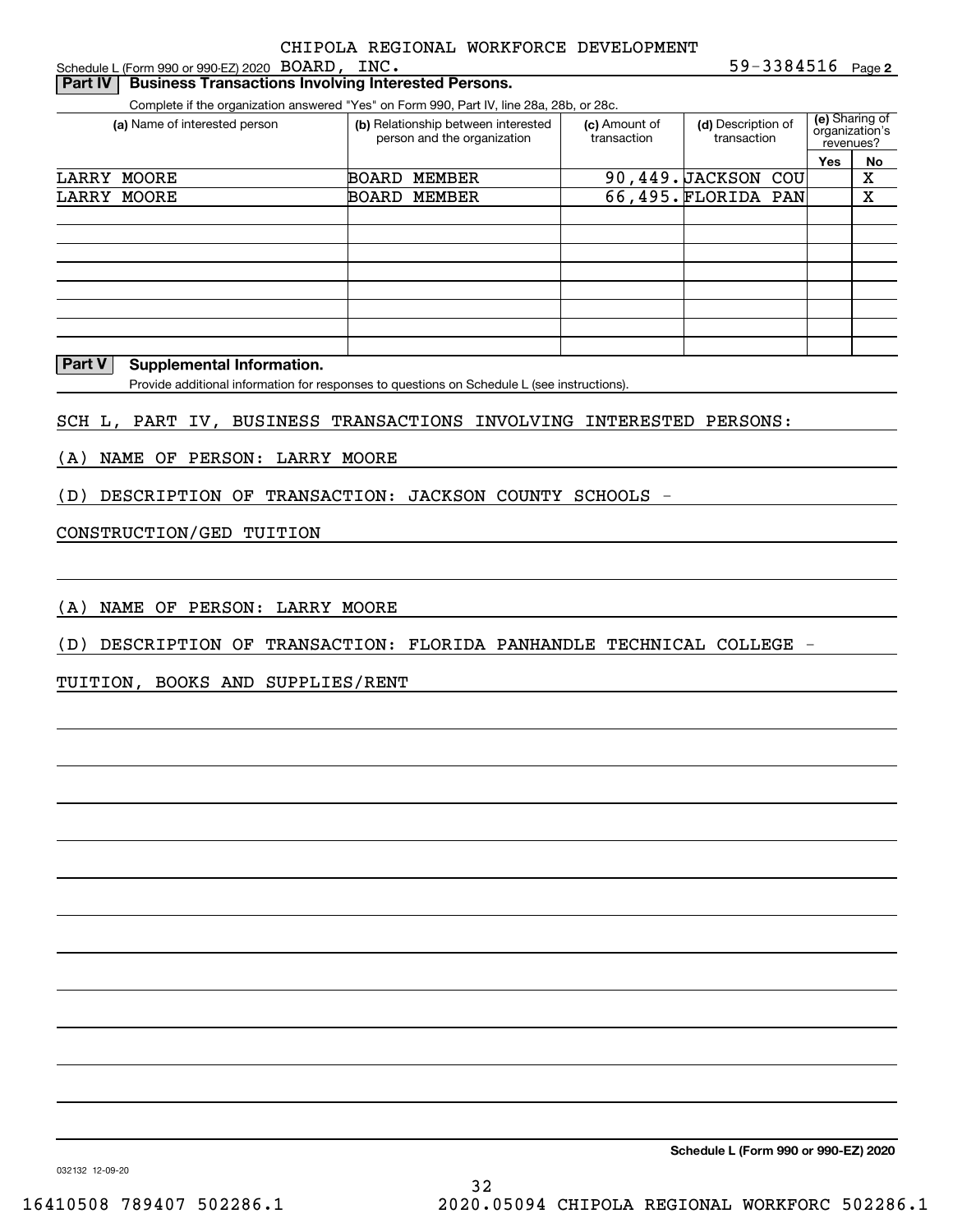**(Form 990 or 990-EZ)**

Department of the Treasury Internal Revenue Service Name of the organization

**SCHEDULE O Supplemental Information to Form 990 or 990-EZ**

**Complete to provide information for responses to specific questions on Form 990 or 990-EZ or to provide any additional information. | Attach to Form 990 or 990-EZ. | Go to www.irs.gov/Form990 for the latest information.**



BOARD, INC. 59-3384516 CHIPOLA REGIONAL WORKFORCE DEVELOPMENT

FORM 990, PART I, LINE 1, DESCRIPTION OF ORGANIZATION MISSION:

TO PROVIDE FOR THE INVOLVEMENT OF THE BUSINESS COMMUNITY, INCLUDING

SMALL BUSINESSES, MINORITY BUSINESS ENTERPRISES, LABOR AND COMMUNITY

BASED ORGANIZATIONS IN THE EMPLOYMENT AND TRAINING ACTIVITIES OF THE

WORKFORCE INNOVATION AND OPPORTUNITY ACT - WIOA; TO INCREASE EMPLOYMENT

OPPORTUNITIES FOR ECONOMICALLY DISADVANTAGED PERSONS; AND TO SERVE AS

THE BUSINESS AND INDUSTRY CONTACT POINT IN THE LOCAL EMPLOYMENT AND

TRAINING SYSTEM BY PRESENTING THE PRIVATE SECTOR'S VIEWS AND

RECOMMENDATIONS FOR MAKING PROGRAMS MORE RESPONSIVE TO LOCAL EMPLOYMENT

NEEDS.

FORM 990, PART III, LINE 1, DESCRIPTION OF ORGANIZATION MISSION:

TO PROVIDE FOR THE INVOLVEMENT OF THE BUSINESS COMMUNITY, INCLUDING

SMALL BUSINESSES, MINORITY BUSINESS ENTERPRISES, LABOR AND COMMUNITY

BASED ORGANIZATIONS IN THE EMPLOYMENT AND TRAINING ACTIVITIES OF THE

WORKFORCE INNOVATION AND OPPORTUNITY ACT; TO INCREASE EMPLOYMENT

OPPORTUNITIES FOR ECONOMICALLY DISADVANTAGED PERSONS; AND TO SERVE AS

THE BUSINESS AND INDUSTRY CONTACT POINT IN THE LOCAL EMPLOYMENT AND

TRAINING SYSTEM BY PRESENTING THE PRIVATE SECTOR'S VIEWS AND

RECOMMENDATIONS FOR MAKING PROGRAMS MORE RESPONSIVE TO LOCAL EMPLOYMENT

NEEDS.

FORM 990, PART VI, SECTION A, LINE 2:

TWO BOARD MEMBERS, DEBBIE KOLMETZ AND JANICE SUMNER, HAVE A FAMILY

RELATIONSHIP.

032211 11-20-20 LHA For Paperwork Reduction Act Notice, see the Instructions for Form 990 or 990-EZ. Schedule O (Form 990 or 990-EZ) 2020 33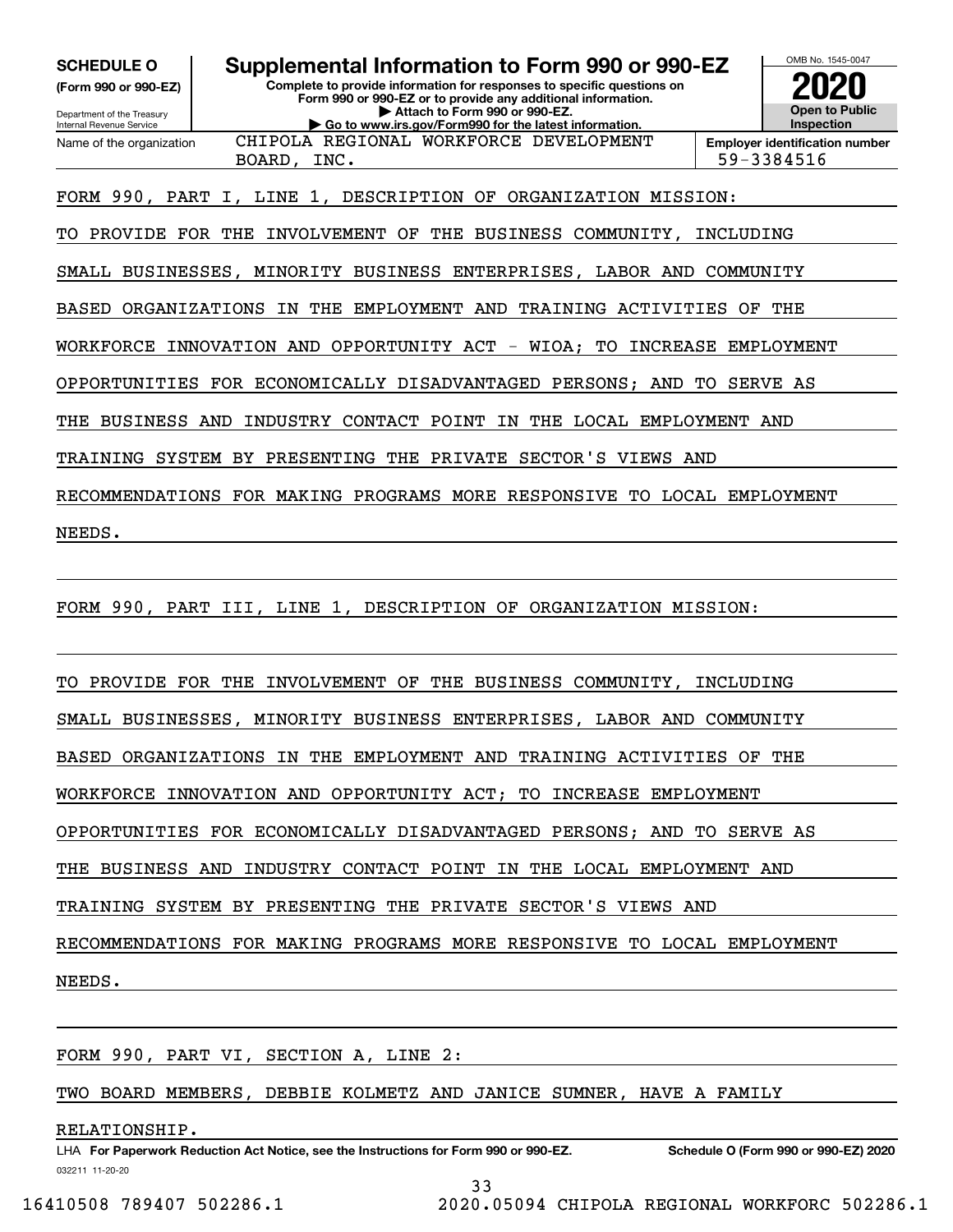| Schedule O (Form 990 or 990-EZ) 2020 | Page 2 |      |  |                                        |                                                     |
|--------------------------------------|--------|------|--|----------------------------------------|-----------------------------------------------------|
| Name of the organization             | BOARD  | INC. |  | CHIPOLA REGIONAL WORKFORCE DEVELOPMENT | <b>Employer identification number</b><br>59-3384516 |

FORM 990, PART VI, SECTION B, LINE 11B:

A COPY OF THE FORM 990 IS NOT PROVIDED TO THE ORGANIZATION'S GOVERNING BODY BEFORE IT IS FILED. HOWEVER, THE EXECUTIVE DIRECTOR REVIEWS THE FORM 990 BEFORE FILING.

FORM 990, PART VI, SECTION B, LINE 12C:

BOARD MEMBERS WITH CONFLICTS ARE REQUIRED TO FILL OUT A FORM WHEN A CONFLICT EXISTS AND THESE FORMS ARE FILED WITH THE MINUTES OF THE MEETING WHERE THE CONFLICT OCCURRED. THE CONFLICT IS ALSO RECORDED IN THE MINUTES OF THE MEETING.

FORM 990, PART VI, SECTION B, LINE 15:

THE BOARD OF DIRECTORS ESTABLISHES THE COMPENSATION AMOUNTS FOR ALL CRWDB EMPLOYEES. NEITHER THE EXECUTIVE DIRECTOR NOR ANY OTHER EMPLOYEES OF THE CRWDB ESTABLISH PAY RATES FOR THE EXECUTIVE DIRECTOR OR OTHER KEY EMPLOYEES. IN ESTABLISHING COMPENSATION RATES, OR ADJUSTMENTS TO THOSE RATES, THE BOARD USES A COMBINATION OF INFORMATION THEY BRING TO THE DISCUSSION AS WELL AS INFORMATION REQUESTED FOR CONSIDERATION. BOARD MEMBERS HAVE USED KNOWLEDGE OF THE REGIONAL LABOR MARKET, INFORMATION FROM THEIR OWN ORGANIZATIONS, AS WELL AS INFORMATION RELATED TO THE CURRENT PERFORMANCE OF THE ORGANIZATION TO DETERMINE COMPENSATION AND/OR COMPENSATION ADJUSTMENTS.

FORM 990, PART VI, SECTION C, LINE 19:

THE ORGANIZATION MAKES ITS GOVERNING DOCUMENTS, CONFLICT OF INTEREST

POLICY, AND FINANCIAL STATEMENTS AVAILABLE TO THE PUBLIC UPON REQUEST.

032212 11-20-20